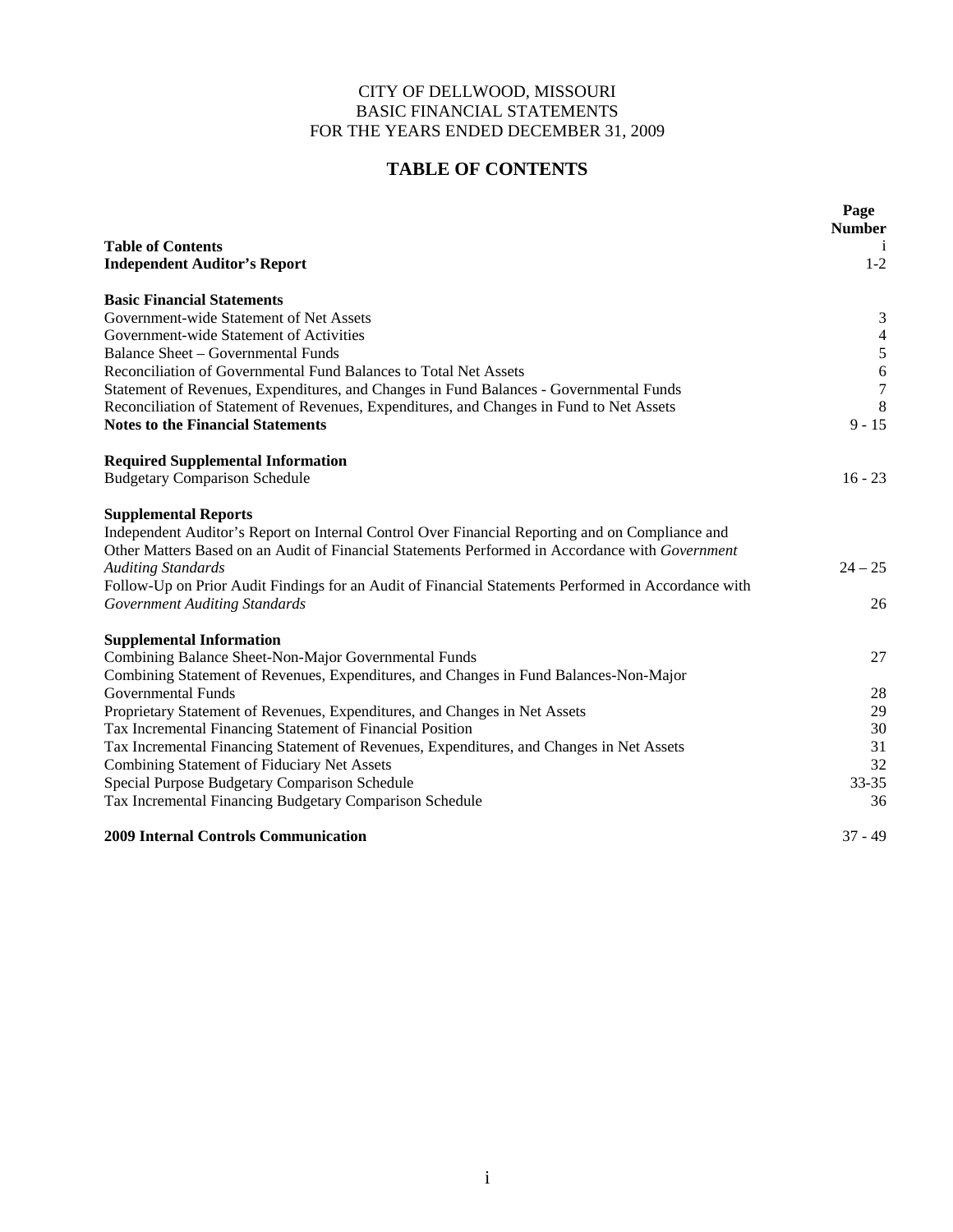# **INDEPENDENT AUDITOR'S REPORT ON THE FINANCIAL STATEMENTS**

To the City Alderpersons and Elected Officials of City of Dellwood, Missouri

We have audited the accompanying financial statements of the governmental activities, each major fund, and the aggregate remaining fund information of City of Dellwood, Missouri ("the City") as of and for the year ended December 31, 2009, which collectively comprise the City's basic financial statements as listed in the table of contents. These financial statements are the responsibility of the City's management. Our responsibility is to express an opinion on the financial statements based on our audit.

Except as discussed below, we conducted our audit in accordance with auditing standards generally accepted in the United States of America and the standards applicable to financial audits contained in *Government Auditing Standards,* issued by the Comptroller General of the United States. Those standards require that we plan and perform the audit to obtain reasonable assurance about whether the financial statements are free of material misstatement. An audit includes examining, on a test basis, evidence supporting the amounts and disclosures in the financial statements. An audit also includes assessing the accounting principles used and significant estimates made by management, as well as evaluating the overall financial statement presentation. We believe that our audit provides a reasonable basis for our opinion.

As discussed fully in Note 1, these financial statements were prepared using accounting practices prescribed or permitted by Missouri Law, which differ from accounting principles generally accepted in the United States of America. The effects on the financial statements of the variances between these regulatory accounting practices and accounting principles generally accepted in the United States of America, although not reasonably determinable, are presumed to be material.

In our opinion, because of the effect of the matters discussed in the preceding paragraph, the financial statements referred to above do not present fairly, in conformity with accounting principles generally accepted in the United States of America, the financial position of the governmental activities, each major fund, and the aggregate remaining fund information of City of Dellwood, Missouri, as of and for the year ended December 31, 2009, or the respective changes in financial position for the year then ended.

In our opinion, the financial statements referred to above present fairly, in all material respects, the governmental activities, each major fund, and the aggregate remaining fund information of City of Dellwood, Missouri, and comparisons of such information with the corresponding budgeted information for various funds of the City as of and for the year ended December 31, 2009, on the basis of accounting discussed in Note 1.

In accordance with *Government Auditing Standards,* we have also issued a report dated February 23, 2011 on our consideration of the City's internal control structure over financial reporting and on our tests of its compliance with certain provisions of laws, regulations, contracts, grant agreements and other matters. The purpose of that report is to describe the scope of testing of internal control over financial reporting and compliance and the results of that testing and not to provide an opinion on the internal controls over financial reporting or on compliance. That report is an integral part of an audit performed in accordance with *Government Auditing Standards* and should be considered in conjunction with this report in considering the results of our audit.

The City has not presented the management's discussion and analysis as required by GASB 34, *Basic*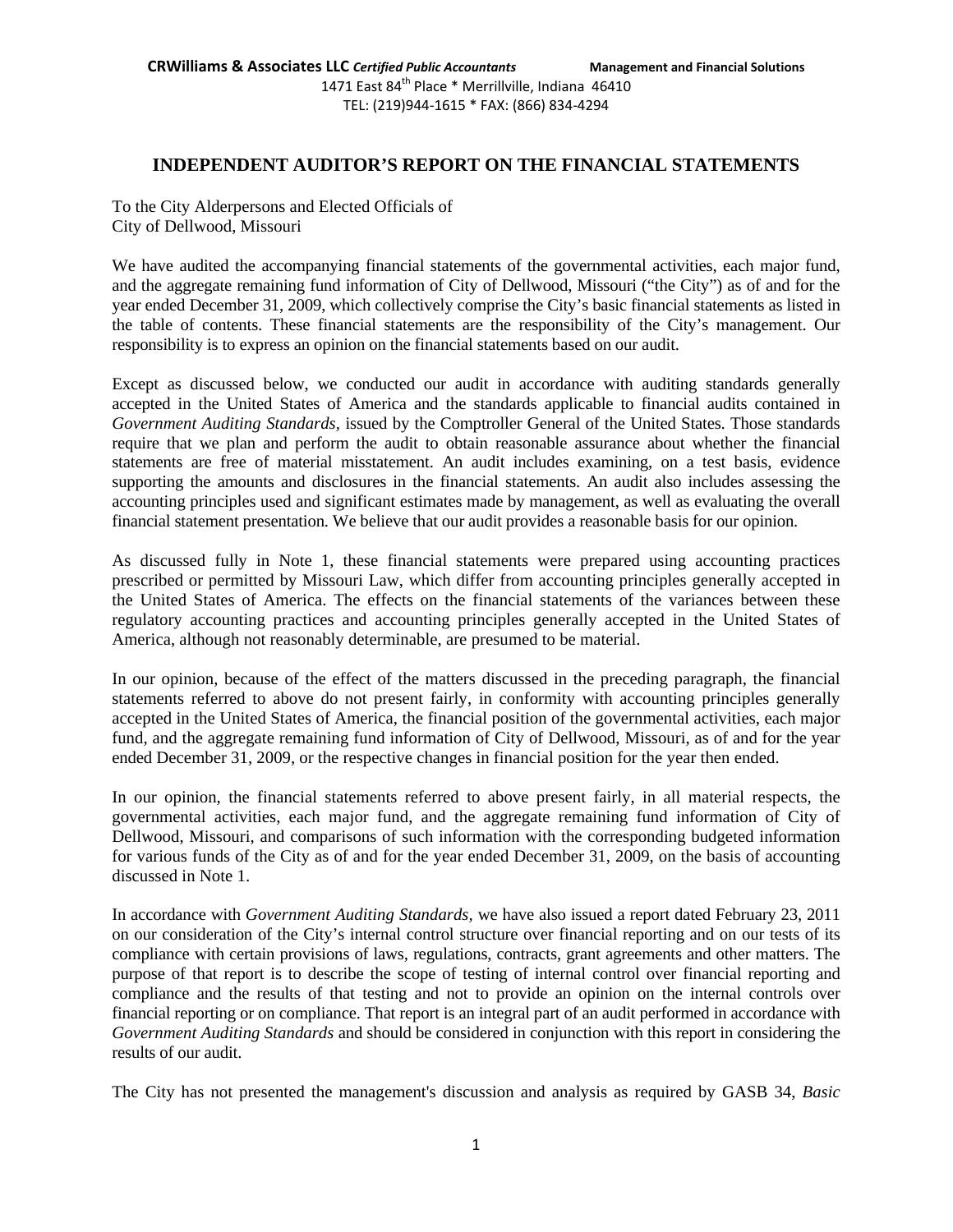*Financial Statements* - *Management's Discussion and Analysis* - *for State and Local Governments,* that accounting principles generally accepted in the United States of America has determined is necessary to supplement, although not required to be a part of, the basic financial statements.

The budgetary comparison information on pages 10-14 is not a required part of the financial statements but is supplementary information required by accounting principles generally accepted in the United States of America. We have applied certain limited procedures, which consisted principally of inquires of management regarding the methods of measurement and presentation of the supplementary information. However, we did not audit the information and express no opinion on it.

Our audit was conducted for the purpose of forming opinions on the financial statements that collectively comprise the County's basic financial statements. The combining and individual non-major funds financial statements have been subjected to the auditing procedures applied in the audit of the basic financial statements and, in our opinion, are fairly stated in all material respects in relation to the basic financial statements taken as a whole.

CRWilliams & Associates LLC Merrillville, Indiana February 23, 2011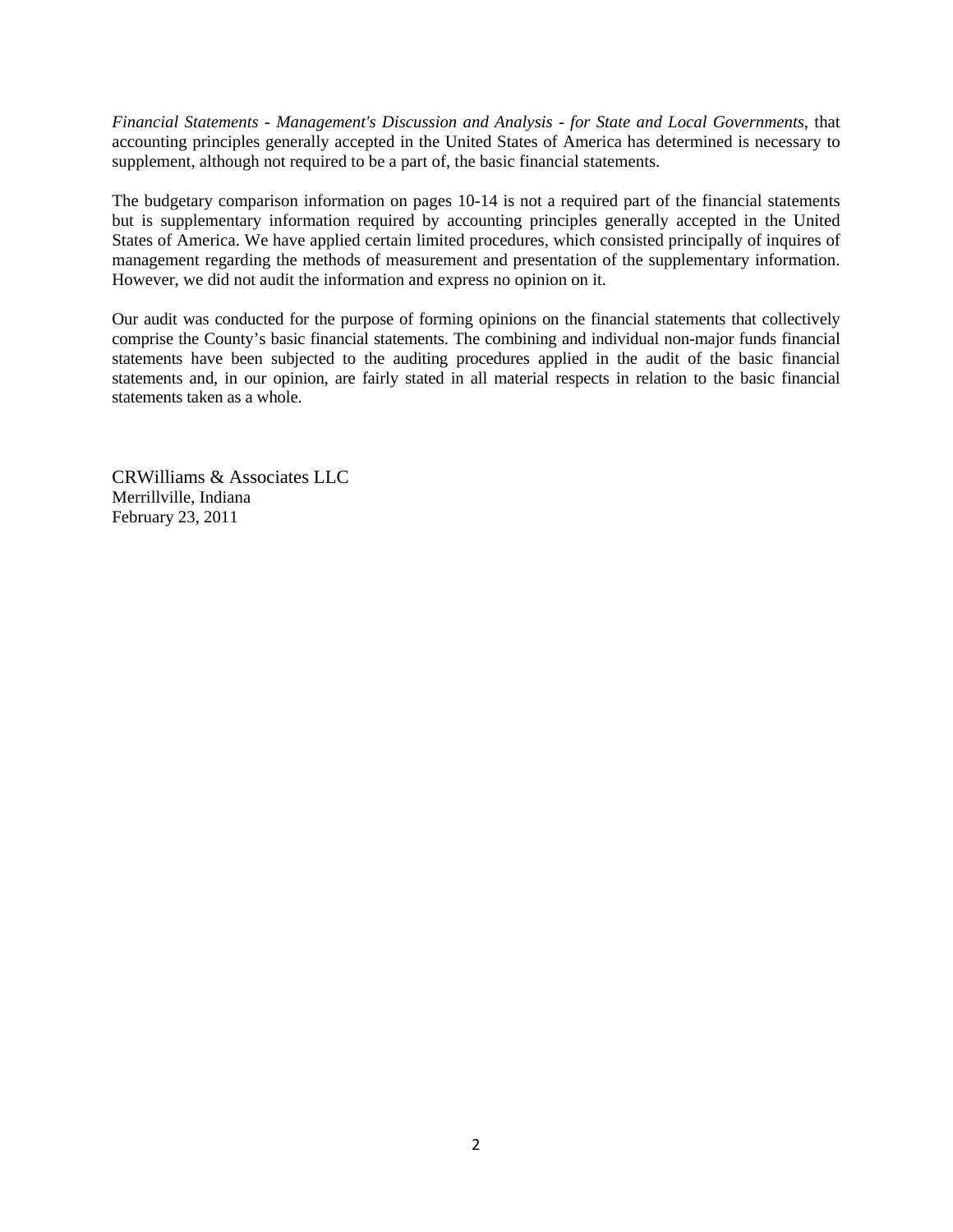# City of Dellwood Dellwood, Missouri Governmentwide Statement of Net Assets-Cash Basis As Of December 31, 2009 **`**

|                               | Governmental        |
|-------------------------------|---------------------|
| <b>Assets</b>                 | <b>Activities</b>   |
| Cash                          | 407,777<br><b>S</b> |
| Investments                   |                     |
| Restricted assets-cash        | 681,250             |
| Restricted assets-investments |                     |
| <b>Total assets</b>           | 1,089,027           |

#### **Fund Balances**

| Unassigned fund balances         |           |
|----------------------------------|-----------|
| Restricted fund balances         |           |
| Parks/Stormwater Projects        | 233,527   |
| Law Enforcement Block Grant Fund | 38.344    |
| Capital Improvements             | 398,230   |
| Sewer Lateral                    | 11,150    |
| Unrestricted                     | 407,777   |
| <b>Total fund balances</b>       | 1,089,027 |

 **-**

### See Independent Auditor's Report and Notes to the Financial Statements.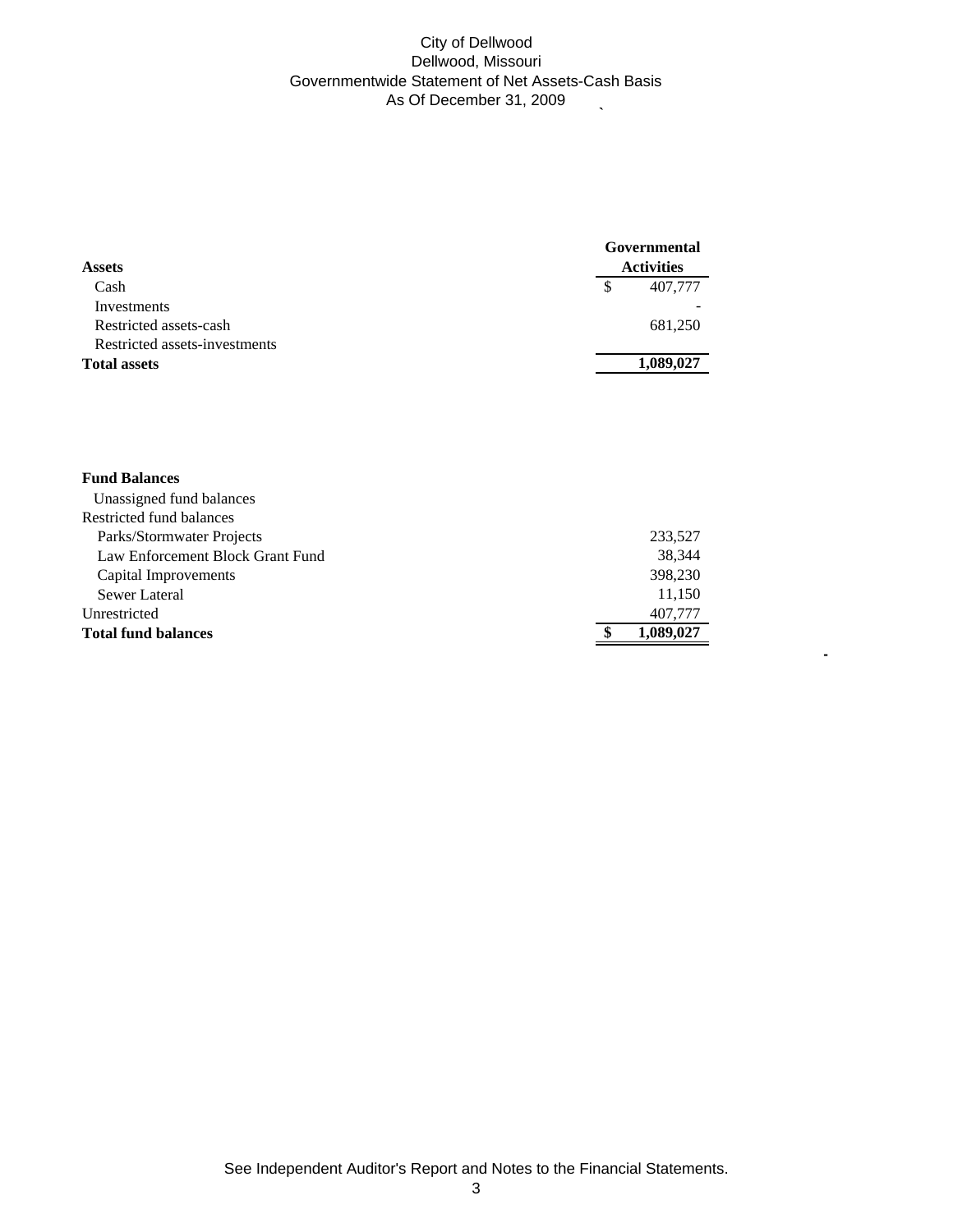#### City of Dellwood Dellwood, Missouri Governmentwide Statement of Activities-Cash Basis As Of December 31, 2009

|                                       |                  |                                       | Net (expense) revenue<br>changes in net assets                |                                                      |                  |
|---------------------------------------|------------------|---------------------------------------|---------------------------------------------------------------|------------------------------------------------------|------------------|
|                                       | <b>Expenses</b>  | <b>Charges for</b><br><b>Services</b> | <b>Operating</b><br><b>Grants and</b><br><b>Contributions</b> | Capital<br><b>Grants</b> and<br><b>Contributions</b> | <b>Total</b>     |
| <b>Primary Government</b>             |                  |                                       |                                                               |                                                      |                  |
| <b>Governmental Activities</b>        |                  |                                       |                                                               |                                                      |                  |
| General county government             | \$<br>(653, 753) | 85,619<br>\$                          |                                                               |                                                      | \$<br>(568, 134) |
| Road & bridge                         | (262, 243)       |                                       |                                                               |                                                      | (262, 243)       |
| Health and welfare                    | (9,139)          |                                       |                                                               |                                                      | (9,139)          |
| Parks                                 | (41, 631)        |                                       |                                                               |                                                      | (41, 631)        |
| Administration of justice & law       | (1,352,823)      | 364,745                               |                                                               |                                                      | (988,078)        |
| Capital outlay                        |                  |                                       |                                                               |                                                      |                  |
| Debt services                         |                  |                                       |                                                               |                                                      |                  |
| <b>Total governmental activities</b>  | (2,319,589)      | 450,363                               |                                                               |                                                      | (1,869,225)      |
| <b>Business-type activities</b>       |                  |                                       |                                                               |                                                      |                  |
| <b>Recreation Center</b>              | (336,570)        | 208,127                               |                                                               |                                                      | (128, 443)       |
| Housing                               |                  |                                       |                                                               |                                                      |                  |
| Sanitation                            |                  |                                       |                                                               | $\overline{\phantom{a}}$                             |                  |
| <b>Total business-type activities</b> | (336, 570)       | 208,127                               | ۰                                                             | ۰                                                    | (128, 443)       |
| <b>Total primary government</b>       | (2,656,159)      | 658,490                               |                                                               |                                                      | (1,997,668)      |

#### **General revenues:** *Taxes:*

| <i>raxes:</i>                      |           |
|------------------------------------|-----------|
| Personal property taxes, levied    | 19,261    |
| Real estate property taxes, levied | 182,714   |
| Sales taxes                        | 1,070,138 |
| Intergovernmental revenues         |           |
| Other taxes                        | 970,183   |
| Investment income                  |           |
| Miscellaneous                      |           |
| <b>Total general revenues</b>      | 2,242,297 |
| <b>Changes in net assets</b>       | 244,628   |
| Beginning cash assets              | 844,398   |
| <b>Ending cash assets</b>          | 1,089,026 |
|                                    |           |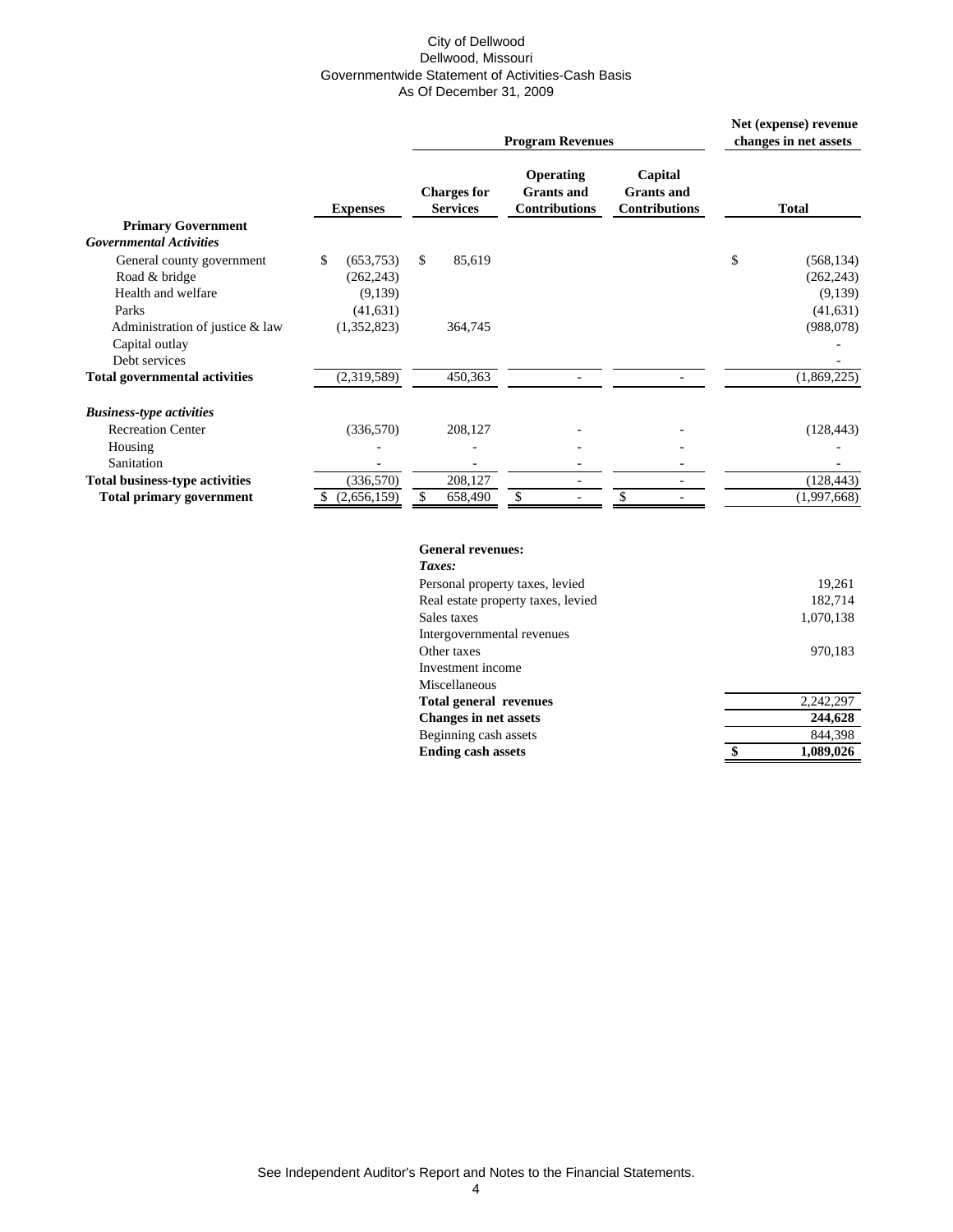#### City of Dellwood Dellwood, Missouri Combining Balance Sheet- Cash Basis-Governmental Funds As of December 31, 2009

|                               |                     | <b>Major Funds</b>      |                                              |    |                                           |                                           |
|-------------------------------|---------------------|-------------------------|----------------------------------------------|----|-------------------------------------------|-------------------------------------------|
| <b>Assets</b>                 | <b>General Fund</b> | Road &<br><b>Bridge</b> | Law<br><b>Enforcement</b><br><b>Tax Fund</b> |    | Non-Major<br>Governmental<br><b>Funds</b> | <b>Total Governmental</b><br><b>Funds</b> |
| Cash                          | 407,777             |                         |                                              |    |                                           | \$<br>407,777                             |
| Investments                   |                     |                         |                                              |    |                                           |                                           |
| Restricted assets-cash        |                     |                         |                                              | \$ | 681,250                                   | 681,250                                   |
| Restricted assets-investments |                     |                         |                                              |    |                                           |                                           |
| <b>Total assets</b>           | 407,777             |                         |                                              |    | 681,250                                   | 1,089,027                                 |
| <b>Fund balances</b>          |                     |                         |                                              |    |                                           |                                           |
| Reserve for encumbrances      | ۰                   |                         |                                              |    |                                           |                                           |
| Unrestricted fund balances    | 407,777             |                         |                                              |    |                                           | 407,777                                   |
| Restricted fund balances      |                     |                         |                                              |    | 681,250                                   | 681,250                                   |
| <b>Total fund balances</b>    | 407,777             |                         |                                              |    | 681,250                                   | 1,089,027                                 |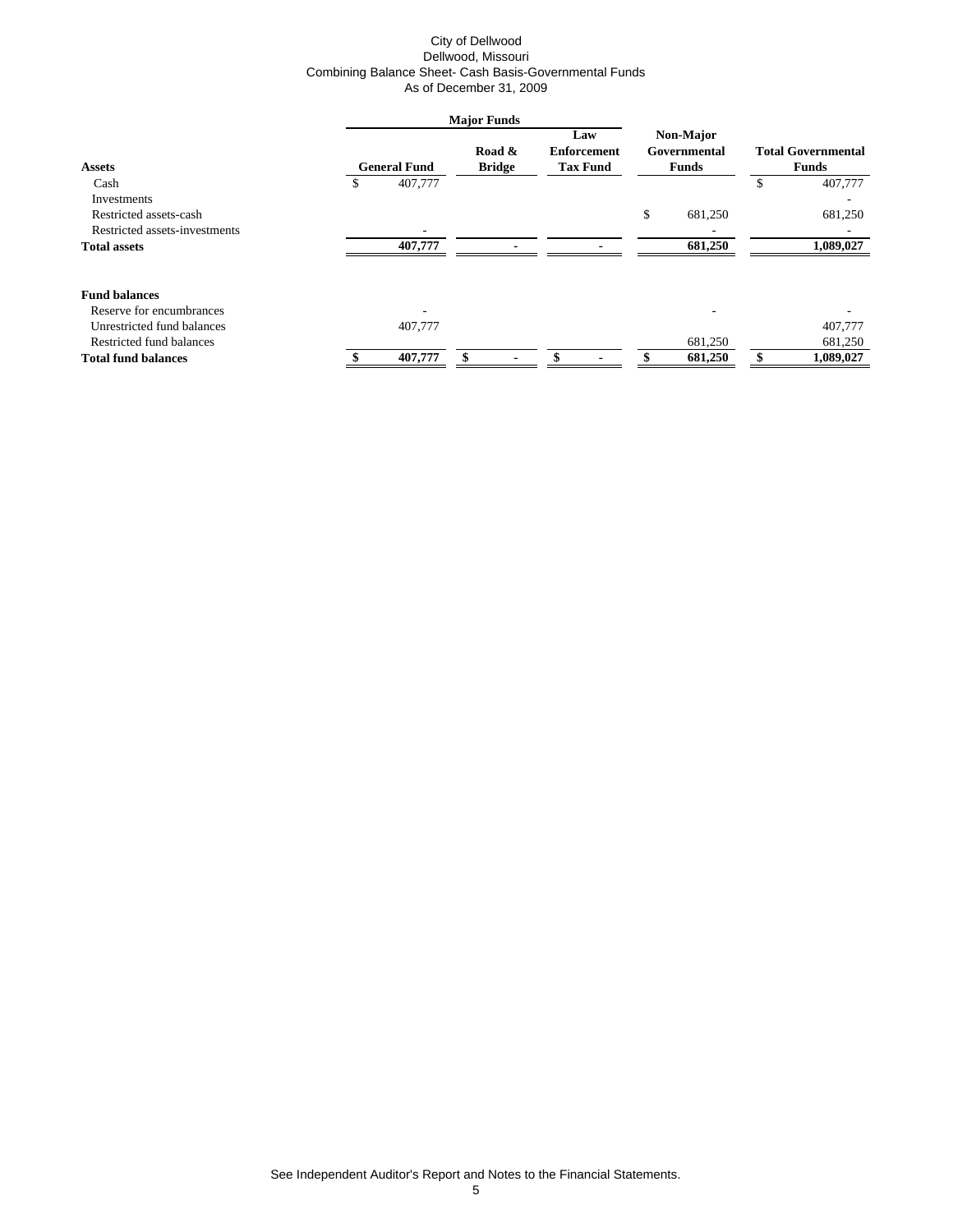# City of Dellwood Dellwood, Missouri Reconciliation of the Balance Sheet of Governmental Funds to the Statement of Net Assets Cash Basis For The Year Ended December 31, 2009

| Excess of revenues and other sources over (under) expenditures and<br>other uses - Statement of Revenues, Expenditures, and Changes in<br><b>Fund Balances-Governmental Funds - Cash Basis</b> | \$. | 244,628 |
|------------------------------------------------------------------------------------------------------------------------------------------------------------------------------------------------|-----|---------|
| Bond proceeds are reported as financing sources in governmental                                                                                                                                |     |         |
| funds financial statements thus contributed to the net change in fund                                                                                                                          |     |         |
| balance. In the statement of net assets, however, issuing debt                                                                                                                                 |     |         |
| increases long term liabilities and does not affect the statement of                                                                                                                           |     |         |
| activities. Similarly, repayment of principal is an expenditure in the                                                                                                                         |     |         |
| governmental funds financial statements, but reduces the liability                                                                                                                             |     |         |
| in the statement of net assets                                                                                                                                                                 |     |         |
| <b>Debt</b> issued                                                                                                                                                                             |     |         |
| <b>Principle payments</b>                                                                                                                                                                      |     |         |
| <b>Compensated absences</b>                                                                                                                                                                    |     |         |
| <b>Interest expense</b>                                                                                                                                                                        |     |         |
| Government-wide Statement of Activities--Changes in net assets -                                                                                                                               |     |         |
| <b>Governmental Activities - Cash Basis</b>                                                                                                                                                    |     | 244,628 |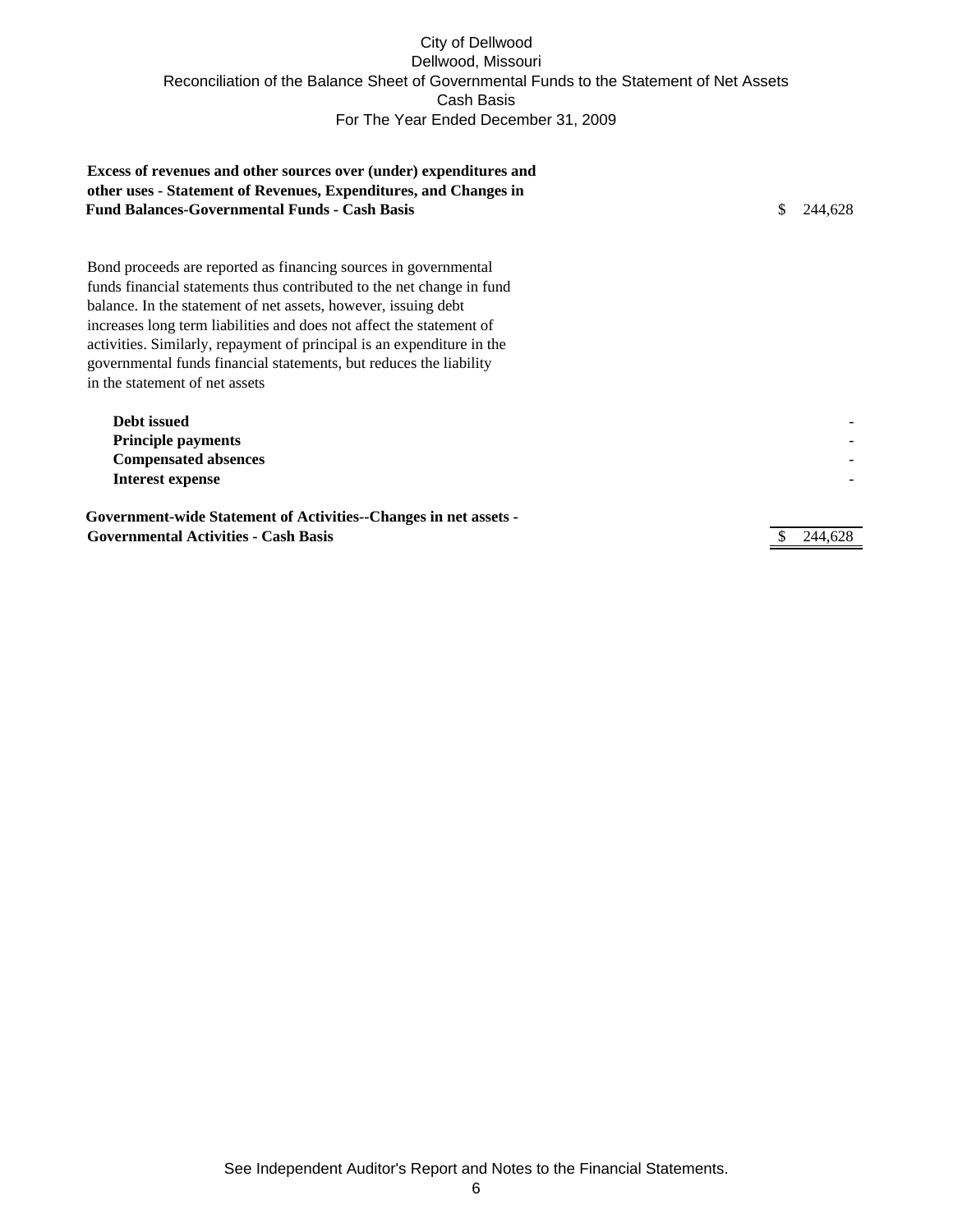#### City of Dellwood Dellwood, Missouri Combining Statement of Revenues, Expenditures, and Changes in Fund Balances-Governmental Fund Cash BasisFor The Year Ended December 31, 2009

|                                                         |             |                  |                 | <b>Major Funds</b>       |                          |                 |                            |                          |                  |
|---------------------------------------------------------|-------------|------------------|-----------------|--------------------------|--------------------------|-----------------|----------------------------|--------------------------|------------------|
|                                                         |             |                  |                 |                          |                          |                 |                            | Special                  |                  |
|                                                         |             |                  |                 |                          |                          |                 |                            | <b>Purpose</b>           | <b>Total</b>     |
|                                                         | General     |                  |                 | Law                      | <b>Municipal</b>         |                 | <b>Recreation</b>          | Governmental             | Governmental     |
| <b>Revenues</b>                                         | <b>Fund</b> | <b>Streets</b>   | <b>Licenses</b> | <b>Enforcement</b>       | Court                    | Parks           | <b>Center</b>              | <b>Funds</b>             | <b>Funds</b>     |
| Taxes                                                   | \$1,769,931 | \$               | $\mathbb{S}$    | $\mathcal{S}$            | \$                       | \$              |                            | 472,366<br>\$            | 2,242,297        |
| Permits                                                 |             | 28,132           |                 |                          |                          |                 |                            |                          | 28,132           |
| Licenses                                                |             |                  | 57,487          | $\overline{\phantom{a}}$ |                          |                 |                            |                          | 57,487           |
| Law Enforcement                                         |             |                  |                 | 36,244                   |                          |                 |                            |                          | 36,244           |
| Municipal Court                                         |             |                  |                 | $\sim$                   | 328,501                  |                 |                            |                          | 328,501          |
| Parks                                                   |             |                  |                 |                          |                          |                 |                            |                          |                  |
| <b>Recreation Center</b>                                |             |                  |                 |                          |                          |                 | 208,127                    |                          | 208,127          |
| <b>Total revenues</b>                                   | 1,769,931   | 28,132           | 57,487          | 36,244                   | 328,501                  |                 | 208,127                    | 472,366                  | 2,900,787        |
|                                                         |             |                  |                 |                          |                          |                 |                            |                          |                  |
| <b>Expenditures</b>                                     |             |                  |                 |                          |                          |                 |                            |                          |                  |
| City Hall                                               | 649,441     |                  |                 |                          |                          |                 |                            |                          | 649,441          |
| Health                                                  | 9,139       |                  |                 |                          |                          |                 |                            |                          | 9,139            |
|                                                         | 1,758       |                  |                 |                          |                          |                 |                            |                          | 1,758            |
| Public relations                                        |             |                  |                 |                          |                          |                 |                            |                          |                  |
| <b>Municipal Courts</b>                                 |             |                  |                 |                          | 22,417                   |                 |                            |                          | 22,417           |
| <b>Emergency Preparedness</b>                           | 2,553       |                  |                 |                          |                          |                 |                            |                          | 2,553            |
| Police                                                  |             |                  |                 | 1,330,406                |                          |                 |                            |                          | 1,330,406        |
| Street                                                  |             | 262,243          |                 |                          |                          |                 |                            |                          | 262,243          |
| Parks                                                   |             |                  |                 |                          |                          | 41,631          |                            |                          | 41,631           |
| <b>Recreation Center</b>                                |             |                  |                 |                          |                          |                 | 336,570                    | $\overline{\phantom{a}}$ | 336,570          |
| <b>Total expenditures</b>                               | 662,892     | 262,243          | $\sim$          | 1,330,406                | 22,417                   | 41,631          | 336,570                    | $\sim$                   | 2,656,159        |
| Excess deficiency of revenues over (under) expenditures | 1,107,039   | (234, 111)       | 57,487          | (1,294,162)              | 306,084                  | (41, 631)       | (128, 443)                 | 472,366                  | 244,628          |
|                                                         |             |                  |                 |                          |                          |                 |                            |                          |                  |
| Other financing sources (uses):                         |             |                  |                 |                          |                          |                 |                            |                          |                  |
| Proceeds from loan                                      |             |                  |                 |                          |                          |                 |                            |                          |                  |
| Transfer in                                             | 519,316     |                  |                 |                          |                          |                 |                            |                          | 519,316          |
| Transfer out                                            |             |                  |                 |                          |                          |                 |                            | (519, 316)               | (519, 316)       |
| Insurance proceeds                                      |             |                  |                 |                          |                          |                 |                            |                          | $\sim$           |
| Sale of capital assets                                  |             |                  |                 |                          |                          |                 |                            |                          |                  |
| Other income/adjustments                                |             |                  |                 |                          |                          |                 |                            |                          |                  |
| Total other financing sources (uses)                    | 519,316     | $\overline{a}$   | $\mathbf{r}$    | $\sim$                   | $\overline{\phantom{a}}$ | $\sim$          | $\mathbf{r}$               | (519, 316)               | $\sim$           |
| Excess of revenues and other sources over (under)       |             |                  |                 |                          |                          |                 |                            |                          |                  |
| expenditures and other uses                             | 1,626,355   | (234, 111)       | 57,487          | (1,294,162)              | 306,084                  | (41, 631)       | (128, 443)                 | (46,950)                 | 244,628          |
|                                                         |             |                  |                 |                          |                          |                 |                            |                          |                  |
| Fund balances, beginning of year                        | 116,198     |                  |                 |                          |                          |                 |                            | 728,200                  | 844,398          |
| Prior year adjustments & equity transfers               |             |                  |                 |                          |                          |                 |                            |                          |                  |
| Fund balances, end of year                              | \$1,742,553 | (234, 111)<br>\$ | \$<br>57,487    | \$(1,294,162)            | 306,084<br>\$            | (41, 631)<br>£. | $\mathbb{S}$<br>(128, 443) | 681,250<br>-S            | 1,089,026<br>-\$ |
|                                                         |             |                  |                 |                          |                          |                 |                            |                          |                  |

See Independent Auditor's Report and Notes to the Financial Statements.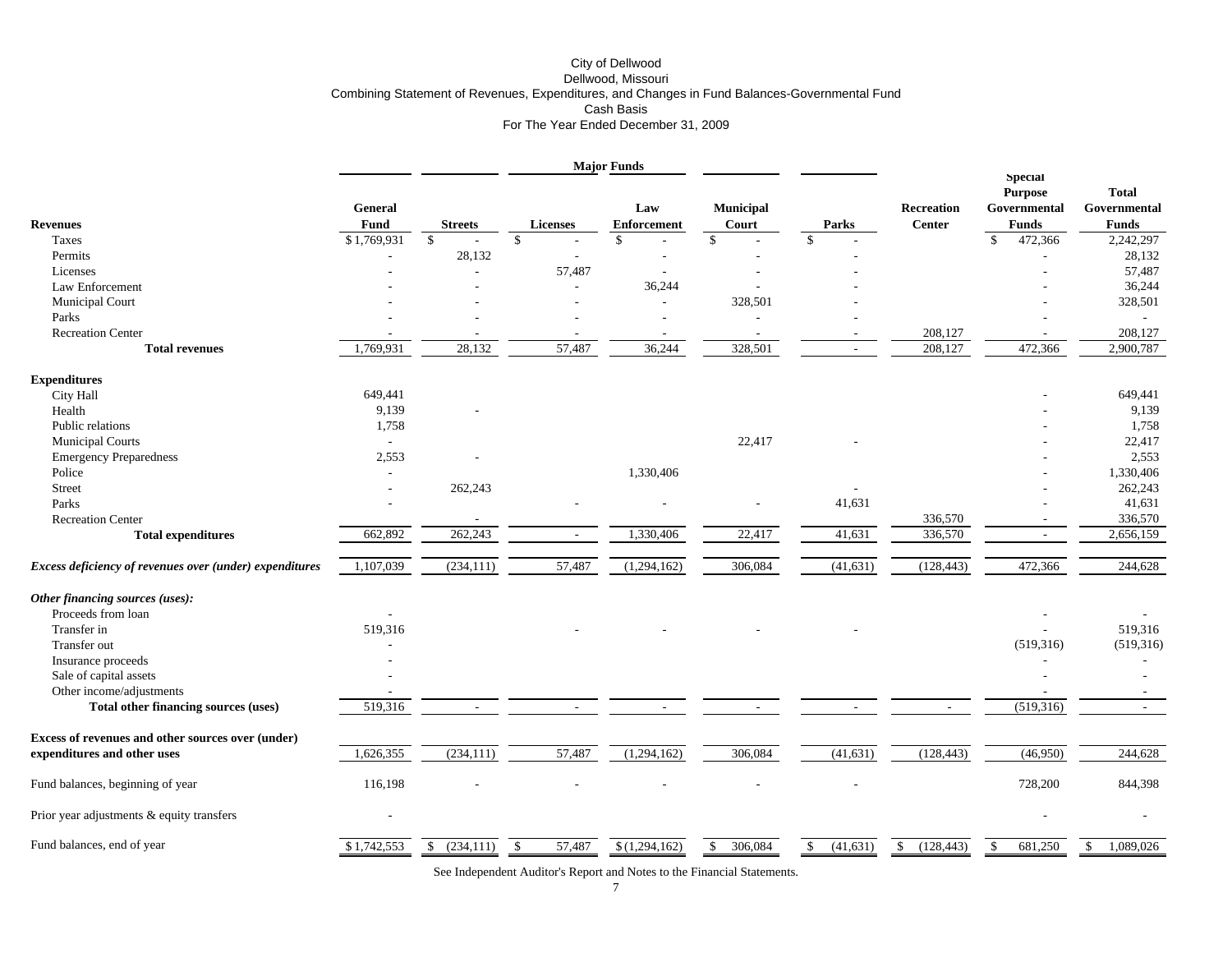# City of Dellwood Dellwood, Missouri Reconciliation of Total Fund Balances to Total Net Assets Cash Basis For The Year Ended December 31, 2009

| <b>Balance Sheet - Governmental Funds - Total Fund Balances - Cash Basis</b> |    | \$<br>1,089,027 |
|------------------------------------------------------------------------------|----|-----------------|
| Amounts reported for governmental activities of the statement                |    |                 |
| of net assets are different because:                                         |    |                 |
| Capital assets used in fund level statements are expensed                    |    |                 |
| upon use of financial resources to construct or acquire them.                |    |                 |
| Capital assets for entity-wide statements are recognized as                  |    |                 |
| assets that are extinguished via depreciation charged over the               |    |                 |
| life of the asset.                                                           |    |                 |
| Capital assets, net of accumulated depreciation                              | \$ |                 |
| Long-term debt uses current financial resources to pay off the               |    |                 |
| principle portion and related interest expense. For entity-wide              |    |                 |
| statements, the unpaid principle portion is recognized as a                  |    |                 |
| future obligation to be repaid over time.                                    |    |                 |
| Long-term debt                                                               |    |                 |
| <b>Accrued</b> interest                                                      |    |                 |
| <b>Subtotal</b>                                                              |    |                 |
| Government-wide Statement of Net Assets--Total Net Assets - Cash Basis       |    | 1,089,027       |
|                                                                              |    |                 |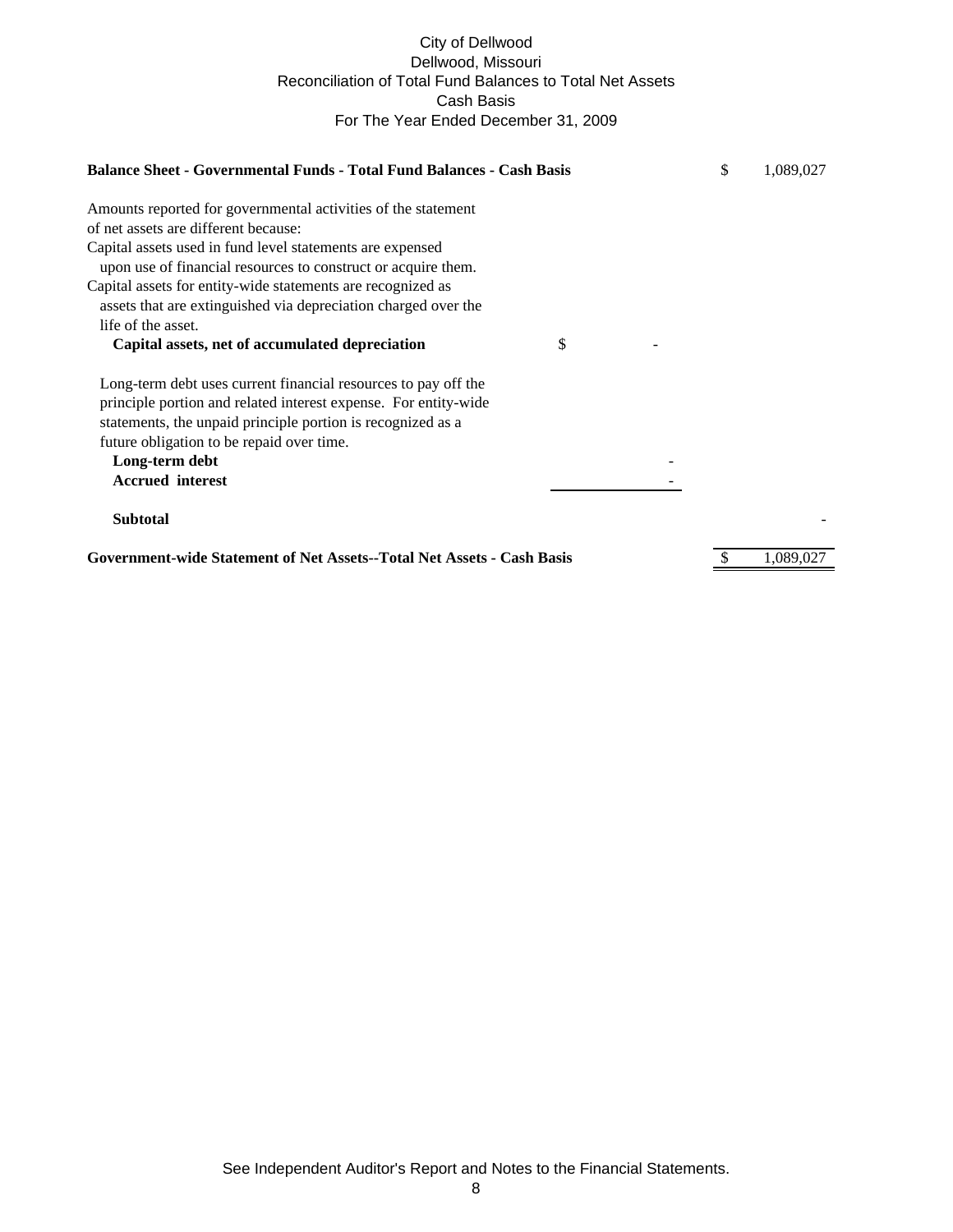### **NOTE 1 SUMMARY OF SIGNIFICANT ACCOUNTING POLICIES**

#### A. The Reporting Entity and Basis of Presentation

The funds presented are established under statutory or administrative authority, and their operations are under the control of the City Alderpersons, and elected City officials. The General Revenue Fund is the City's general operating fund, accounting for all financial resources except those required to be accounted for in another fund. The other funds presented account for financial resources whose use is restricted for specified purposes.

All significant activities and organizations on which the City exercises oversight responsibility have been included in the City's financial statements for the year ended December 31, 2009. The following criteria regarding manifestation of oversight were considered by the City in its evaluation of City organization and activities.

Financial interdependency – the City is responsible for its debts and is entitled to surpluses. No separate agency receives a financial benefit or imposes a financial burden on the City.

Election of the Government Authority – the locally elected Board of Alderpersons (the Board) is exclusively responsible for all public decisions and accountable for the decisions it makes.

Designation of Management – the City Clerk hires members of City management. The activities under the purview of management are within the scope of the reporting entity and management is accountable to the Aldermanic Board for the activities being managed.

Ability to Significantly Influence Operations – the Board has the statutory authority under the provision of the Revised Statutes to significantly influence operations. This authority includes, but is not limited to, adoption of the budget, control over all assets, including facilities and properties, short term borrowing, signing contracts and developing programs to provide.

Accountability on Fiscal Matters – the responsibility and accountability over all funds is vested in the City's management.

#### B. Basis of Accounting

 The government-wide financial statements (i.e. the statement of net assets and the statement of activities) report information on the non-fiduciary activities of the primary government and its component units. For the most part, the effect of inter-fund activity has been removed from these statements. Governmental activities, which normally are supported by taxes and intergovernmental revenues, are reported separately from business –type activities, which rely to a significant extent on fees and charges for support. Likewise, the primary government is reported separately from certain legally separate component units for which the primary government is financially accountable.

 The statement of activities demonstrates the degree to which the direct expenses of a given function or segment is offset by program revenues. Direct expenses are those that are identifiable with a specific function or segment, Program revenues include 1) charges to customers or applicants who purchase, use, or directly benefit from goods, services, or privileges provided by a given function or segment and 2) grants and contributions that are restricted to meeting the operational or capital requirements of a particular function or segment. Taxes and other items not properly included among program revenues are reported instead as general revenues.

 The government-wide financial statements are reported using the economic resources measurement focus and the cash basis of accounting. The financial statements are prepared on the cash basis of accounting; accordingly, amounts are recognized when received or disbursed in cash. This basis of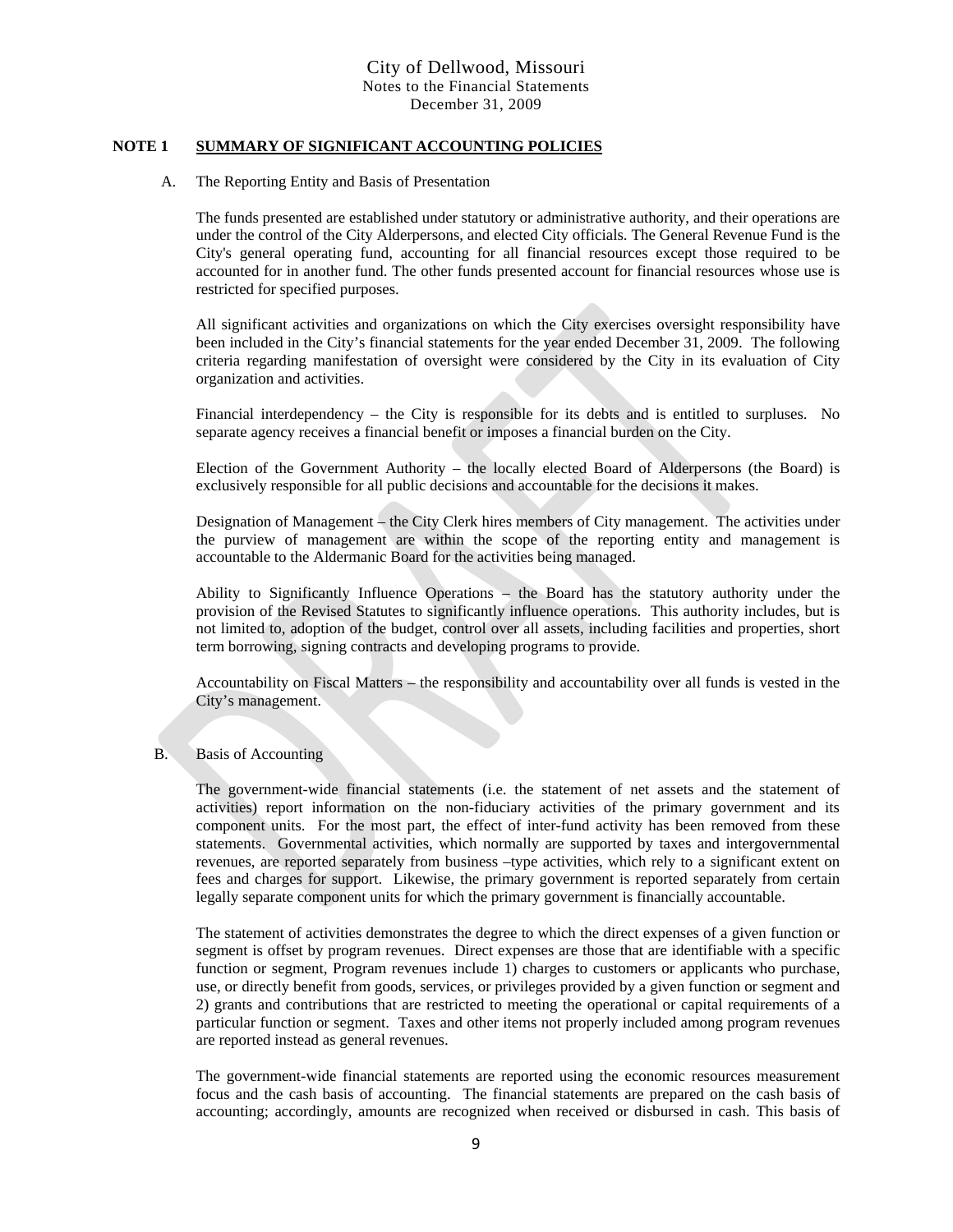accounting differs from accounting principles generally accepted in the United States of America. Those principles require revenues to be recognized when they become available and measurable or when they are earned and expenditures or expenses to be recognized when the related liabilities are incurred. Grants and similar items are recognized as revenue as soon as all eligibility requirements imposed by the provider have been met.

 Management has not recorded capital assets or depreciation expense in the governmental activities as mandated by the Government Accounting Standards Board Statement (GASB) No. 34. Accounting principles generally accepted in the United States of America require asset capitalization and depreciation over the asset's estimated useful life and reported as a direct expense of each associated functional activity, which would increase capital assets, net assets, and expenses, and changes in net assets reported in the governmental and business-type activities. The City is required to report assets and liabilities, such as taxes receivables, allowance for bad debt, compensated absences, and long-term debt, such as bonds, capital leases, and certificates of participation, on the full accrual basis as opposed to the cash basis which is another comprehensive basis of accounting other than accounting principles generally accepted in the United States of America. The amount by which these departures would affect the related financial statements is not determinable.

A major fund is any fund whose assets, liabilities, revenues, or expenditures constitute ten percent (10%) or more of the total for the Governmental fund type *and* five percent (5%) of the total for the Governmental fund type and the Business fund type, combined**.** A government that reports only governmental funds need only apply the 10% test; this condition applied to City of Dellwood for the year ended December 31, 2009. Financial information is most useful when each major fund is presented separately rather than when fund combination is reported, such as the aggregation of the special-purpose funds into a special revenue fund type. GASBS-34 financial reporting model requires the presentation of individual fund data for each of the major funds of the City.

General Fund – the General Fund is the primary operating fund of the City. It is used to account for all financial resources except those required to be accounted for in another fund. When both restricted and unrestricted resources are available for use, it is the City's policy to use restricted resources first, then unrestricted resources as they are needed.

Special Revenue Funds – special revenue funds are used to account for the proceeds of specific revenue sources (other than trusts for individuals, private organizations, or other governments or for major capital projects) that are legally restricted to expenditures for specified purposes.

Capital Project Funds – financed primarily by an additional sales tax. Capital projects funds are used to account for financial resources to be used for the acquisition or construction of major capital facilities (other than those financed by proprietary funds or trust funds for individuals, private organizations, or other governments).

Sewer Lateral Fund - financed primarily by a separate property tax levy. This fund accounts for the construction and operation of the municipal sanitary sewer system and related facilities. (SDCL 9-48-2) This is **(not)** a major fund.

Parks and Stormwater Fund - financed primarily by an additional sales tax. This fund accounts for the construction and repairs of the municipal sanitary sewer system and related facilities and provides funding to Parks activities. (SDCL 9-48-2) This is **(not)** a major fund.

Asset sharing account – the Dellwood police department receives funds forfeited in conjunction with the St. Louis County multi-jurisdictional drug taskforce. Funds are distributed on the basis of the proportion of the total number of individuals working at the time the assets are seized. Funds are used for enhancement of law enforcement programs and equipment. (SDCL 9-48-2) This is **(not)** a major fund.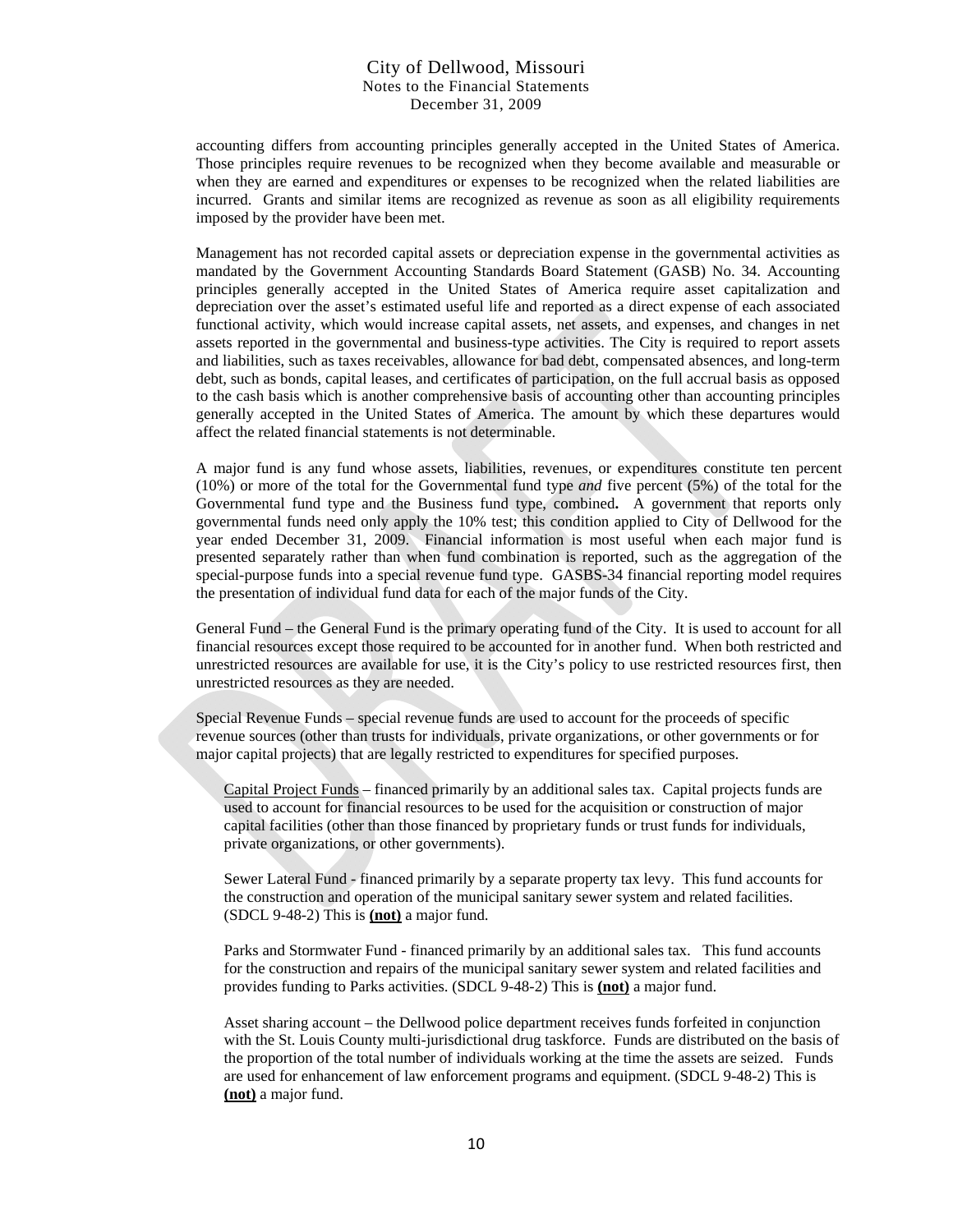The City maintains Fiduciary funds to account for assets held in a trustee capacity or as an agent on behalf of others who have provided bonds as held as security for court appearances. Agency funds account for assets the City holds for others in an agency capacity, such as bonds as held as security for court appearances. Fiduciary and Agency cash and investment balances are classified as Fiduciary Funds (Agency) under GASBS-34 standards.

#### **Proprietary Funds:**

Enterprise Funds – enterprise funds are used to account for operations (a) that are financed and operated in a manner similar to private business enterprises, where the intent of the governing body is that the costs (expenses, including depreciation) of providing goods or services to the general public on a continuing basis be financed or recovered primarily through user charges; or (b) where the governing body has decided that periodic determination of revenues earned, expenses incurred, and/or net income is appropriate for capital maintenance, public policy, management control, accountability, or other purposes.

The enterprise funds do not apply any FASB Statements and Interpretations issued after November 30, 1989. The recreation center is considered an enterprise fund. The balance sheet for the proprietary fund statement of financial position was not recorded based on the lack of property segregation by fund and the lack of a property schedule.

C. Budgets and Budgetary Practices

The City Council and other applicable boards are responsible for the preparation and approval of budgets for various City funds in accordance with Sections 50.525 through 50.745, RSMo 2000, the State of Missouri budget laws. The budget committee submits to the Board of Alderpersons a proposed budget. Public hearings are conducted to obtain taxpayer comments. The budget is legally enacted through the passage of an ordinance. These budgets are adopted on the cash basis of accounting for revenues and expenditures.

Section 50.740, RSMo, prohibits expenditures in excess of the approved budgets. Expenditures did not exceed budgeted amounts.

D. Published Financial Statements

Under Section 50.800 and 50.810, RSMo 2000, the City Council is responsible for preparing and publishing in a local newspaper detailed annual financial statements for the City. The financial statements are required to show receipts and revenues, disbursements or expenditures, and beginning and ending balances for each fund.

The City did not publish as required the financial statements for all funds.

E. Due To/From Other Funds

Activity between funds that are representative of lending /borrowing arrangements outstanding at the end of the fiscal year are referred to as "due to/from", are considered "available spending resources", and are subject to elimination upon consolidation.

F. Capital Assets

Capital assets which include property, equipment, and infrastructure (ie roads, bridges, sidewalks, and similar items) are reported in the financial statements where applicable. Capital assets are defined by the City as assets with an initial cost of more than \$5,000 and an estimated useful life in excess of one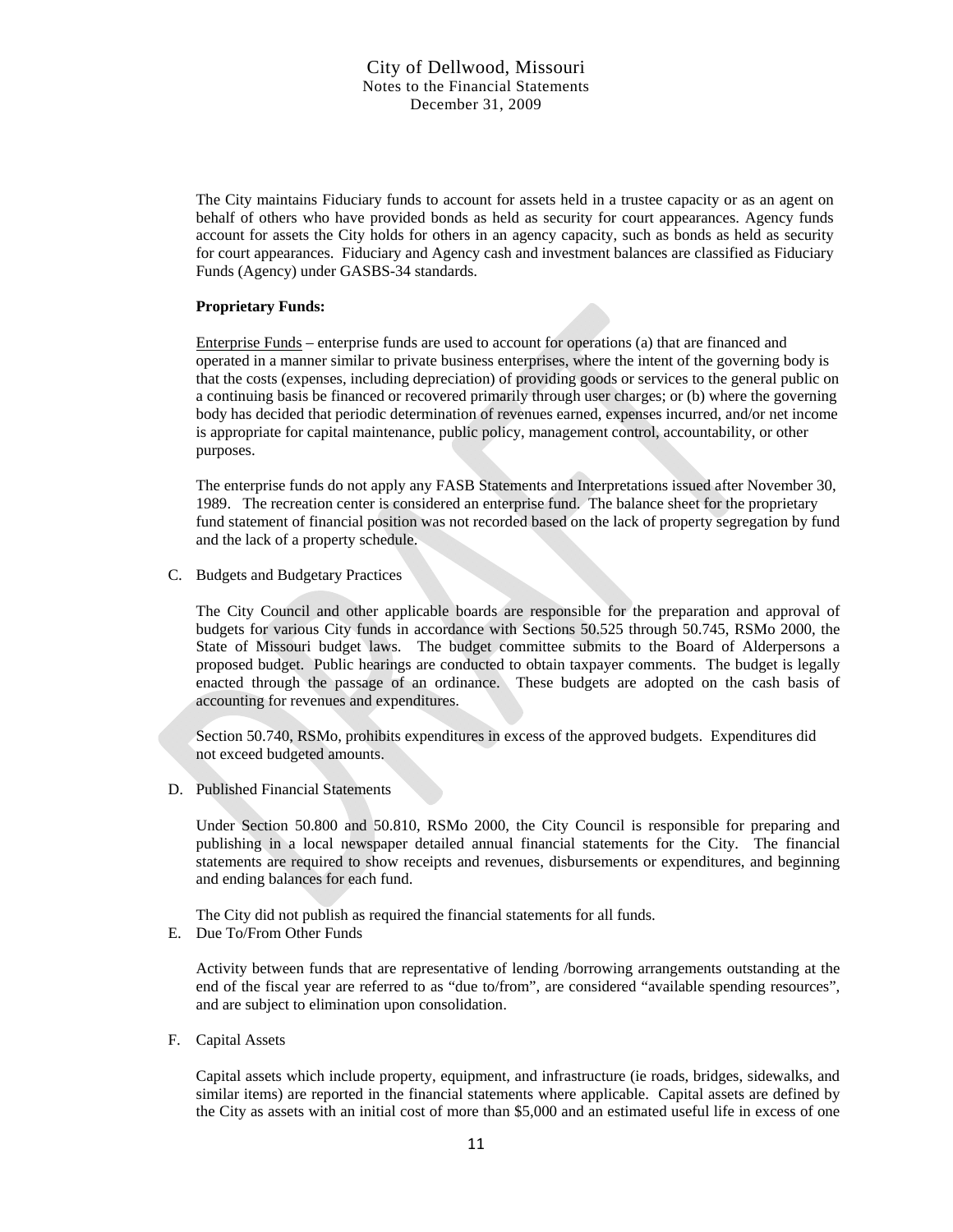year. Such assets are recorded at historical cost or estimated historical costs if purchased or constructed. Donated capital assets are recorded at estimated fair market value at the date of donation. Infrastructure acquired prior to the implementation of GASB Statement No. 34 has not been reported. Dellwood has not developed a schedule of capital assets.

The costs of normal maintenance and repairs that do not add to the value of the asset or materially extend assets lives are not capitalized.

Depreciation methods have not been adopted.

G. Property Taxes

Taxes are levied on property as of January 1, and payable on December 31. St. Louis County bills and collects the City's property taxes and remits the collections to the City.

H. Grant Revenue

Resources received by the City from other governments are accounted for within applicable funds based on the purpose and requirements of each grant. Revenues are recognized on an accounting basis consistent with the Fund's measurement objective.

Revenues related to expenditure-driven grants are recognized to the extent expenditures are incurred. Any excess or deficiency of grant revenues received compared to expenditures incurred is recorded as deferred or amounts receivable from the grantor.

I. Interfund Transactions

Transfers – legally authorized transfers are reported when incurred as transfers in by the recipient fund and as transfers out by the disbursing fund. Elimination of interfund activity has been made for governmental activities in the government-wide financial statements.

J. Use of Estimates

The preparation of basic financial statements in conformity with U.S. generally accepted accounting principles requires management to make estimate and assumptions that affect the amounts reported in the basic financial statements and the accompanying notes. Actual results could differ from those estimates.

#### **NOTE 2 Cash**

Disclosures are provided below to comply with Statement No. 40 of the Governmental Accounting Standards Board, *Deposit and Investment Risk Disclosures.* For the purposes of these disclosures, deposits with financial institutions are demand, time, and savings accounts, including certificates of deposit and negotiable order of withdrawal accounts, in banks, savings institutions, and credit unions. Investments are securities and other assets acquired primarily for the purpose of obtaining income or profit.

#### **Deposits**

In addition to depositing in demand deposits, political subdivisions such as cities have the authority under Section 67.085, RSMo, to place excess funds in certificates of deposit. To protect the safety of City deposits, Section 110.020, RSMo, requires depositaries to pledge collateral securities to secure deposits not insured by the Federal Deposit Insurance Corporation (FDIC). The securities must be of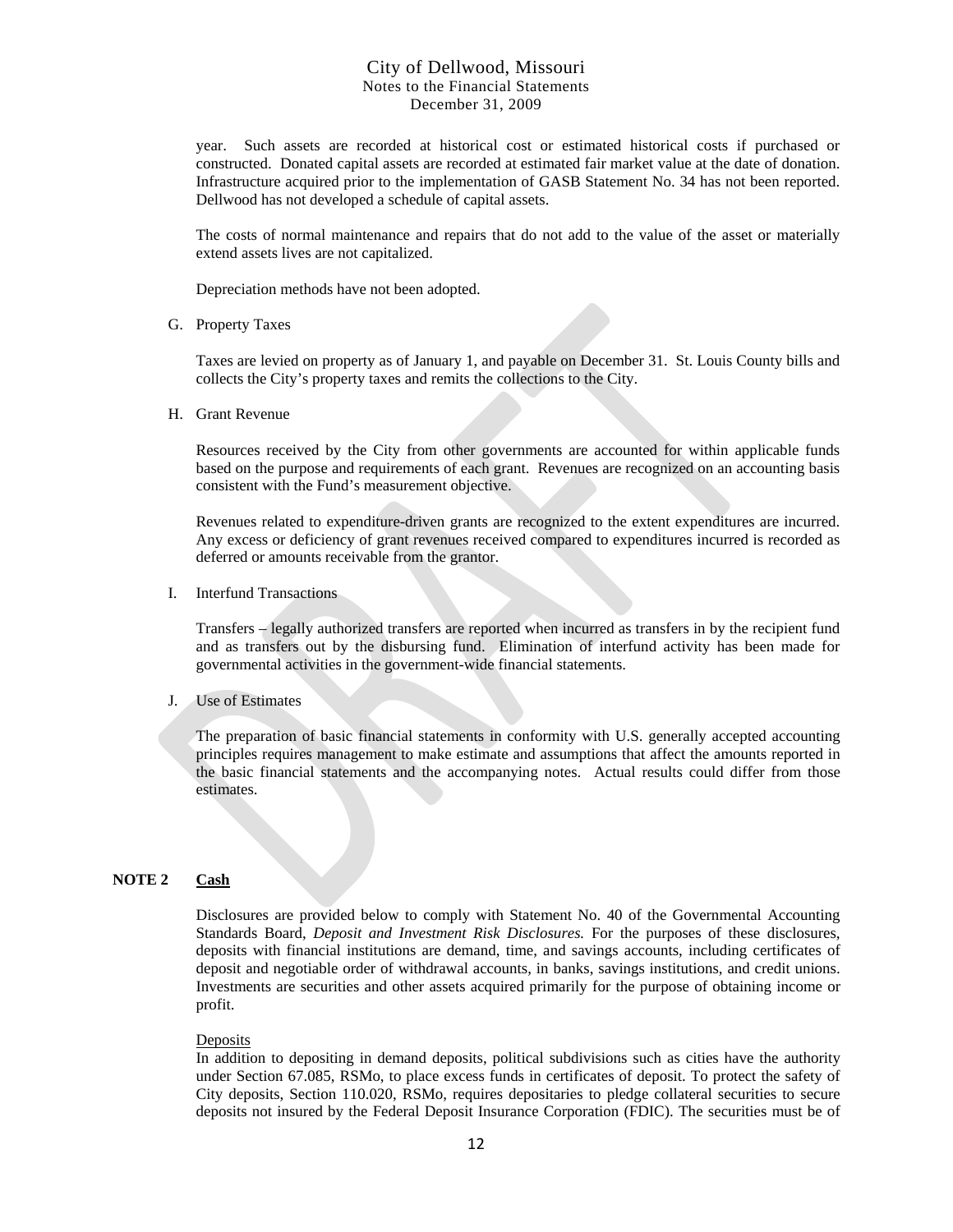the types specified by Section 30.270, RSMo, for the collateralization of the state funds and held by either the City or a financial institution other than the depositary bank. Section 67.085, RSMo, also requires certificates of deposit to be insured by the FDIC for 100 percent of their principal and accrued interest. Custodial credit risk is the risk that, if a depositary bank fails, City of Dellwood will not be able to recover its deposits or recover collateral securities that are in an outside party's possession.

The City's deposits at December 31, 2009 were exposed to custodial credit risk because they were not entirely covered by federal depositary insurance or by collateral securities held by the City's custodial banks in the City's name.

#### Investments

Section 110.270, RSMo, based on Article IV, Section 15, Missouri Constitution, authorizes Cities to place their funds, either outright or by repurchase agreement, in the U.S. Treasury and agency obligations. At December 31, 2009 the City had no such investments. In addition, Section 30.950, RSMo, requires political subdivisions with authority to invest in instruments other than depositary accounts at financial institutions to adopt a written investment policy. Among other things, the policy is to commit a political subdivision to the principles of safety, liquidity, and yield (in that order) when managing public funds and to prohibit purchase of derivatives (either directly or through repurchase agreements), use of leveraging (through either reverse repurchase agreements or other methods), and use of public funds for speculation. The City has not adopted such a policy.

### **NOTE 3 RETIREMENT PLANS**

#### **Missouri Local Government Employees Retirement Systems (LAGERS)**

#### A. Plan Description

City of Dellwood participates in the Missouri Local Government employees Retirement System (LAGERS), an agent multiple-employer public employee retirement system that acts as a common investment and administrative agent for local government entities in Missouri. LAGERS is a defined benefit pension plan which provides retirement, disability, and death benefits to plan members and beneficiaries.

LAGERS was created and is governed by statute, section RSMo. 70.600-70.755. As such, it is the system's responsibility to administer the law in accordance with the expressed intent of the General Assembly. The plan is qualified under the Internal Revenue Code Section 401a and it is tax exempt. The Missouri Local Government Employees Retirement System issues a publicly available financial report that includes financial statements and required supplementary information. That report may be obtained by writing to LAGERS, P.O. Box 1665, Jefferson City, MO 65102 or by calling 1-800-447-4334.

#### B. Funding Status

City of Dellwood's full-time employees do not contribute to the pension plan. The political subdivision is required to contribute at an actuarially determined rate; the current rate is 7.4 % (general), 2.9 % (police) of annual covered payroll. The contribution requirements of plan members are determined by the governing body of the political subdivision. The contribution provisions of the political subdivision are established by state statute.

#### C.Annual Pension Cost

For 2009, the political subdivision's annual pension cost of \$60,524 was equal to the required and actual contributions. The required contribution was determined as part of the February 28, 2007 and/or February 28, 2008 annual actuarial valuation using the entry age actuarial cost method. The actuarial assumptions as of February 28, 2009 included (a) a rate of return on the investment of present and future assets of 7.5% per year, compounded annually, (b) projected salary increases of 4.0% per year, compounded annually, attributable to inflation, (c) additional projected salary increases ranging from 0.0% to 6.0% per year,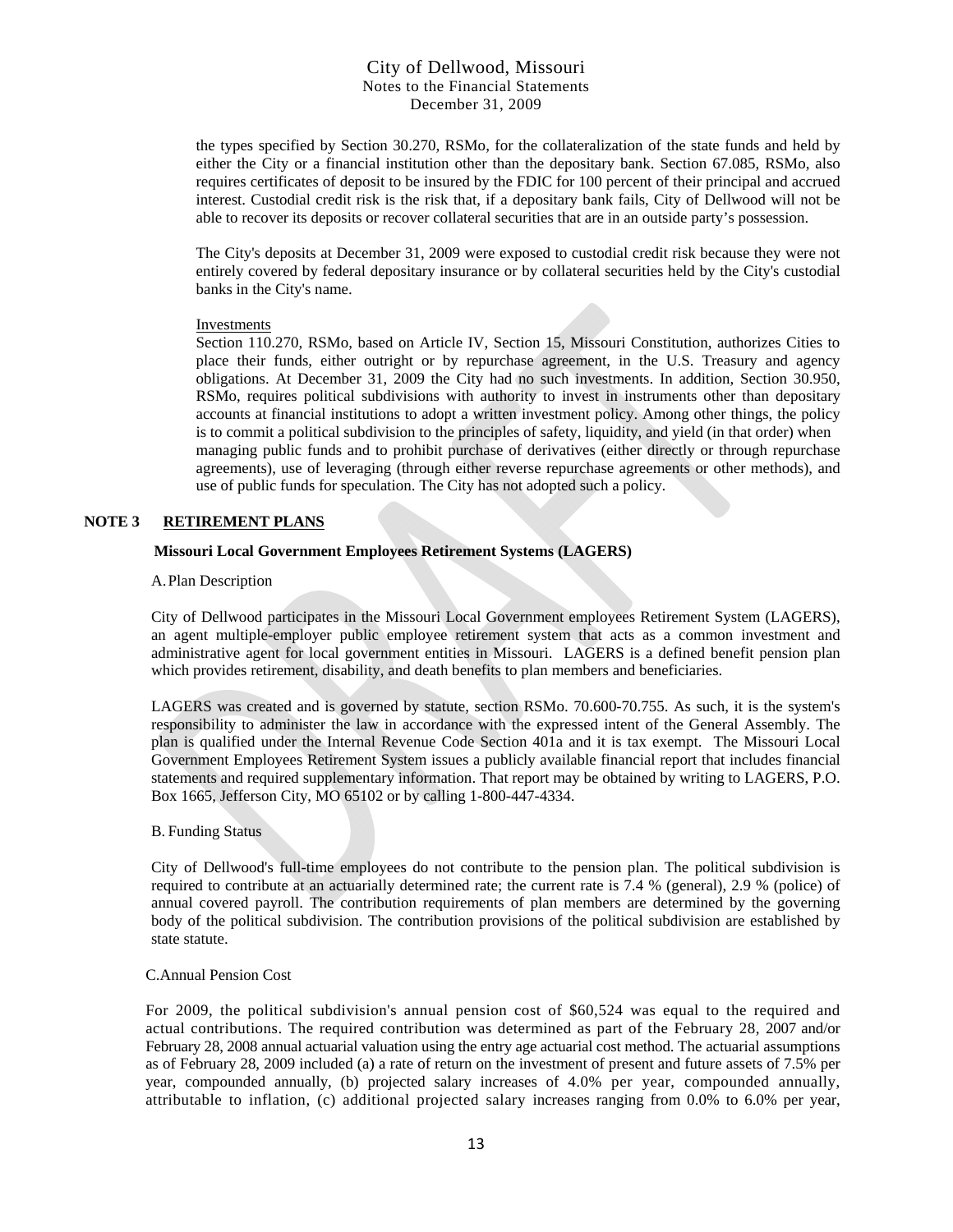depending on age and division, attributable to seniority/merit, (d) pre-retirement mortality based on the RP-2000 Combined Healthy Table set back 0 years for men and 0 years for women and (e) post-retirement mortality based on the 1971 Group Annuity Mortality table projected to 2000 setback 1 year for men and 7 years for women. The actuarial value of assets was determined using techniques that smooth the effects of shortterm volatility in the market value of investments over a five-year period. The unfunded actuarial accrued liability is being amortized as a level percentage of projected payroll on an open basis. The amortization period at February 28, 2009 was 15 years.

| Three Year Trend Information |            |                       |             |                    |  |  |  |  |  |
|------------------------------|------------|-----------------------|-------------|--------------------|--|--|--|--|--|
| Percentage of                |            |                       |             |                    |  |  |  |  |  |
| <b>Fiscal Year</b>           |            | <b>Annual Pension</b> |             | <b>Net Pension</b> |  |  |  |  |  |
| Ending                       | Cost (APC) |                       | Contributed | Obligation         |  |  |  |  |  |
| 6/30/2007                    |            | 27,182                | 100%        |                    |  |  |  |  |  |
| 6/30/2008                    |            | 62,307                | 100%        |                    |  |  |  |  |  |
| 6/30/2009                    |            | 60,524                | 100%        |                    |  |  |  |  |  |

#### REQUIRED SUPPLEMENTARY INFORMATION

| <b>Schedule of Funding Progress</b> |    |                    |    |                          |    |                 |        |    |         |  |         |
|-------------------------------------|----|--------------------|----|--------------------------|----|-----------------|--------|----|---------|--|---------|
|                                     |    | (a)                |    | (b)                      |    | $(b-a)$         | (a/b)  |    |         |  |         |
| Actuarial                           |    | Actuarial          |    | Entry Age                |    | Unfunded        |        |    | Annual  |  |         |
| Valuation                           |    | Actuarial<br>Value |    |                          |    | Accrued         | Funded |    | Covered |  |         |
| Date                                |    | of Assets          |    | <b>Accrued Liability</b> |    | Liability (UAL) |        |    | Ratio   |  | Payroll |
| 2/28/2007                           | \$ | 3,286,808          | \$ | 2,904,438                | \$ | (382, 370)      | 113%   | \$ | 1,210.  |  |         |
| 2/28/2008                           |    | 3,633,083          |    | 3,063,558                |    | (569, 525)      | 119%   |    | 1,110.  |  |         |
| 2/28/2009                           |    | 3,109,866          |    | 3,330,883                |    | 221,017         | 93%    |    | 1,232.  |  |         |

Note: The above assets and actuarial accrued liabilities do not include the assets and present value of benefits associated with the Benefit Reserve Fund and Casualty Reserve Funds. The actuarial assumptions were changed in

 conjunction with the February 28, 2006 annual actuarial valuations. For a complete description of the actuarial assumptions u in the annual valuations, please contact the LAGERS office in Jefferson City.

#### **NOTE 4 ECONOMIC DEPENDENCY**

Tax revenues increased 30.53%, \$524,500 over the prior year. Tax revenues changes represent the entire change in total revenues over the prior year total revenues, a net increase of \$510,697. The remainder of the revenues materially cancel their opposite effect. The municipal court revenue increase, \$98,895, 43.07% is offset by the declines in revenues from the recreation center,  $\langle $67,708 \rangle$ ,  $\langle 24.55\% \rangle$ , and the law enforcement revenues,  $<$ \$58,781>,  $<$ 61.86%>.

Payroll expenses, including payroll taxes and benefits compensation are \$1,456,909, 54.85% of total expenses for 2009. Total expenses increased \$376,339, 16.51%. City Hall expenses increased \$284,871, 78.14% over the prior year. Police expenses increased \$65,125, 5.15% over the prior year. Recreation Center expenses increased \$32,505, 10.69% over the prior year. Changes in Net Assets increased over the prior year \$134,358, 121.84%. the City experienced a return on net revenues of 8.4%, \$244,628.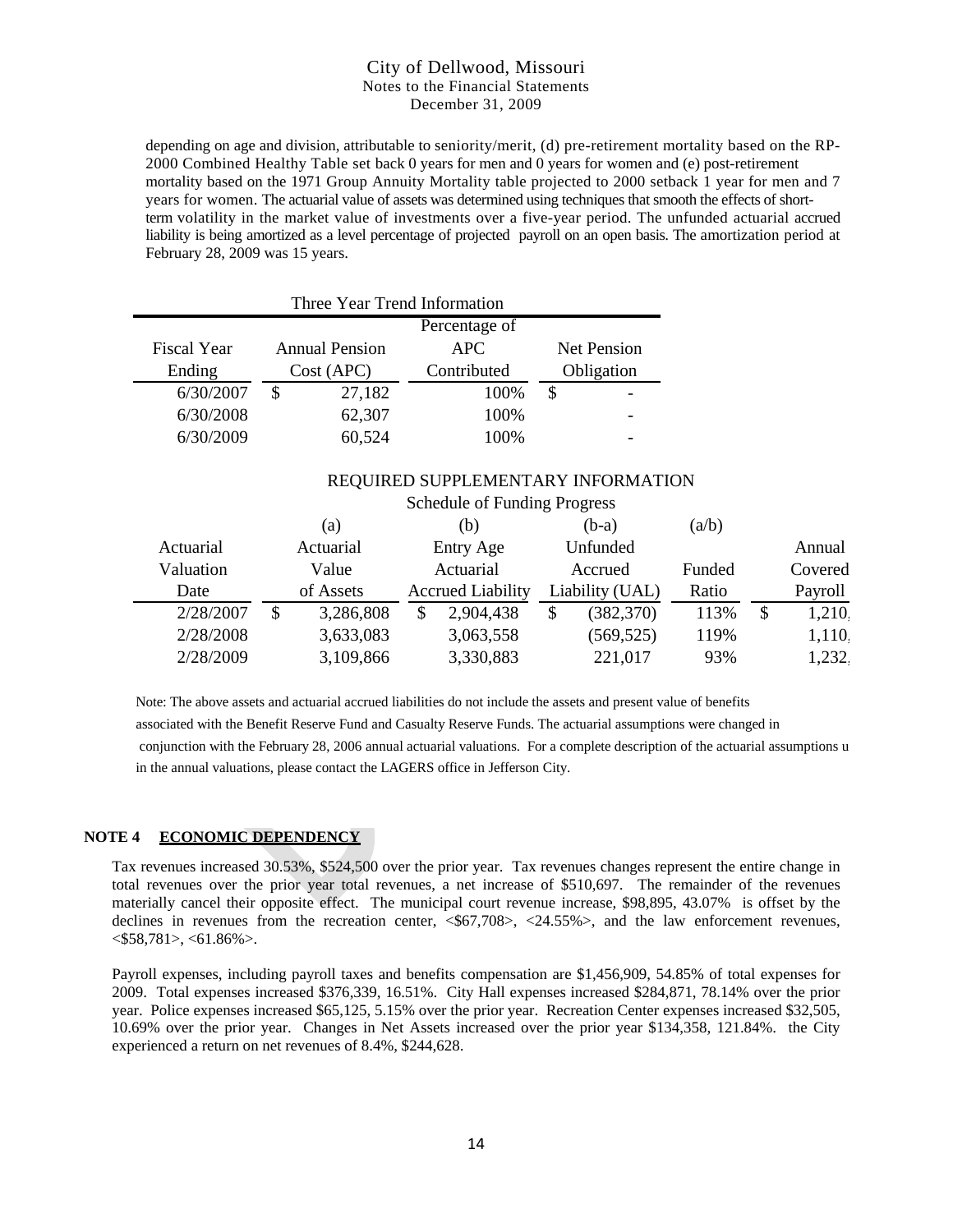Dellwood's funding is dependent on sustaining the assessed valuation of taxable assets. The loss of, or inability to sustain the value of taxable basis, may result in a question of continued capability.

### **NOTE 5 OPERATING LEASE COMMITMENTS**

Dellwood has an operating lease for office equipment from Datamax STL Leasing, expiring in one hundred and eight (108) months. The payment per month is \$463.25. The lease requires Dellwood to pay all executory costs such as maintenance and insurance. Total cost for the lease for the period 2009 \$5,559.52.

The future minimum lease payments are as follows:

|                                | Datamax STL Leasing | Total |
|--------------------------------|---------------------|-------|
| 2010                           | 5,560               | 5,560 |
| 2011                           | 4,169               | 4,169 |
|                                |                     |       |
| <b>Total Lease Commitments</b> | 9,729               | 9,729 |
|                                |                     |       |

### **NOTE 6 Tax Incremental Financing Commitments**

The City of Dellwood created the "City of Dellwood, Missouri Tax Increment Revenue Note (Chambers/West Florissant Redevelopment Project), Series 2007." The Note was issued at 10.25%, paid twice a year beginning March 1, 2008, in a principal amount of \$4,045,845 for the purpose of paying a portion of the Redevelopment Project Costs in connection with the Redevelopment Plan.

The TIF Note is a special, limited obligation of the City payable ratably and solely from and secured as to the payment of principal and interest by a pledge of the Available Revenues. The taxing power of the City is not pledged to the payment of the TIF Note either as to principal or interest. The TIF Note does not constitute a general obligation of the City.

Those Available Revenues attributable to PILOTS to the PILOTS Account of the Revenue Fund, Available Revenues attributable to EATS to the EATS Account of the Revenue Fund, and Available Revenues attributable to CID Revenues to the CID Revenues Account of the Revenue Fund.

The TIF Note matures October 10, 2028. Interest was accrued, but not recorded, in the amount of \$729,128.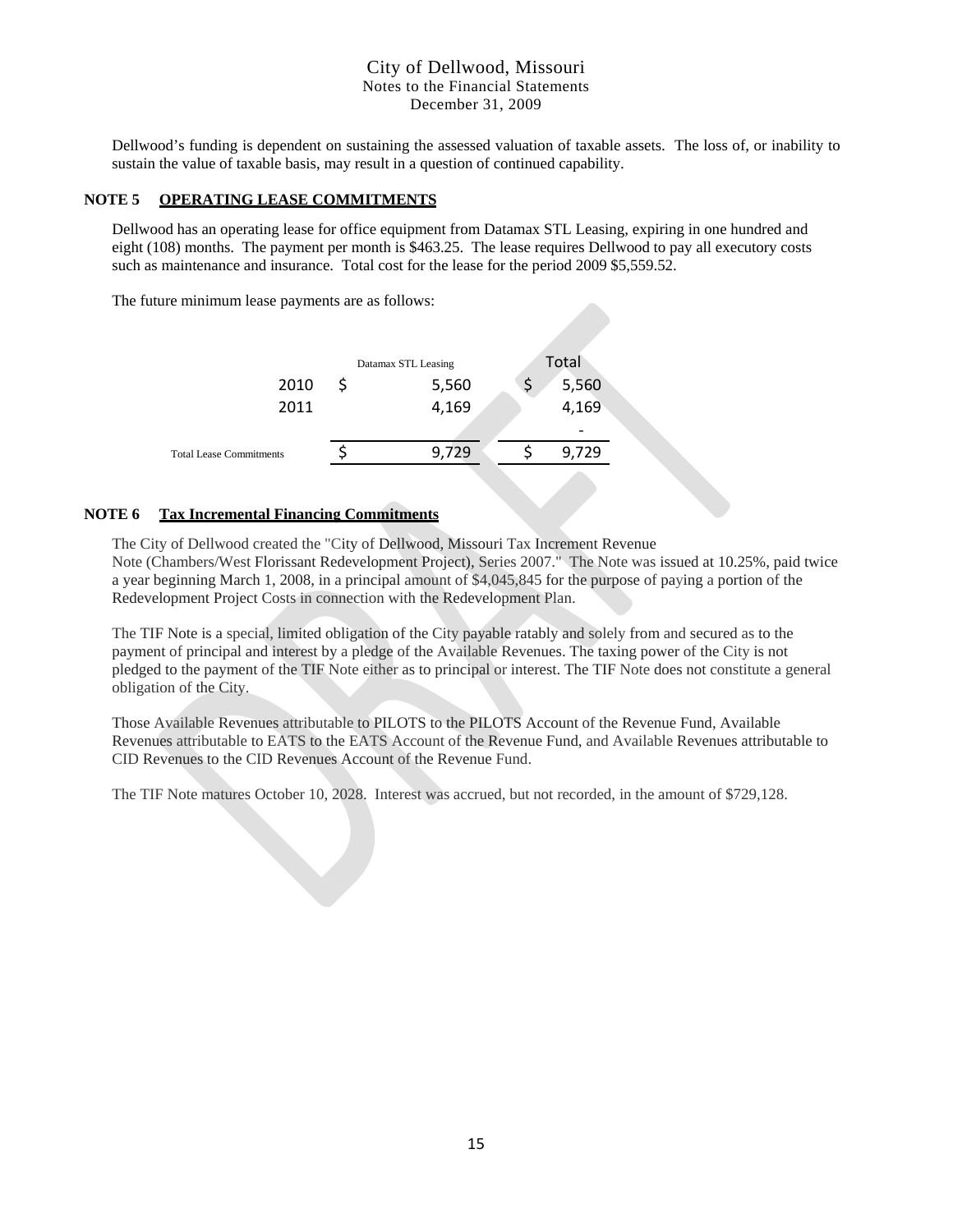|                                       | <b>Budgeted Amounts</b> |                   |    |                   |        |                  |                     | Over (Under)           |  |
|---------------------------------------|-------------------------|-------------------|----|-------------------|--------|------------------|---------------------|------------------------|--|
|                                       |                         | Original          |    | Final             | Actual |                  | <b>Final Budget</b> |                        |  |
| <b>REVENUE</b>                        |                         |                   |    |                   |        |                  |                     |                        |  |
| <b>RECREATION CENTER</b>              |                         |                   |    |                   |        |                  |                     |                        |  |
| Pool Daily Admission                  | \$                      | 5.000             | \$ | 5,000             | \$     | 3,517            | \$                  | (1,483)                |  |
| Pool Passes                           |                         | 4,000             |    | 4,000             |        | 4,082            |                     | 82                     |  |
| <b>Identification Cards</b>           |                         | 500               |    | 500               |        |                  |                     | (500)                  |  |
| Swim Teams Registration fee           |                         | 4,000             |    | 4,000             |        | 3,125            |                     | (875)                  |  |
| Miscellaneous - Pool                  |                         |                   |    |                   |        | 986              |                     | 986                    |  |
| Food/Snacks                           |                         | 60,000            |    | 60,000            |        | 36,875           |                     | (23, 125)              |  |
| Beer and Wine<br>Field Leagues/Rental |                         | 40,000<br>125,000 |    | 40,000<br>125,000 |        | 28,266<br>74,736 |                     | (11, 734)<br>(50, 264) |  |
| Advertising                           |                         | 1,000             |    | 1,000             |        | 375              |                     | (625)                  |  |
| Ground Rental                         |                         | 52,000            |    | 52,000            |        | 44,078           |                     | (7, 923)               |  |
| Video Games/Vending                   |                         | 1,000             |    | 1,000             |        |                  |                     | (1,000)                |  |
| Room Rental                           |                         | 5,000             |    | 5,000             |        | 5,155            |                     | 155                    |  |
| Daycamp Registrations                 |                         | 6,000             |    | 6,000             |        | 6,932            |                     | 932                    |  |
| <b>Total Recreation Center</b>        | $\mathbb{S}$            | 303,500           | \$ | 303,500           | \$     | 208,127          | \$                  | (95, 373)              |  |
| <b>EXPENDITURES</b>                   |                         |                   |    |                   |        |                  |                     |                        |  |
| <b>Recreation Center Dept 922</b>     |                         |                   |    |                   |        |                  |                     |                        |  |
| <b>Salaries</b>                       | \$                      | 127,341           | \$ | 127,341           | \$     | 129,240          | \$                  | 1,899                  |  |
| Section 457 Contributions             |                         | 650               |    | 650               |        |                  |                     | (650)                  |  |
| Workmen's Compensation                |                         | 8,000             |    | 8,000             |        |                  |                     | (8,000)                |  |
| Health Insurance                      |                         | 5,500             |    | 5,500             |        | 5,741            |                     | 241                    |  |
| Pension (LAGERS)                      |                         | 3,355             |    | 3,355             |        | 4,850            |                     | 1,495                  |  |
| Social Security and Medicare          |                         | 9,742             |    | 9,742             |        |                  |                     | (9, 742)               |  |
| Unemployment                          |                         | 1,500             |    | 1,500             |        |                  |                     | (1,500)                |  |
| Life Insurance & LTD                  |                         | 633               |    | 633               |        | 374              |                     | (259)                  |  |
| Printing and Postage                  |                         | 1,000             |    | 1,000             |        | 164              |                     | (836)                  |  |
| <b>Cleaning Supplies</b>              |                         | 2,000             |    | 2,000             |        |                  |                     | (2,000)                |  |
| Advertising                           |                         | 4,000             |    | 4,000             |        | 3,415            |                     | (585)                  |  |
| Insurance                             |                         | 18,000            |    | 18,000            |        | 204              |                     | (17,796)               |  |
| <b>Building/Property Maintenance</b>  |                         | 8,000             |    | 8,000             |        | 13,250           |                     | 5,250                  |  |
| <b>Equipment Maintenance</b>          |                         | 5,000             |    | 5,000             |        | 1,008            |                     | (3,992)                |  |
| Legal                                 |                         |                   |    |                   |        |                  |                     |                        |  |
| Swim Team Expenses                    |                         | 5,000             |    | 5,000             |        | 986              |                     | (4,014)                |  |
| Telephone                             |                         | 2,000             |    | 2,000             |        | 2,582            |                     | 582                    |  |
| Electric                              |                         | 22,000            |    | 22,000            |        | 22,225           |                     | 225                    |  |
| Gas                                   |                         | 8,000             |    | 8,000             |        | 7,156            |                     | (844)                  |  |
| Water/Sewer                           |                         | 8,000             |    | 8,000             |        | 4,475            |                     | (3,525)                |  |
| Playground Equipment Maintenance      |                         |                   |    |                   |        | 17,166           |                     | 17,166                 |  |
| Traffic and street signs              |                         |                   |    |                   |        | 39,019           |                     | 39,019                 |  |
| Streets/Sidewalks Maintenance         |                         |                   |    |                   |        | 4,073            |                     | 4,073                  |  |
| Vehicle Maintenance                   |                         |                   |    |                   |        | 4,100            |                     | 4,100                  |  |
| Dues and Memberships                  |                         | 250               |    | 250               |        | 487              |                     | 237                    |  |
| Computer supplies                     |                         |                   |    |                   |        | 250              |                     | 250                    |  |
| Gasoline and Oil                      |                         |                   |    |                   |        | 296              |                     | 296                    |  |
| Meetings and Conventions              |                         | 750               |    | 750               |        |                  |                     | (750)                  |  |
| Materials and Supplies                |                         | 2,000             |    | 2,000             |        | 12,360           |                     | 10,360                 |  |
|                                       |                         |                   |    |                   |        |                  |                     |                        |  |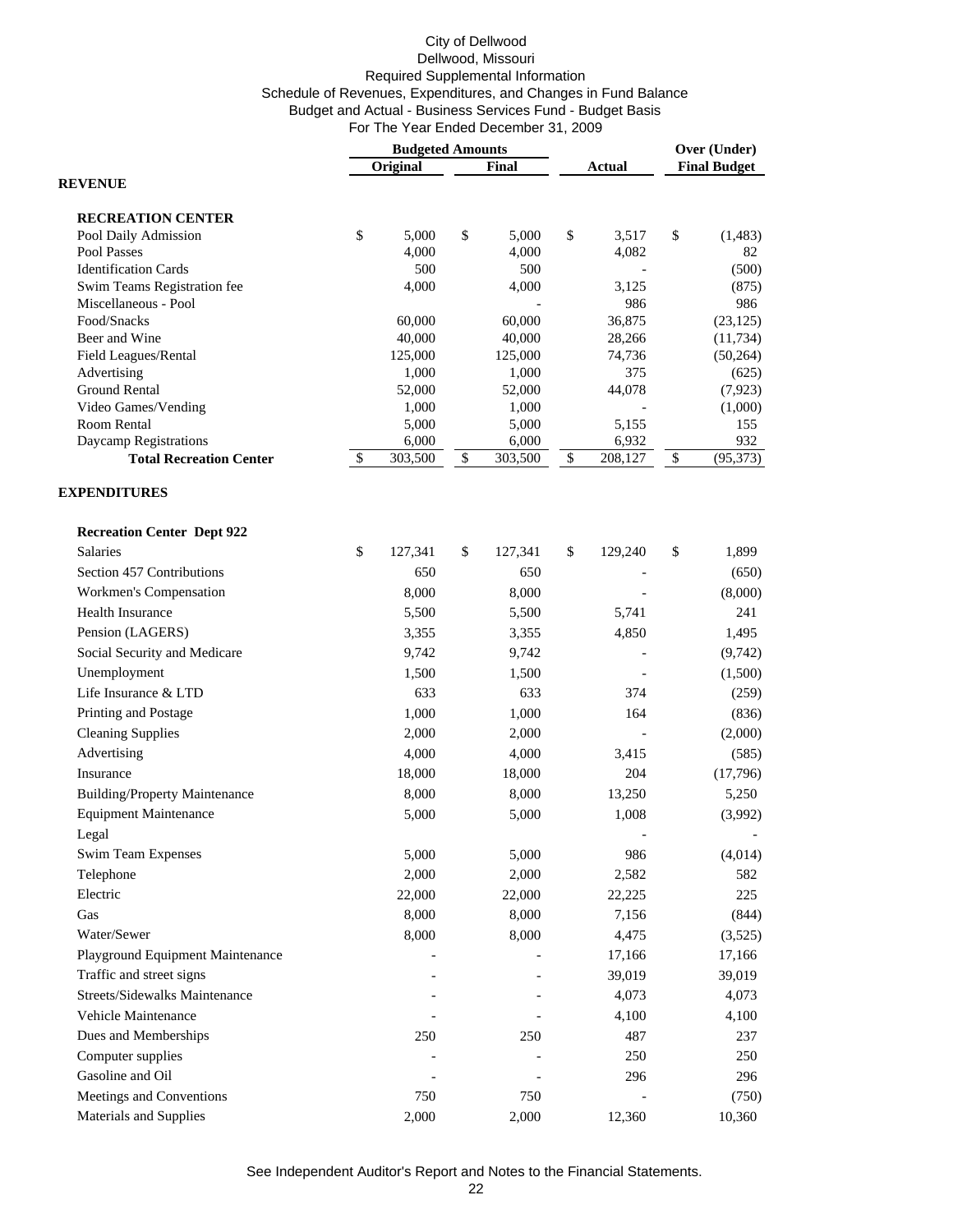| <b>Elections Expenses</b>        |               |           |   |           | 625            | 625             |
|----------------------------------|---------------|-----------|---|-----------|----------------|-----------------|
| Training                         |               | 2,500     |   | 2,500     |                | (2,500)         |
| Miscellaneous                    |               | 100       |   | 100       | 3,205          | 3,105           |
| Food/Coffee                      |               |           |   |           | 29,404         | 29,404          |
| Uniforms                         |               | 1,000     |   | 1,000     | 3,952          | 2,952           |
| Pool Chemicals                   |               | 4,500     |   | 4,500     |                | (4,500)         |
| <b>Lamination Supplies</b>       |               | 300       |   | 300       |                | (300)           |
| Merchandise for Resale           |               | 40,000    |   | 40,000    | 10,833         | (29,167)        |
| Beer and Wine Resale             |               | 18,000    |   | 18,000    |                | (18,000)        |
| Referees/Timekeepers             |               | 23,000    |   | 23,000    | 15131          | (7,869)         |
| <b>General Improvements</b>      |               |           |   |           | $\overline{0}$ |                 |
| <b>Total Recreation Center</b>   | $\mathcal{S}$ | 332,121   | S | 332,121   | \$<br>336,570  | \$<br>4,449     |
| NET CHANGE IN FUND BALANCE       | \$            | (28, 621) |   | (28, 621) | (128, 443)     | \$<br>(99, 822) |
| FUND BALANCE, JANUARY 1          |               |           |   |           |                |                 |
| <b>FUND BALANCE, DECEMBER 31</b> | \$            | (28, 621) |   | (28, 621) | (128, 443)     | \$<br>(99, 822) |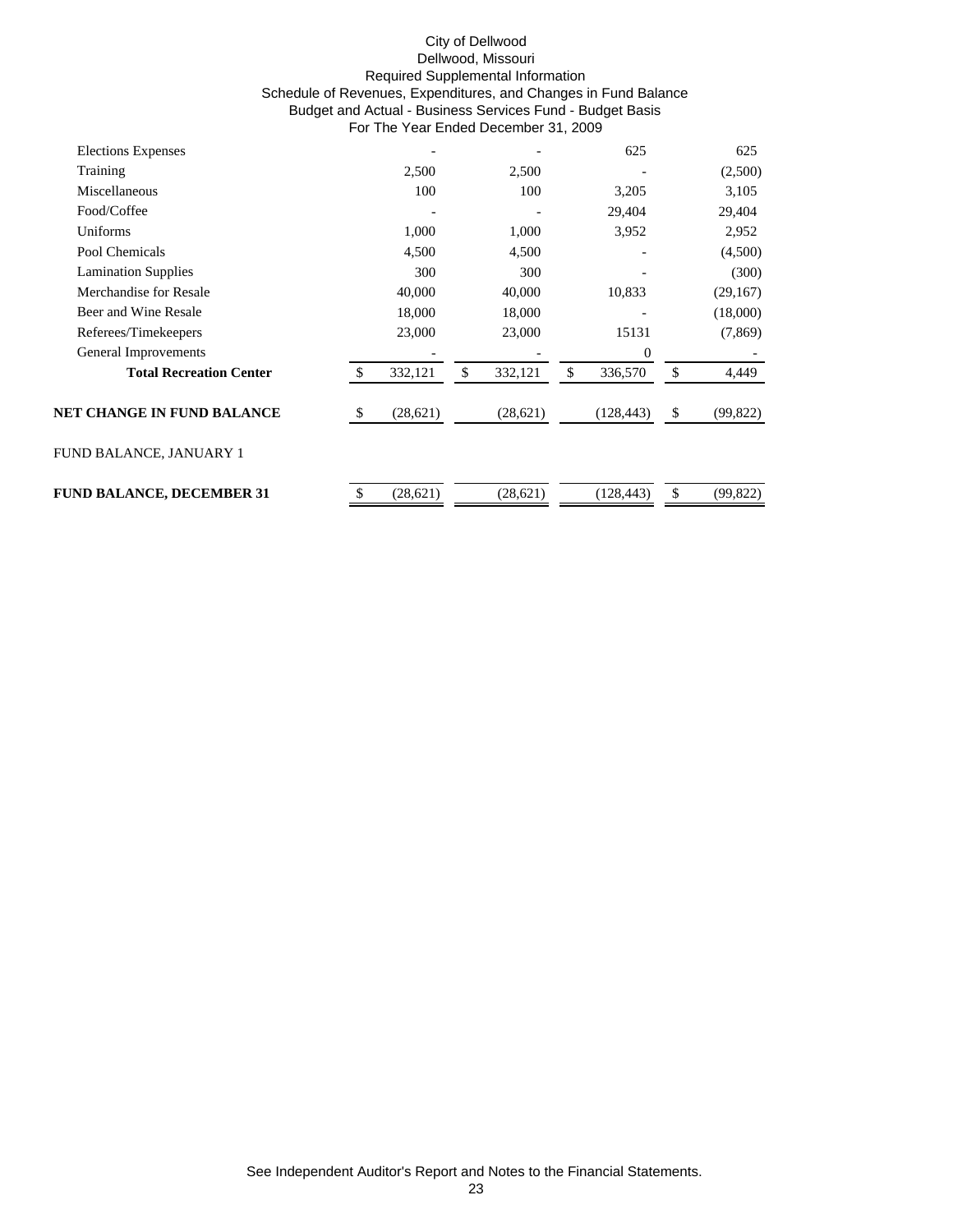| <b>Budgeted Amounts</b>  |              |           | Over (Under)    |              |    |               |    |                     |
|--------------------------|--------------|-----------|-----------------|--------------|----|---------------|----|---------------------|
|                          |              | Original  |                 | <b>Final</b> |    | <b>Actual</b> |    | <b>Final Budget</b> |
| <b>REVENUE</b>           |              |           |                 |              |    |               |    |                     |
| <b>TAXES</b>             |              |           |                 |              |    |               |    |                     |
| <b>Real Estate</b>       | \$           | 68,000    | \$              | 68,000       | \$ | 127,280       | \$ | 59,280              |
| Personal Property        |              | 19,000    |                 | 19,000       |    | 19,261        |    | 261                 |
| Utility                  |              | 545,000   |                 | 545,000      |    | 678,718       |    | 133,718             |
| Gasoline                 |              | 150,000   |                 | 150,000      |    | 149,442       |    | (558)               |
| Cigarette                |              | 17,500    |                 | 17,500       |    | 16,003        |    | (1, 497)            |
| Sales taxes              |              | 745,000   |                 | 745,000      |    | 698,567       |    | (46, 433)           |
| Road and Bridges         |              | 37,000    |                 | 37,000       |    | 45,283        |    | 8,283               |
| Utility/Railroad         |              | 1,500     |                 | 1,500        |    | 2,458         |    | 958                 |
| Cable Television         |              | 32,000    |                 | 32,000       |    | 32,919        |    | 919                 |
| <b>Total Taxes</b>       | \$           | 1,615,000 | \$              | 1,615,000    | \$ | 1,769,931     | \$ | 154,931             |
| <b>PERMITS</b>           |              |           |                 |              |    |               |    |                     |
| <b>Building</b>          | \$           | 1,000     | \$              | 1,000        | \$ | 697           | \$ | (303)               |
| Occupancy                |              | 5,000     |                 | 5,000        |    | 5,225         |    | 225                 |
| Plumbing/Excavation      |              |           |                 |              |    | 180           |    | 180                 |
| Fences/Driveway          |              | 500       |                 | 500          |    | 680           |    | 180                 |
| Sign                     |              | 500       |                 | 500          |    | 1,050         |    | 550                 |
| Housing Inspection       | \$           | 9,000     |                 | 9,000        |    | 20,300        |    | 11,300              |
| <b>Total permits</b>     | \$           | 16,000    | \$              | 16,000       | \$ | 28,132        | \$ | 12,132              |
| <b>LICENSES</b>          |              |           |                 |              |    |               |    |                     |
| Merchants                | \$           | 65,000    | \$              | 65,000       | \$ | 54,704        | \$ | (10, 296)           |
| Dogs                     |              | 50        |                 | 50           |    | 48            |    | (2)                 |
| Liquor                   |              | 2,000     |                 | 2,000        |    | 2,700         |    | 700                 |
| Plumbing/Excavation      |              |           |                 |              |    | L,            |    |                     |
| Vending                  |              | 1,500.00  |                 | 1,500        |    | 35            |    | (1,465)             |
| <b>Total permits</b>     | \$           | 68,550    | $\overline{\$}$ | 68,550       | \$ | 57,487        | \$ | (11,063)            |
| <b>POLICE</b>            |              |           |                 |              |    |               |    |                     |
| Ground Lease             | \$           |           | \$              |              | \$ | 800           | \$ | 800                 |
| Interest                 |              | 45,000    |                 | 45,000       |    | 249           |    | (44,751)            |
| Police Reports           |              | 2,000     |                 | 2,000        |    | 1,980         |    | (20)                |
| Late Vehicle Fee         |              | 1,000     |                 | 1,000        |    | 1,050         |    | 50                  |
| <b>False Alarms</b>      | \$           | 1,500     |                 | 1,500        |    | 1,425         |    | (75)                |
| Sales of Capital Assets  | \$           | 8,000     |                 | 8,000        |    | 9,367         |    | 1,367               |
| Miscellaneous            | \$           | 10,000    |                 | 10,000       |    | 21,373        |    | 11,373              |
| <b>Total Taxes</b>       | \$           | 67,500    | \$              | 67,500       | \$ | 36,244        | \$ | (31,256)            |
| <b>COURTS</b>            |              |           |                 |              |    |               |    |                     |
| <b>Court Fines</b>       | \$           | 230,000   | \$              | 230,000      | \$ | 232,043       | \$ | 2,043               |
| <b>Court Costs</b>       |              | 80,000    |                 | 80,000       |    | 53,144        |    | (26, 856)           |
| <b>Moving Violations</b> |              | 5,000     |                 | 5,000        |    | 5,760         |    | 760                 |
| <b>Bond Forfeitures</b>  |              | 17,000    |                 | 17,000       |    | 37,554        |    | 20,554              |
| <b>Total Taxes</b>       | $\mathbf{s}$ | 332,000   | \$              | 332,000      | \$ | 328,501       | \$ | (3,499)             |
| TOTAL REVENUE COLLECTED  | \$           | 2,099,050 | \$              | 2,099,050    | \$ | 2,220,294     | \$ | 121,244             |

See Independent Auditor's Report and Notes to the Financial Statements.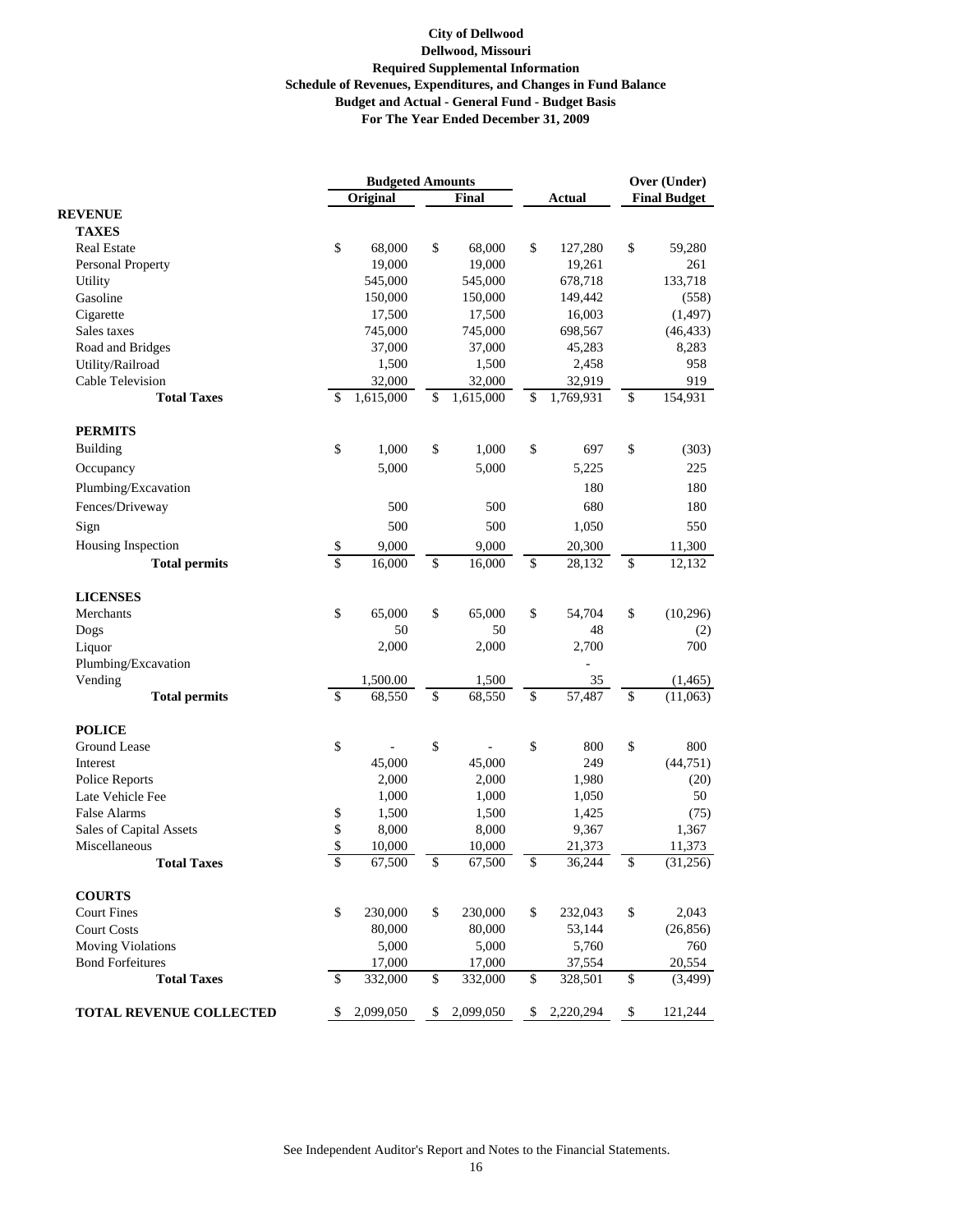|                                      |               | <b>Budgeted Amounts</b> |               | Over (Under)        |  |  |
|--------------------------------------|---------------|-------------------------|---------------|---------------------|--|--|
|                                      | Original      | <b>Final</b>            | Actual        | <b>Final Budget</b> |  |  |
| <b>EXPENDITURES</b>                  |               |                         |               |                     |  |  |
| <b>CITY HALL</b>                     |               |                         |               |                     |  |  |
| <b>Salaries</b>                      | \$<br>237,511 | \$<br>237,511           | \$<br>241,053 | \$<br>3,542         |  |  |
| Section 457 Contributions            | 5,600         | 5,600                   | 425           | (5,175)             |  |  |
| Workmen's Compensation               | 2,800         | 2,800                   | 60,504        | 57,704              |  |  |
| <b>Health Insurance</b>              | 19,800        | 19,800                  | 75,771        | 55,971              |  |  |
| Pension (LAGERS)                     | 8,860         | 8,860                   | 82,411        | 73,551              |  |  |
| Social Security and Medicare         | 18,170        | 18,170                  |               | (18, 170)           |  |  |
| Unemployment                         | 500           | 500                     |               | (500)               |  |  |
| Life Insurance & LTD                 | 1,890         | 1,890                   | 1,694         | (196)               |  |  |
| Printing and Postage                 | 3,500         | 3,500                   | 8,551         | 5,051               |  |  |
| <b>Cleaning Supplies</b>             | 500           | 500                     |               | (500)               |  |  |
| Advertising                          | 500           | 500                     | 144           | (357)               |  |  |
| Insurance                            | 7,000         | 7,000                   | 110,209       | 103,209             |  |  |
| <b>Building/Property Maintenance</b> | 3,000         | 3,000                   | 1,283         | (1,717)             |  |  |
| <b>Equipment Maintenance</b>         | 2,000         | 2,000                   | 4,720         | 2,720               |  |  |
| Legal Fees                           | 5,000         | 5,000                   | 14,213        | 9,213               |  |  |
| Telephone                            | 4,000         | 4,000                   | 6,789         | 2,789               |  |  |
| Electric                             | 7,500         | 7,500                   | 9,113         | 1,613               |  |  |
| Gas                                  | 3,500         | 3,500                   | 2,894         | (606)               |  |  |
| Water/Sewer                          | 1,000         | 1,000                   | 289           | (711)               |  |  |
| <b>Bonding Officials</b>             | 250           | 250                     | 350           | 100                 |  |  |
| Audit                                | 7,000         | 7,000                   |               | (7,000)             |  |  |
| <b>Computers Supplies</b>            | 1,000         | 1,000                   | 1,677         | 677                 |  |  |
| Dues and Memberships                 | 3,500         | 3,500                   | 1,473         | (2,027)             |  |  |
| Meetings and Conventions             | 10,000        | 10,000                  | 2,529         | (7, 471)            |  |  |
| <b>Elections Expenses</b>            | 1,500         | 1,500                   |               | (1,500)             |  |  |
| Materials and Supplies               | 5,000         | 5,000                   | 7,872         | 2,872               |  |  |
| Food/Coffee                          | 3,500         | 3,500                   | 1,092         | (2,408)             |  |  |
| Vehicle Maintenance                  |               |                         | 1,272         | 1,272               |  |  |
| <b>Traffic and Streets Signs</b>     |               |                         | 177           | 177                 |  |  |
| Streets/Sidewalks Maintenance        |               |                         | 1,843         | 1,843               |  |  |
| Training                             | 2,000         | 2,000                   |               | (2,000)             |  |  |
| Newspaper                            |               |                         | 118           | 118                 |  |  |
| Uniforms                             |               |                         | 976           | 976                 |  |  |
| Miscellaneous                        | 100           | 100                     | 9,999         | 9,899               |  |  |
| Copier Lease                         | 5,000         | 5,000                   |               | (5,000)             |  |  |
| Computer Upgrade/Internet            | 3,000         | 3,000                   |               | (3,000)             |  |  |
| <b>Total City Hall</b>               | \$<br>374,481 | \$<br>374,481           | \$<br>649,441 | \$<br>274,960       |  |  |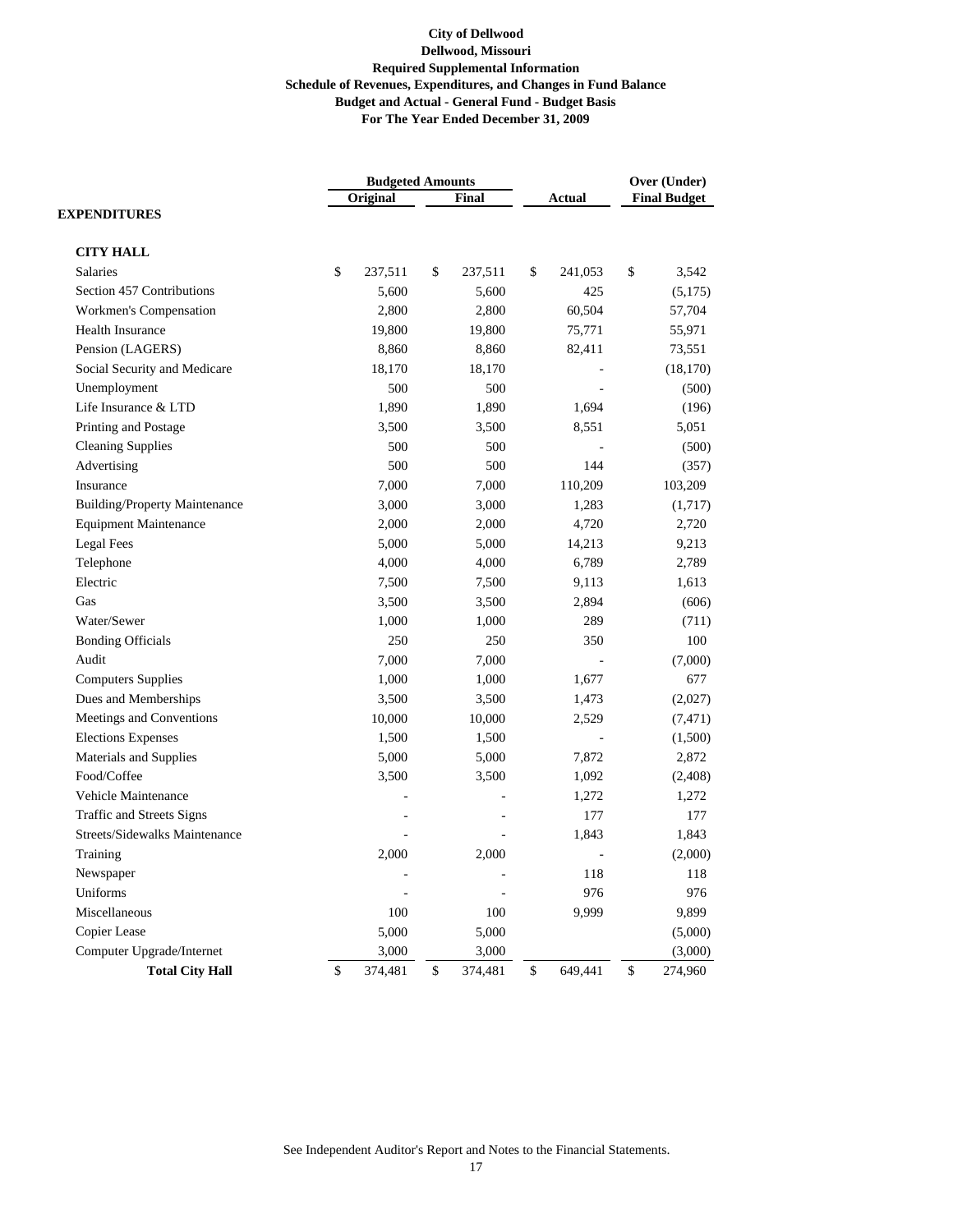|                                          |                    | <b>Budgeted Amounts</b> |              |                 |        | Over (Under) |                     |
|------------------------------------------|--------------------|-------------------------|--------------|-----------------|--------|--------------|---------------------|
|                                          |                    | Original                | <b>Final</b> |                 | Actual |              | <b>Final Budget</b> |
| Health - Dept 200                        |                    |                         |              |                 |        |              |                     |
| <b>Salaries</b>                          | \$                 |                         | \$           |                 |        | \$           | $\overline{a}$      |
| Advertising                              |                    | 50                      | 50           |                 |        |              | (50)                |
| Water/sewer                              |                    |                         |              |                 | 7,652  |              | 7,652               |
| Dues and membership                      |                    |                         |              |                 | 150    |              | 150                 |
| Lein Cleanup                             |                    | 1,000                   | 1,000        |                 |        |              | (1,000)             |
| <b>Trash Pickup</b>                      |                    | 8,000                   | 8,000        |                 |        |              | (8,000)             |
| Rat and Mosquito Supplies                |                    | 2,000                   | 2,000        |                 | 1,337  |              | (663)               |
| <b>Total Health Dept.</b>                | $\mathbb{S}$       | 11,050                  | \$<br>11,050 | \$              | 9,139  | \$           | (1, 911)            |
| <b>Public Relations - Dept 300</b>       |                    |                         |              |                 |        |              |                     |
| <b>Salaries</b>                          | $\mathsf{\$}$      |                         | \$           | \$              | ä,     | \$           |                     |
| Printing and Postage                     |                    | 3,500                   | 3,500        |                 | 977    |              | (2,523)             |
| <b>Building/Property Maintenance</b>     |                    |                         |              |                 | 425    |              | 425                 |
| Streets/Sidewalks Maintenance            |                    |                         |              |                 | 263    |              | 263                 |
| Printing Assistance Program              |                    | 1,000                   | 1,000        |                 |        |              | (1,000)             |
| Newsletter                               |                    | 5,000                   | 5,000        |                 |        |              | (5,000)             |
| Senior Citizens (60+ Club)               |                    | 1,500                   | 1,500        |                 |        |              | (1,500)             |
| Miscellaneous                            |                    | 1,000                   | 1,000        |                 | 93     |              | (907)               |
| General Improvements                     |                    |                         |              |                 |        |              |                     |
| <b>Total Public Relations</b>            | $\mathbf{\hat{S}}$ | 12,000                  | \$<br>12,000 | $\overline{\$}$ | 1,758  | \$           | (10, 242)           |
| <b>Municipal Court - Dept 400</b>        |                    |                         |              |                 |        |              |                     |
| Salaries                                 | \$                 | 15,402                  | \$<br>15,402 | \$              | 14,615 | \$           | (787)               |
| Printing and Postage                     |                    | 2,000                   | 2,000        |                 | 196    |              | (1,804)             |
| <b>Legal Fees</b>                        |                    | 2,500                   | 2,500        |                 | 850    |              | (1,650)             |
| Dues and Memberships                     |                    | 300                     | 300          |                 | 34     |              | (266)               |
| Meetings and Conventions                 |                    | 3,000                   | 3,000        |                 | 1,103  |              | (1, 897)            |
| Material and Supplies                    |                    | 250                     | 250          |                 | 3,530  |              | 3,280               |
| Traffic and street signs                 |                    |                         |              |                 | 1,018  |              | 1,018               |
| Training                                 |                    |                         |              |                 | 17     |              | 17                  |
| Miscellaneous                            |                    |                         |              |                 | 1,054  |              | 1,054               |
| <b>Total Municipal Court</b>             | \$                 | 23,452                  | \$<br>23,452 | \$              | 22,417 | \$           | (1,035)             |
| <b>Emergency Preparedness - Dept 500</b> |                    |                         |              |                 |        |              |                     |
| <b>Salaries</b>                          | \$                 | 1,615                   | \$<br>1,615  | \$              | 1,522  | \$           | (93)                |
| Senior Citizens (60+ Club)               |                    |                         |              |                 | 1,031  |              | 1,031               |
| <b>Total Emergency Preparedness</b>      | \$                 | 1,615                   | \$<br>1,615  | \$              | 2,553  | \$           | 938                 |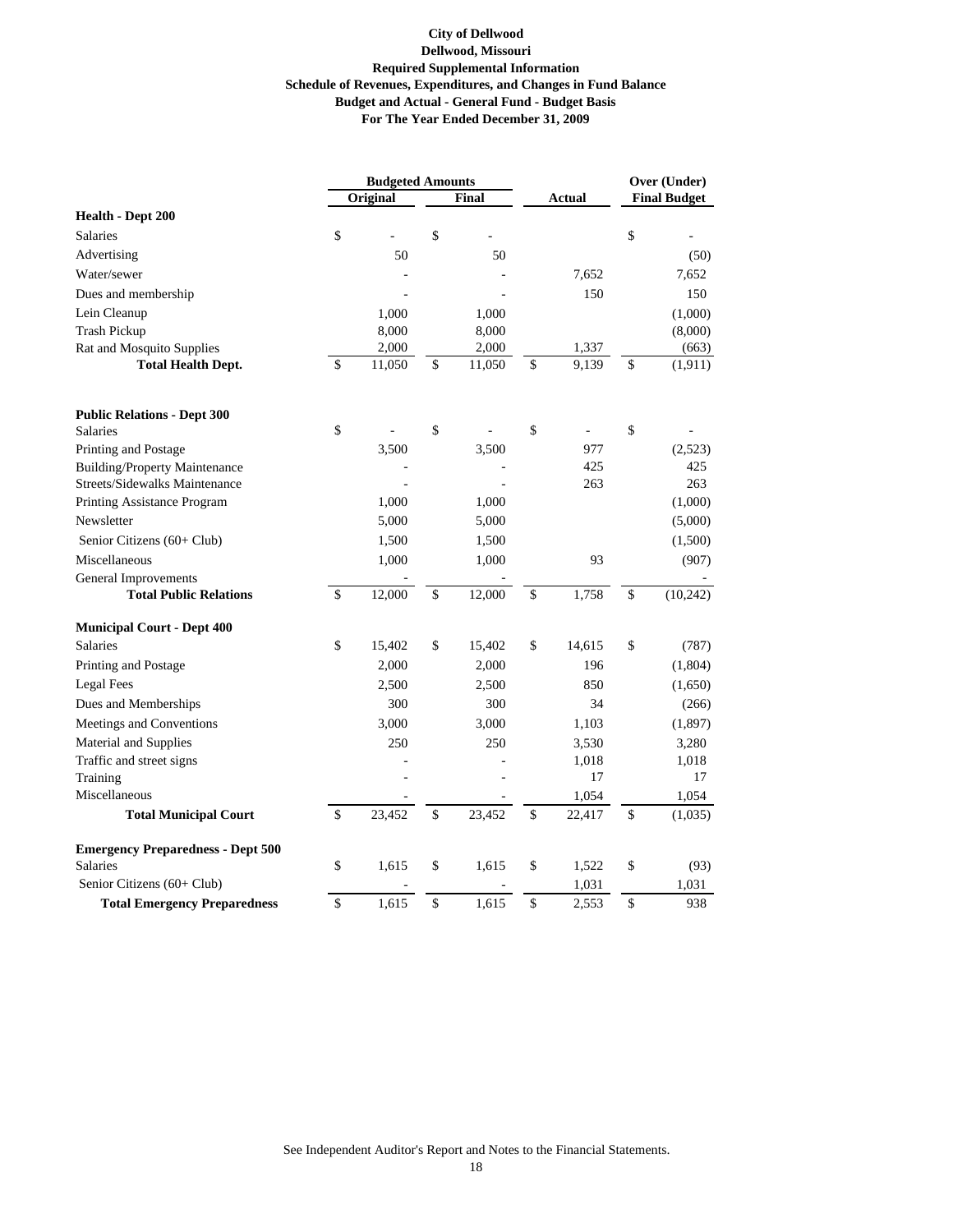|                                      |                            | <b>Budgeted Amounts</b> |                 | Over (Under)                 |  |
|--------------------------------------|----------------------------|-------------------------|-----------------|------------------------------|--|
|                                      | Original                   | <b>Final</b>            | <b>Actual</b>   | <b>Final Budget</b>          |  |
| <b>Police Dept - Dept 600</b>        |                            |                         |                 |                              |  |
| Salaries                             | \$<br>866,816              | \$<br>866,816           | \$<br>935,563   | \$<br>68,747                 |  |
| Section 457 Contributions            | 11,050                     | 11,050                  |                 | (11,050)                     |  |
| Workmen's Compensation               | 26,000                     | 26,000                  | 294             | (25,706)                     |  |
| <b>Health Insurance</b>              | 128,700                    | 128,700                 | 199,710         | 71,010                       |  |
| Pension (LAGERS)                     | 30,902                     | 30,902                  | 28,980          | (1,922)                      |  |
| Social Security and Medicare         | 70,519                     | 70,519                  |                 | (70, 519)                    |  |
| Unemployment                         | 500                        | 500                     |                 | (500)                        |  |
| Clothing Allowance                   | 4,000                      | 4,000                   |                 | (4,000)                      |  |
| Life Insurance & LTD                 | 9,710                      | 9,710                   | 6,124           | (3,586)                      |  |
| Printing and Postage                 | 1,500                      | 1,500                   | 1,041           | (459)                        |  |
| Advertising                          | 150                        | 150                     |                 | (150)                        |  |
| Insurance                            | 30,000                     | 30,000                  | 3,856           | (26, 144)                    |  |
| <b>Building/Property Maintenance</b> | 500                        | 500                     |                 | (500)                        |  |
| <b>Equipment Maintenance</b>         | 1,500                      | 1,500                   | 557             | (943)                        |  |
| <b>Legal Fees</b>                    | 500                        | 500                     |                 | (500)                        |  |
| Telephone                            | 6,500                      | 6,500                   | 17,335          | 10,835                       |  |
| Fitness program                      | 2,000                      | 2,000                   |                 | (2,000)                      |  |
| <b>Computers Supplies</b>            | 1,000                      | 1,000                   |                 | (1,000)                      |  |
| Dues and Memberships                 | 300                        | 300                     | 2,872           | 2,572                        |  |
| Meetings and Conventions             | 500                        | 500                     | 239             | (261)                        |  |
| Food/Coffee                          |                            |                         | 43              | 43                           |  |
| Gasoline and Oil                     | 45,000                     | 45,000                  | 28,846          | (16, 154)                    |  |
| Radio Assistances                    | 1,000                      | 1,000                   |                 | (1,000)                      |  |
| Radio Dispatch                       | 25,000                     | 25,000                  | 27,500          | 2,500                        |  |
| Radio Maintenance                    | 500                        | 500                     |                 | (500)                        |  |
| Vehicle Maintenance                  | 12,000                     | 12,000                  | 17,707          | 5,707                        |  |
| Material and Supplies                | 5,000                      | 5,000                   | 10,271          | 5,271                        |  |
| Confinement                          | 1,000                      | 1,000                   |                 | (1,000)                      |  |
| Pre-employment physical              | 1,000                      | 1,000                   |                 | (1,000)                      |  |
| Gun maintenance and ammunition       | 2,500                      | 2,500                   |                 | (2,500)                      |  |
| Traffic and street signs             |                            |                         | 692             | 692                          |  |
| Photo supplies                       | 2,500                      | 2,500                   |                 | (2,500)                      |  |
| Two Police units                     | 48,000                     | 48,000                  | 43,795          | (4,205)                      |  |
| Training                             | 2,000                      | 2,000                   |                 | (2,000)                      |  |
| Miscellaneous - Election Expense     |                            |                         | 3,386           | 3,386                        |  |
| Uniforms                             | 4,500                      | 4,500                   | 1,594           | (2,906)                      |  |
| General Improvements                 |                            |                         |                 |                              |  |
| <b>Total Police Dept</b>             | 1,342,647<br>$\mathsf{\$}$ | \$<br>1,342,647         | \$<br>1,330,406 | $\overline{\$}$<br>(12, 241) |  |

See Independent Auditor's Report and Notes to the Financial Statements.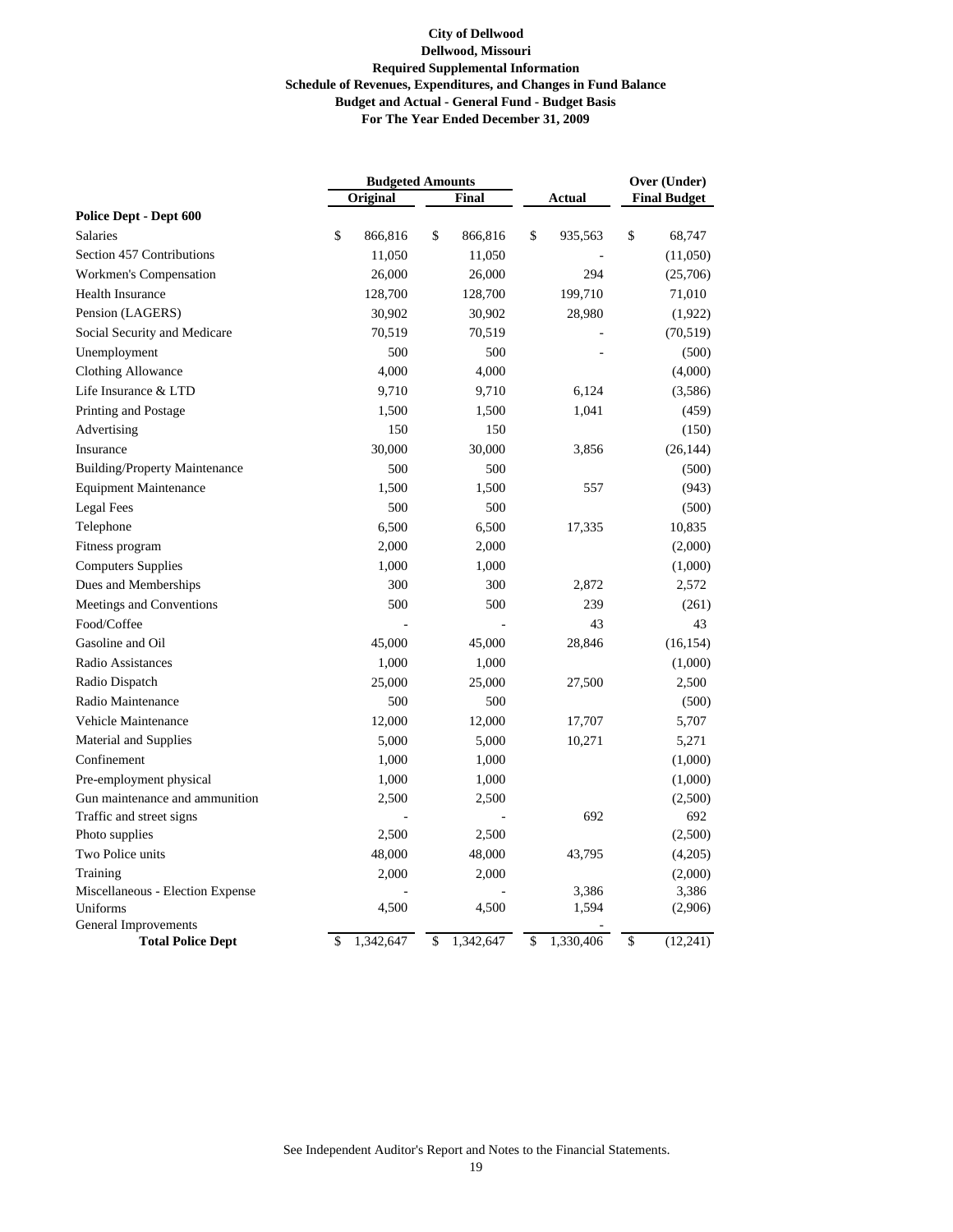|                                      | <b>Budgeted Amounts</b> |    |         |               |                     | Over (Under) |
|--------------------------------------|-------------------------|----|---------|---------------|---------------------|--------------|
|                                      | Original                |    | Final   | Actual        | <b>Final Budget</b> |              |
| <b>Streets Dept - 700</b>            |                         |    |         |               |                     |              |
| <b>Salaries</b>                      | \$<br>111,433           | \$ | 111,433 | \$<br>113,095 | \$                  | 1,662        |
| Section 457 Contributions            | 1,300                   |    | 1,300   |               |                     | (1,300)      |
| Workmen's Compensation               | 9,000                   |    | 9,000   |               |                     | (9,000)      |
| Health Insurance                     | 16,500                  |    | 16,500  | 19,214        |                     | 2,714        |
| Pension (LAGERS)                     | 5,138                   |    | 5,138   | 5,003         |                     | (135)        |
| Social Security and Medicare         | 8,525                   |    | 8,525   |               |                     | (8,525)      |
| Unemployment                         | 500                     |    | 500     |               |                     | (500)        |
| Life Insurance & LTD                 | 1,261                   |    | 1,261   | 664           |                     | (597)        |
| <b>Clothing Allowance</b>            | 750                     |    | 750     |               |                     | (750)        |
| <b>Cleaning Supplies</b>             | 750                     |    | 750     |               |                     | (750)        |
| Advertising                          | 100                     |    | 100     |               |                     | (100)        |
| Insurance                            | 3,500                   |    | 3,500   | 295           |                     | (3,205)      |
| <b>Building/Property Maintenance</b> | 750                     |    | 750     | 129           |                     | (621)        |
| <b>Elections Expenses</b>            |                         |    |         | 7,679         |                     | 7,679        |
| <b>Equipment Maintenance</b>         | 3,000                   |    | 3,000   | 347           |                     | (2,653)      |
| Electric                             | 54,000                  |    | 54,000  | 62,225        |                     | 8,225        |
| Telephone                            |                         |    |         | 417           |                     | 417          |
| Gasoline and Oil                     | 7,500                   |    | 7,500   | 9,558         |                     | 2,058        |
| Radio Maintenance                    | 200                     |    | 200     |               |                     | (200)        |
| Vehicle Maintenance                  | 4,000                   |    | 4,000   | 9,992         |                     | 5,992        |
| Material and supplies                | 2,000                   |    | 2,000   | 6,109         |                     | 4,109        |
| Salt                                 | 10,000                  |    | 10,000  | 12,291        |                     | 2,291        |
| Traffic and street signs             | 1,000                   |    | 1,000   | 595           |                     | (405)        |
| Streets/Sidewalks Maintenance        | 10,000                  |    | 10,000  | 13,694        |                     | 3,694        |
| Water/Sewer                          |                         |    |         | 195           |                     | 195          |
| Training                             | 500                     |    | 500     |               |                     | (500)        |
| Food/Coffee                          |                         |    |         | 43            |                     | 43           |
| Equipment                            | 20,000                  |    | 20,000  |               |                     | (20,000)     |
| Miscellaneous tools                  | 3,000                   |    | 3,000   |               |                     | (3,000)      |
| Miscellaneous                        |                         |    |         | 172           |                     | 172          |
| Uniforms                             |                         |    |         | 527           |                     | 527          |
| General Improvements                 |                         |    |         |               |                     |              |
| <b>Total Streets Dept</b>            | \$<br>274,707           | \$ | 274,707 | \$<br>262,243 | $\mathbf{\hat{S}}$  | (12, 464)    |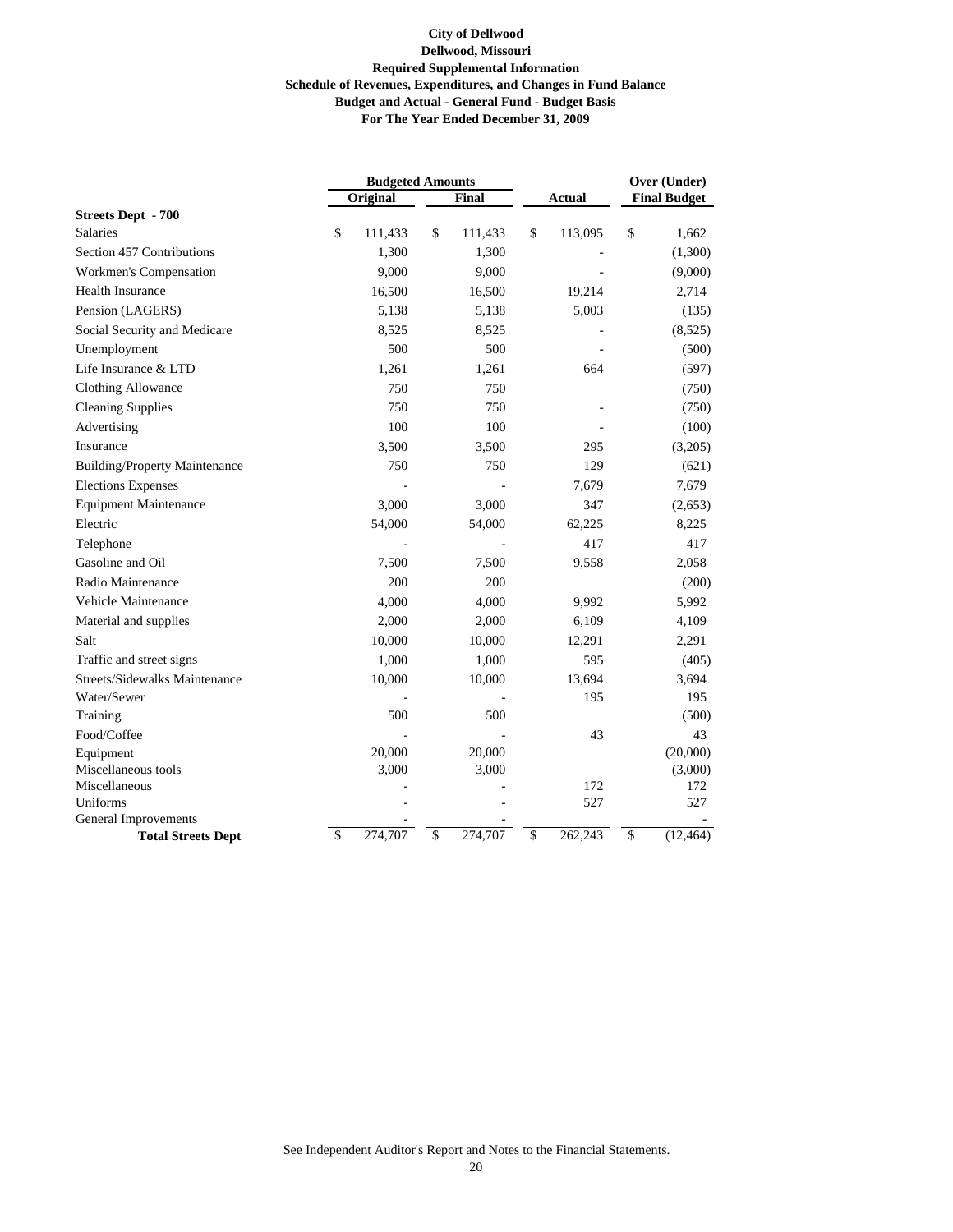|                                      | <b>Budgeted Amounts</b> |                 |               |           |               | Over (Under)        |  |
|--------------------------------------|-------------------------|-----------------|---------------|-----------|---------------|---------------------|--|
|                                      | Original                | <b>Final</b>    | <b>Actual</b> |           |               | <b>Final Budget</b> |  |
| Parks Dept - 800                     |                         |                 |               |           |               |                     |  |
| <b>Salaries</b>                      | \$<br>21,500            | \$<br>21,500    | \$            | 21,821    | \$            | 321                 |  |
| Workmen's Compensation               | 2,000                   | 2,000           |               |           |               | (2,000)             |  |
| Social Security and Medicare         | 1,530                   | 1,530           |               |           |               | (1,530)             |  |
| <b>Cleaning Supplies</b>             | 1,000                   | 1,000           |               |           |               | (1,000)             |  |
| Insurance                            | 1,000                   | 1,000           |               |           |               | (1,000)             |  |
| <b>Building/Property Maintenance</b> | 5,000                   | 5,000           |               | 3,722     |               | (1,278)             |  |
| <b>Equipment Maintenance</b>         | 3,000                   | 3,000           |               | 3,759     |               | 759                 |  |
| Electric                             | 1,500                   | 1,500           |               | 1,048     |               | (452)               |  |
| Telephone                            |                         |                 |               | 39        |               | 39                  |  |
| Water/Sewer                          | 1,500                   | 1,500           |               | 512       |               | (988)               |  |
| <b>Elections Expenses</b>            |                         |                 |               | 64        |               | 64                  |  |
| Materials and Supplies               | 250                     | 250             |               | 3,442     |               | 3,192               |  |
| Playground Equipment Maintenance     | 500                     | 500             |               |           |               | (500)               |  |
| Traffic and street signs             |                         |                 |               | 353       |               | 353                 |  |
| Streets/Sidewalks Maintenance        |                         |                 |               | 264       |               | 264                 |  |
| Vehicle Maintenance                  |                         |                 |               | 3,269     |               | 3,269               |  |
| Restocking                           | 500                     | 500             |               |           |               | (500)               |  |
| Miscellaneous                        |                         |                 |               | 3,337     |               | 3,337               |  |
| Youth progam                         | 1,500                   | 1,500           |               |           |               | (1,500)             |  |
| General Improvements                 |                         |                 |               |           |               |                     |  |
| <b>Total Parks Dept</b>              | \$<br>40,780            | \$<br>40,780    | $\mathsf{\$}$ | 41,631    | $\mathsf{\$}$ | 851                 |  |
| TOTAL EXPENDITURES                   | \$<br>2,080,732         | \$<br>2,080,732 | \$            | 2,319,589 | \$            | 238,857             |  |
| NET CHANGE IN FUND BALANCE           | \$<br>18,318            | \$<br>18,318    | \$            | (99,295)  | \$            | (117,613)           |  |
| FUND BALANCE, JANUARY 1              |                         |                 |               |           |               |                     |  |
| <b>FUND BALANCE, DECEMBER 31</b>     | \$<br>18,318            | \$<br>18,318    | \$            | (99,295)  | \$            | (117,613)           |  |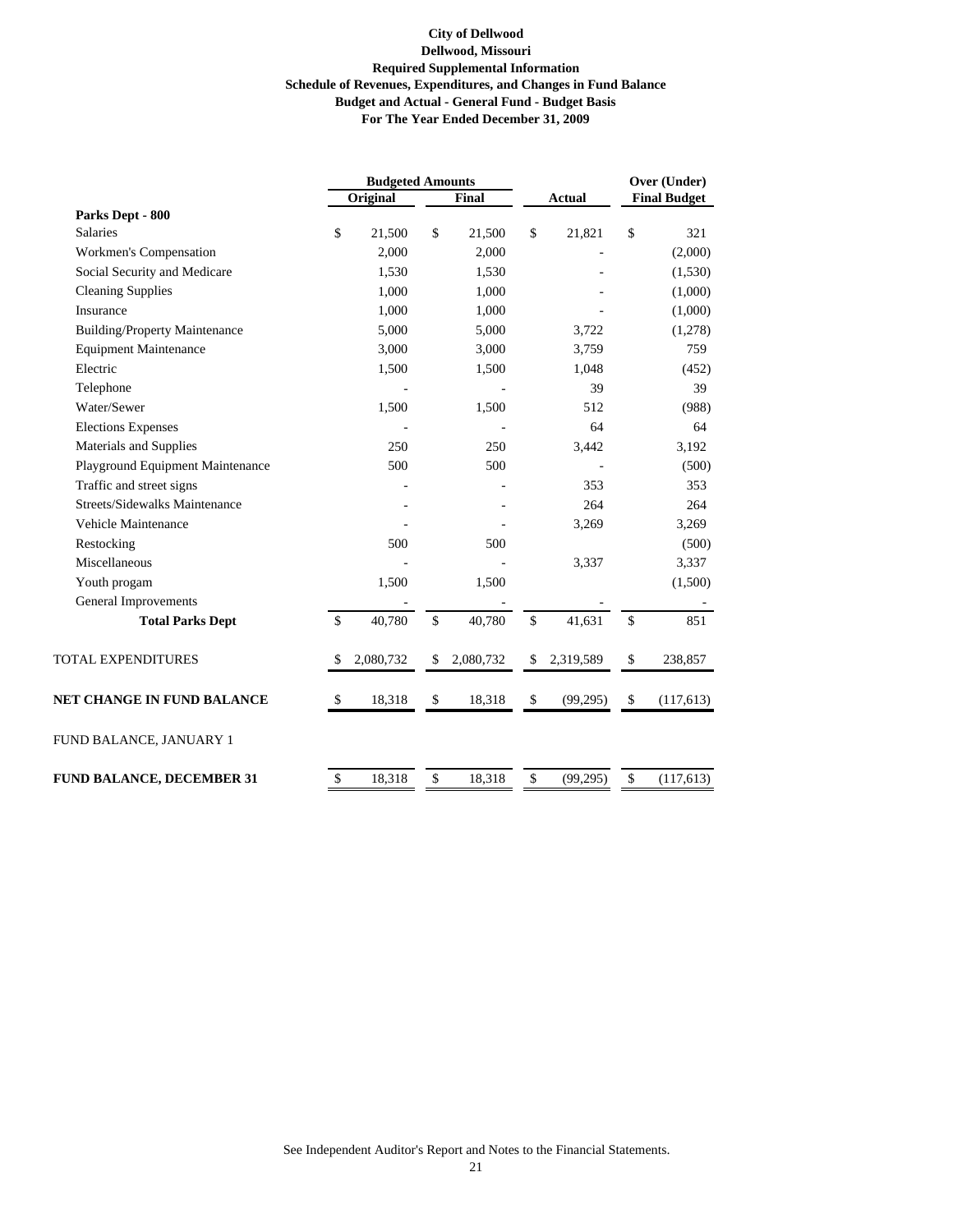1257 Hornsby \* St. Louis, Missouri 63147 TEL: (219) 944-1615 \* FAX: (866) 834-4294 \* www.crwilliams.net

#### **Independent Auditor's Report on Internal Control Over Financial Reporting and on Compliance and Other Matters Based on an Audit of Financial Statements Performed in Accordance with** *Government Auditing Standards*

Board of Alderpersons City of Dellwood, Missouri

We have audited the accompanying financial statements of the governmental activities, each major fund, and the aggregate remaining fund information of City of Dellwood, Missouri ("the City") as of and for the year ended December 31, 2009, which collectively comprise the City's basic financial statements, and have issued our report thereon dated February 23, 2011. We issued an adverse opinion in our report on the governmental activities, business type activities, each major fund, and the aggregate remaining funds, because the City did not capitalize infrastructure and other capital assets; did not report depreciation expense for those assets over their estimated useful lives, did not report compensated absences or allowance for doubtful accounts, among other omissions. Except as discussed in the preceding sentence, we conducted our audit in accordance with auditing standards generally accepted in the United States of America and the standards applicable to financial audits contained in *Government Auditing Standards,* issued by the Comptroller General of the United States.

# *Internal Control Over Financial Reporting*

In planning and performing our audit, we considered the City's internal control over financial reporting as a basis for designing our auditing procedures for the purpose of expressing our opinion on the financial statements, but not for the purpose of expressing an opinion on the effectiveness of the City's internal control over financial reporting. Accordingly, we do not express an opinion on the effectiveness of the City's internal control over financial reporting.

A control deficiency exists when the design or operation of a control does not allow management or employees, in the normal course of performing their assigned functions, to prevent or detect misstatements on a timely basis. A significant deficiency is a control deficiency, or combination of control deficiencies, that adversely affects the entity's ability to initiate, authorize, record, process, or report financial data reliably in accordance with generally accepted accounting principles such that there is more than a remote likelihood that a misstatement of the entity's financial statements that is more than inconsequential will not be prevented or detected by the entity's internal control.

A material weakness is a significant deficiency, or combination of significant deficiencies, that results in more than a remote likelihood that a material misstatement of the financial statements will not be prevented or detected by the entity's internal control.

Our consideration of the internal control over financial reporting was for the limited purpose described in the first paragraph of this section and would not necessarily identify all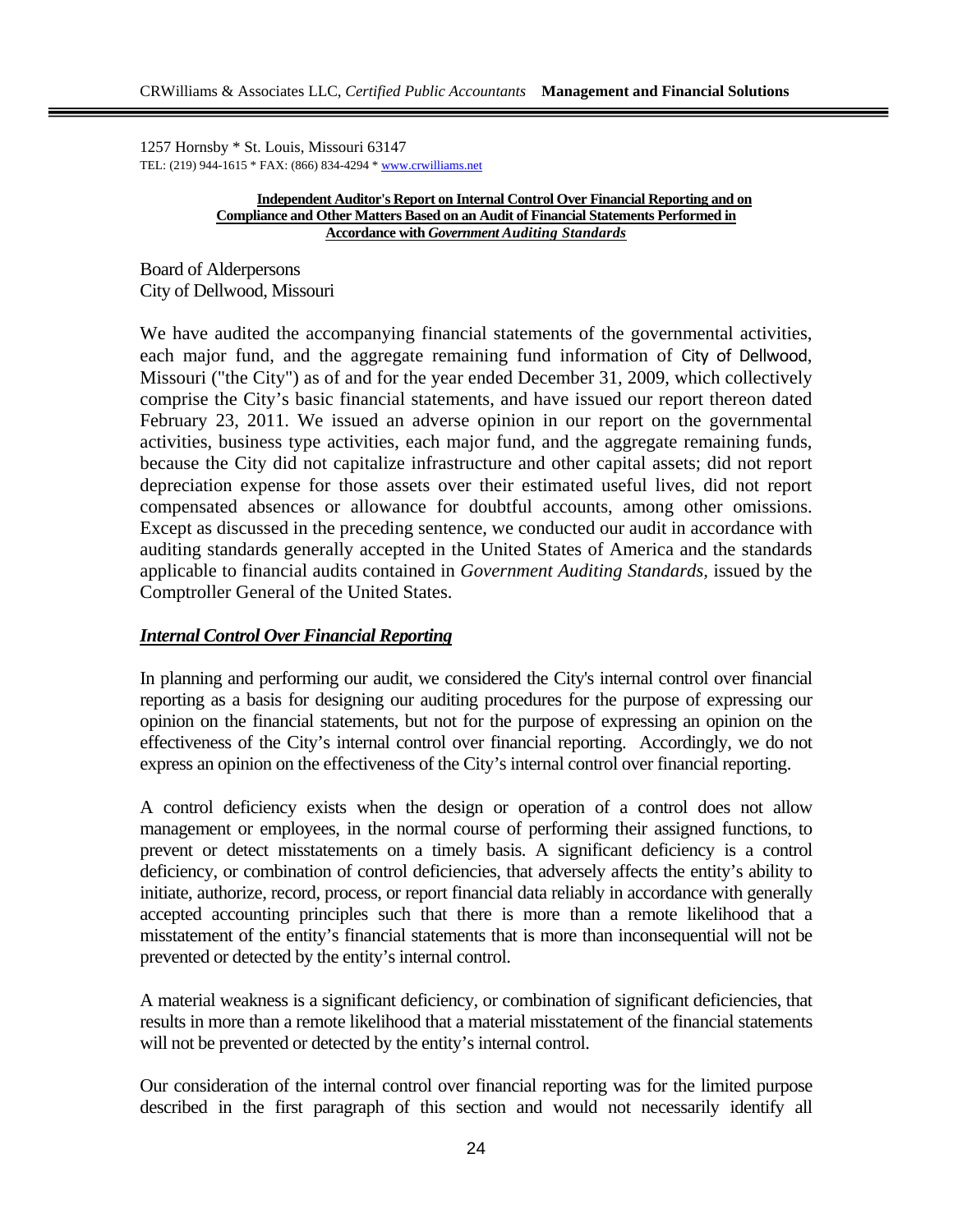deficiencies in internal control that might be significant deficiencies or material weaknesses. We did identify deficiencies in internal control over financial reporting that we consider to be material weaknesses, as defined above. The material deficiencies are described in attached communication as 2009-10, 2009-12 through 2009-15, and 2009-17

# *Compliance and Other Matters*

As part of obtaining reasonable assurance about whether the City's financial statements are free of material misstatement, we performed tests of its compliance with certain provisions of laws, regulations, contracts, and grant agreements, noncompliance with which could have a direct and material effect on the determination of financial statement amounts. However, providing an opinion on compliance with those provisions was not an objective of our audit, and accordingly, we do not express such an opinion. The results of our tests disclosed instances of noncompliance or other matters that are required to be reported under *Government Auditing Standards.* The material deficiencies are described in an atached communication as 2009-11, and 2009-16.

This report is intended solely for the information and use of the City Alderpersons, management of the City, and federal-awarding agencies and pass-through entities, and is not intended to be and should not be used by anyone other than these specified parties.

CRWilliams & Associates LLC Merrillville, Indiana February 23, 2011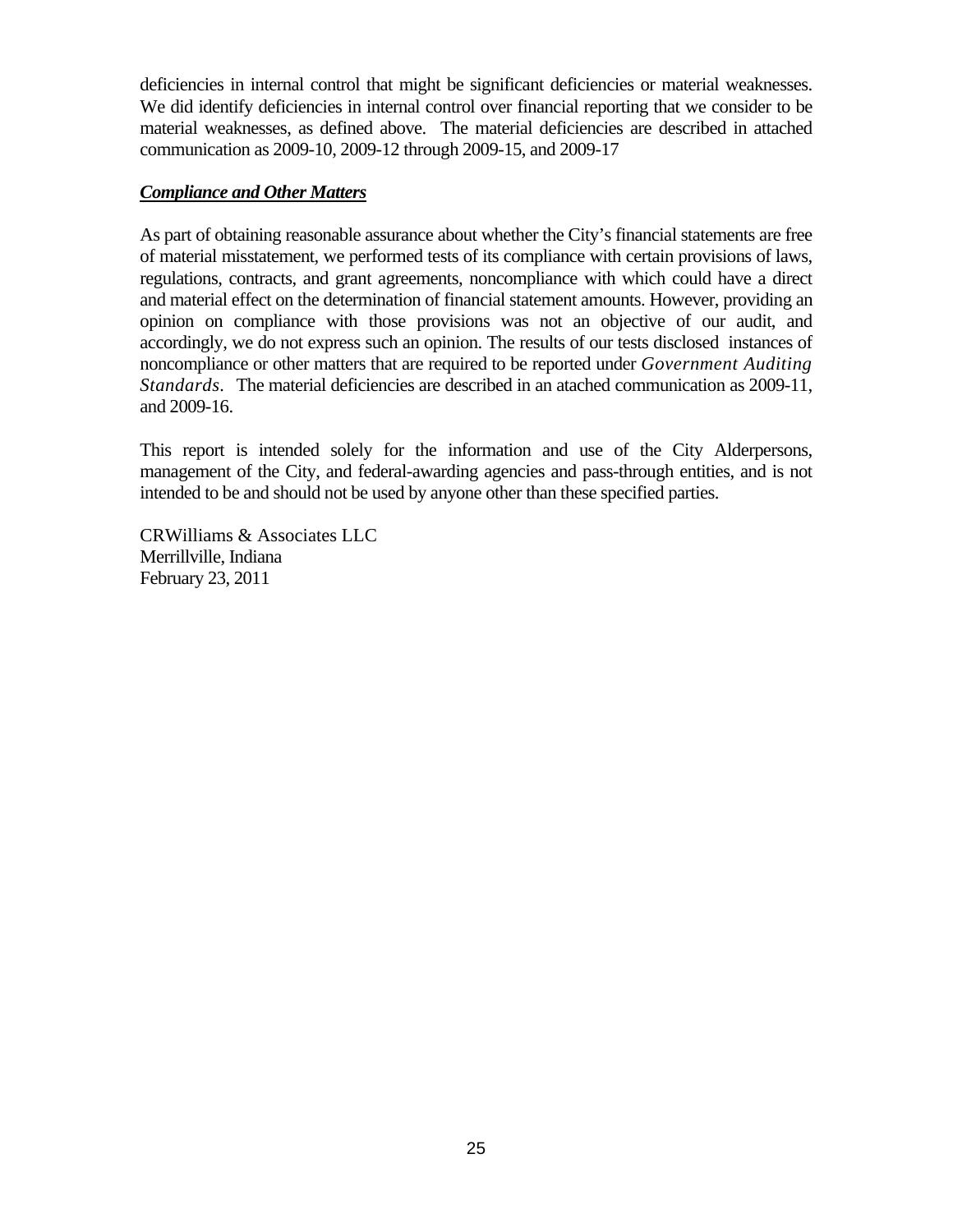### **City of Dellwood, Missouri FOLLOW-UP ON PRIOR AUDIT FINDINGS FOR AN AUDIT OF FINANCIAL STATEMENTS PERFORMED IN ACCORDANCE WITH** *GOVERNMENT AUDITING STANDARDS*

In accordance with *Government Auditing Standards*, this section reports the auditor's follow-up on action taken by Dellwood on the applicable findings in the prior audit report issued by the independent auditor for the year ended December 31, 1993.

The audit report disclosed compliance with internal control findings associated with the Municipal Court recording of the transactions material to the financial statements of the city.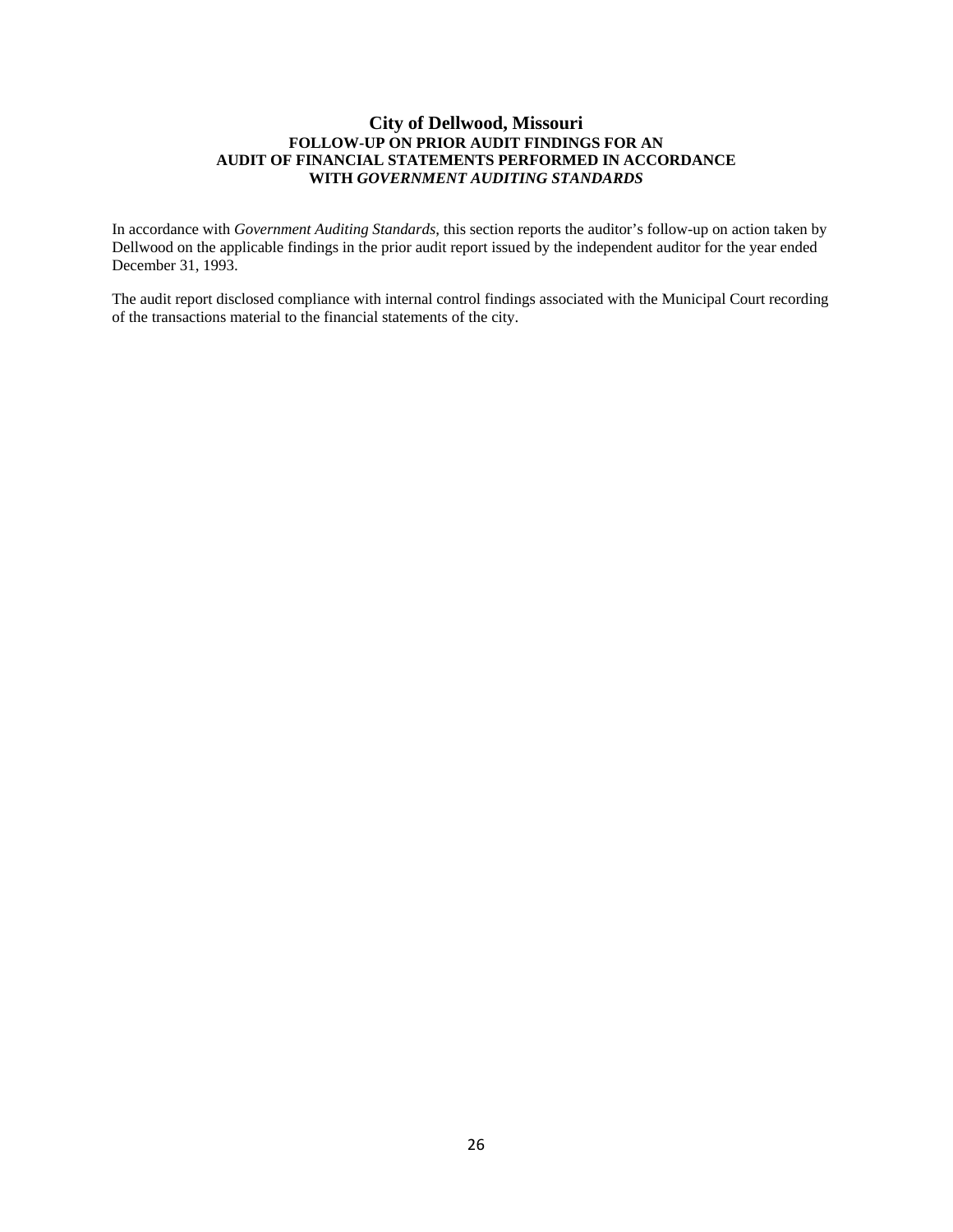#### City of Dellwood Dellwood, Missouri Combining Balance Sheet-Cash Basis Special Purpose Governmental Funds For The Year Ended December 31, 2009

| <b>Assets</b>                                        | <b>Sanitary</b><br><b>Sewer Lateral</b><br>Fund | Parks &<br><b>Storm Water</b> | Law<br><b>Enforcement</b><br><b>Block Grant</b><br><b>Fund</b> | Capital<br>Improvement<br><b>Sales Tax</b><br>Fund | <b>Total Special</b><br><b>Purpose</b><br>Governmental<br><b>Funds</b> |
|------------------------------------------------------|-------------------------------------------------|-------------------------------|----------------------------------------------------------------|----------------------------------------------------|------------------------------------------------------------------------|
| Cash                                                 |                                                 |                               |                                                                |                                                    |                                                                        |
| Investments<br>Restricted assets-cash                | \$<br>11,150                                    | 233,527                       | 38.344                                                         | 398,230                                            | \$<br>681,250                                                          |
| Restricted assets-investments<br><b>Total assets</b> | 11,150                                          | 233.527                       | 38,344                                                         | 398,230                                            | 681,250                                                                |
| <b>Fund balances</b>                                 |                                                 |                               |                                                                |                                                    |                                                                        |
| Restricted fund balances                             | \$<br>11,150                                    | 233,527                       | 38,344                                                         | 398,230                                            | \$<br>681,250                                                          |
| <b>Total fund balances</b>                           | 11,150                                          | 233,527                       | 38,344                                                         | 398,230                                            | 681,250                                                                |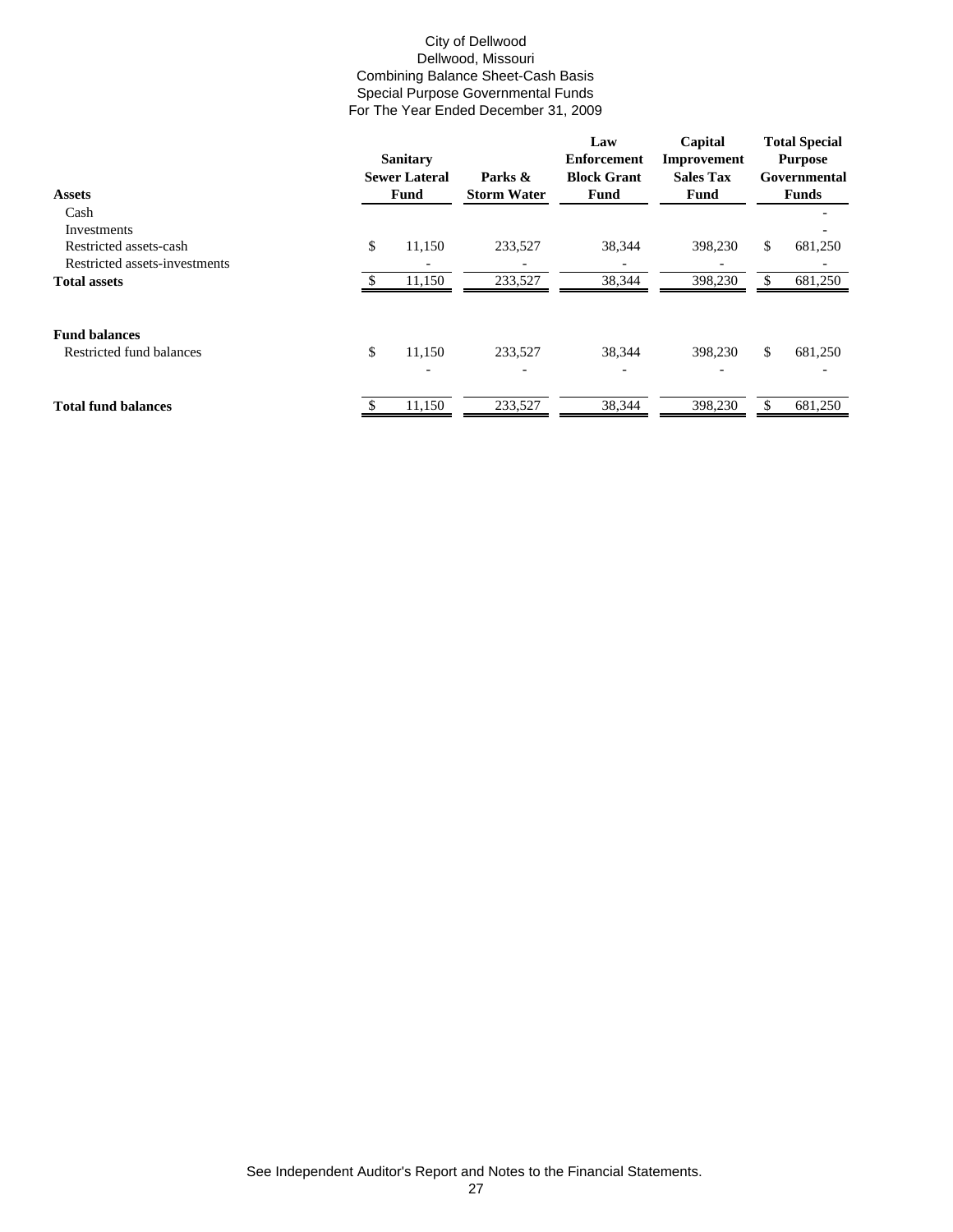#### City of Dellwood Dellwood, Missouri Combining Statement of Revenues, Expenditures, Changes In Fund Balances Special Purpose Governmental Funds - Cash Basis For The Year Ended December 31, 2009

| <b>Revenues</b>                                  | <b>Sanitary</b><br><b>Sewer</b><br>Lateral<br>Fund | Parks &<br><b>Storm</b><br>Water | Law<br><b>Enforcemen</b><br>t Block<br><b>Grant Fund</b> | Capital<br>Improvement<br><b>Sales Tax</b><br><b>Fund</b> | <b>Total Special</b><br><b>Purpose</b><br>Governmenta<br>l Funds |
|--------------------------------------------------|----------------------------------------------------|----------------------------------|----------------------------------------------------------|-----------------------------------------------------------|------------------------------------------------------------------|
| Property & other taxes                           | \$<br>55,434                                       |                                  |                                                          |                                                           | \$<br>55,434                                                     |
| Sales taxes                                      |                                                    |                                  |                                                          | 291,059                                                   | 416,932                                                          |
| Fines, fees, licenses, and permits               |                                                    | 125,872                          |                                                          |                                                           |                                                                  |
| Charges for services                             |                                                    |                                  |                                                          |                                                           |                                                                  |
| Interest income                                  |                                                    |                                  |                                                          |                                                           |                                                                  |
| Intergovernmental                                |                                                    |                                  |                                                          |                                                           |                                                                  |
| Miscellaneous                                    |                                                    |                                  |                                                          |                                                           |                                                                  |
| <b>Total revenues</b>                            | 55,434                                             | 125,872                          |                                                          | 291,059                                                   | 472,366                                                          |
| <b>Expenditures</b>                              |                                                    |                                  |                                                          |                                                           |                                                                  |
| General county government                        |                                                    |                                  |                                                          |                                                           |                                                                  |
| Road & bridge                                    |                                                    |                                  |                                                          |                                                           |                                                                  |
| Health and welfare                               |                                                    |                                  |                                                          |                                                           |                                                                  |
| Property valuation, assesment & recording        |                                                    |                                  |                                                          |                                                           |                                                                  |
| Administration of justice & law                  |                                                    |                                  |                                                          |                                                           |                                                                  |
| Capital outlay:                                  |                                                    |                                  |                                                          |                                                           |                                                                  |
| Property, equipment, & buildings                 |                                                    |                                  |                                                          |                                                           |                                                                  |
| Debt service:                                    |                                                    |                                  |                                                          |                                                           |                                                                  |
| Principal                                        |                                                    |                                  |                                                          |                                                           |                                                                  |
| Interest and paying agent fee                    |                                                    |                                  |                                                          |                                                           |                                                                  |
| <b>Total expenditures</b>                        |                                                    |                                  |                                                          |                                                           |                                                                  |
| Excess of revenues over (under) expenditures     | 55,434                                             | 125,872                          | $\overline{\phantom{a}}$                                 | 291,059                                                   | 472,366                                                          |
| Other financing sources (uses):                  |                                                    |                                  |                                                          |                                                           |                                                                  |
| Proceeds from loan                               |                                                    |                                  |                                                          |                                                           |                                                                  |
| Transfer in                                      |                                                    |                                  |                                                          |                                                           |                                                                  |
| Transfer out                                     | (44, 285)                                          | (164, 019)                       |                                                          | (311,013)                                                 | (519, 316)                                                       |
| Insurance proceeds                               |                                                    |                                  |                                                          |                                                           |                                                                  |
| Sale of capital assets                           |                                                    |                                  |                                                          |                                                           |                                                                  |
| Other income/adjustments                         |                                                    |                                  |                                                          |                                                           |                                                                  |
| Total other financing sources (uses)             | (44, 285)                                          | (164, 019)                       |                                                          | (311, 013)                                                | (519, 316)                                                       |
| <b>Excess of revenues and other sources over</b> |                                                    |                                  |                                                          |                                                           |                                                                  |
| (under) expenditures and other uses              | 11,150                                             | (38, 146)                        | ÷                                                        | (19,954)                                                  | (46,950)                                                         |
| Assigned fund balances, beginning of year        |                                                    | 271,673                          | 38,344                                                   | 418,183                                                   | 728,200                                                          |
| Prior year adjustments & equity transfers        |                                                    |                                  |                                                          |                                                           |                                                                  |
| Assigned fund balances, end of year              | \$<br>11,150                                       | 233,527                          | 38,344                                                   | 398,230                                                   | \$<br>681,250                                                    |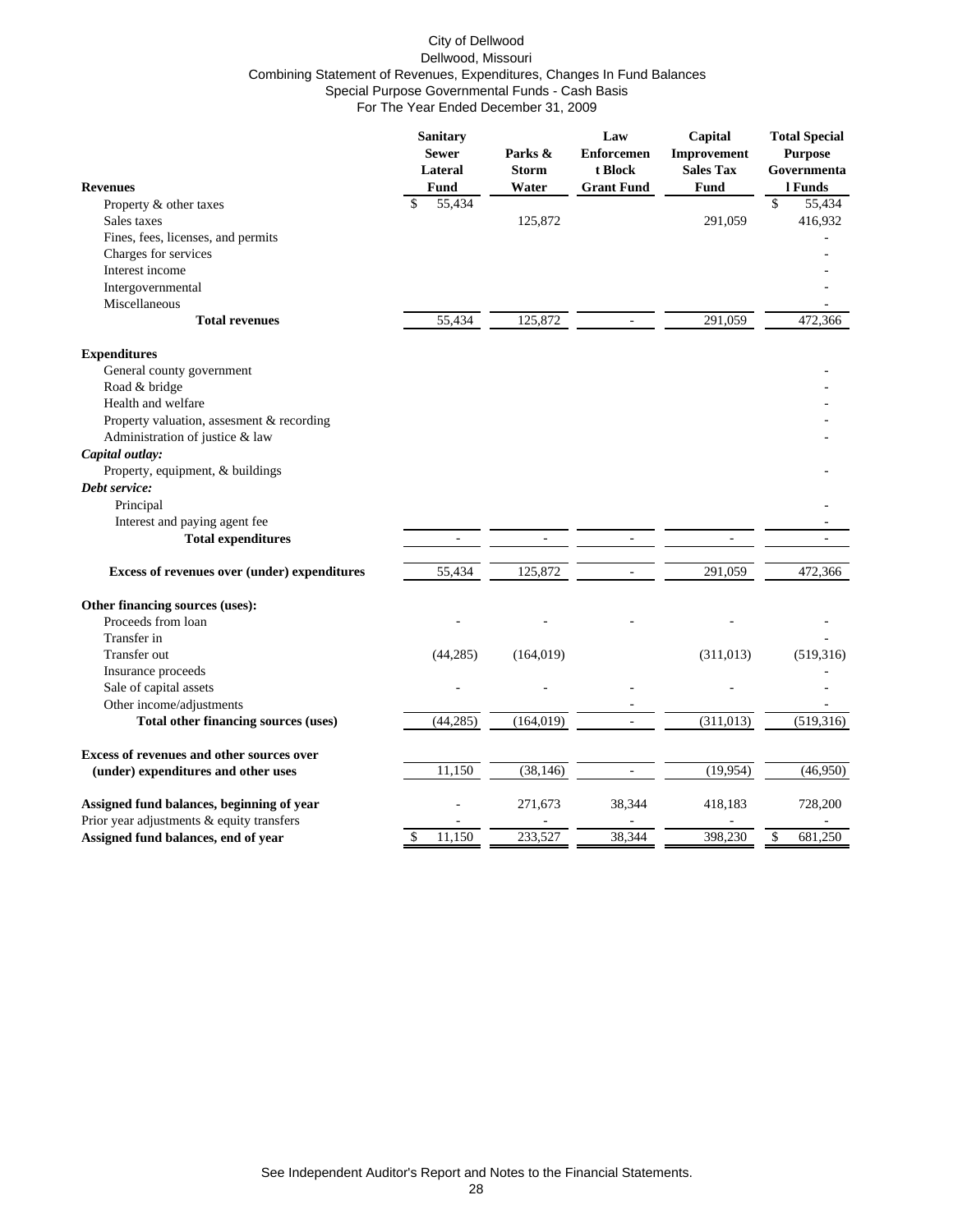### City of Dellwood Dellwood, Missouri Combining Statement of Revenues, Expenditures, Changes In Fund Balances Business Activities Fund - Cash Basis For The Year Ended December 31, 2009

| <b>Recreation</b><br><b>Activities</b><br><b>Center</b><br>Fund<br><b>Revenues</b><br>Pool services<br>11,710<br>11,710<br>Concessions<br>65,142<br>65,142<br>130,901<br>Rental<br>130,901<br>Interest income<br>Intergovernmental<br>Miscellaneous<br>375<br>375<br>208,127<br>208,127<br><b>Total revenues</b><br><b>Expenditures</b><br>Payroll<br>140,205<br>140,205<br>Supplies<br>12,774<br>12,774<br>Cost of goods sold<br>40,237<br>40,237<br>Facility maintenance<br>39,892<br>39,892<br><b>Utilities</b><br>36,438<br>36,438<br><b>Contract Payroll</b><br>15,131<br>15,131<br>Miscellaneous<br>12,874<br>12,874<br>Capital outlay:<br>39,019<br>Property, equipment, & buildings<br>39,019<br>Debt service:<br>Principal<br>Interest and paying agent fee<br>336,570<br><b>Total expenditures</b><br>336,570<br>(128, 443)<br>(128, 443)<br><b>Excess of revenues over (under) expenditures</b><br>Other financing sources (uses):<br>Proceeds from loan<br>Transfer in<br><b>Transfer out</b><br>Insurance proceeds<br>Sale of capital assets<br>Other income/adjustments<br>Total other financing sources (uses)<br><b>Excess of revenues and other sources over</b><br>(under) expenditures and other uses<br>(128, 443)<br>(128, 443)<br>Assigned fund balances, beginning of year<br>Prior year adjustments & equity transfers |                                     |                  | <b>Total Business</b> |
|------------------------------------------------------------------------------------------------------------------------------------------------------------------------------------------------------------------------------------------------------------------------------------------------------------------------------------------------------------------------------------------------------------------------------------------------------------------------------------------------------------------------------------------------------------------------------------------------------------------------------------------------------------------------------------------------------------------------------------------------------------------------------------------------------------------------------------------------------------------------------------------------------------------------------------------------------------------------------------------------------------------------------------------------------------------------------------------------------------------------------------------------------------------------------------------------------------------------------------------------------------------------------------------------------------------------------------------------|-------------------------------------|------------------|-----------------------|
|                                                                                                                                                                                                                                                                                                                                                                                                                                                                                                                                                                                                                                                                                                                                                                                                                                                                                                                                                                                                                                                                                                                                                                                                                                                                                                                                                |                                     |                  |                       |
|                                                                                                                                                                                                                                                                                                                                                                                                                                                                                                                                                                                                                                                                                                                                                                                                                                                                                                                                                                                                                                                                                                                                                                                                                                                                                                                                                |                                     |                  |                       |
|                                                                                                                                                                                                                                                                                                                                                                                                                                                                                                                                                                                                                                                                                                                                                                                                                                                                                                                                                                                                                                                                                                                                                                                                                                                                                                                                                |                                     |                  |                       |
|                                                                                                                                                                                                                                                                                                                                                                                                                                                                                                                                                                                                                                                                                                                                                                                                                                                                                                                                                                                                                                                                                                                                                                                                                                                                                                                                                |                                     |                  |                       |
|                                                                                                                                                                                                                                                                                                                                                                                                                                                                                                                                                                                                                                                                                                                                                                                                                                                                                                                                                                                                                                                                                                                                                                                                                                                                                                                                                |                                     |                  |                       |
|                                                                                                                                                                                                                                                                                                                                                                                                                                                                                                                                                                                                                                                                                                                                                                                                                                                                                                                                                                                                                                                                                                                                                                                                                                                                                                                                                |                                     |                  |                       |
|                                                                                                                                                                                                                                                                                                                                                                                                                                                                                                                                                                                                                                                                                                                                                                                                                                                                                                                                                                                                                                                                                                                                                                                                                                                                                                                                                |                                     |                  |                       |
|                                                                                                                                                                                                                                                                                                                                                                                                                                                                                                                                                                                                                                                                                                                                                                                                                                                                                                                                                                                                                                                                                                                                                                                                                                                                                                                                                |                                     |                  |                       |
|                                                                                                                                                                                                                                                                                                                                                                                                                                                                                                                                                                                                                                                                                                                                                                                                                                                                                                                                                                                                                                                                                                                                                                                                                                                                                                                                                |                                     |                  |                       |
|                                                                                                                                                                                                                                                                                                                                                                                                                                                                                                                                                                                                                                                                                                                                                                                                                                                                                                                                                                                                                                                                                                                                                                                                                                                                                                                                                |                                     |                  |                       |
|                                                                                                                                                                                                                                                                                                                                                                                                                                                                                                                                                                                                                                                                                                                                                                                                                                                                                                                                                                                                                                                                                                                                                                                                                                                                                                                                                |                                     |                  |                       |
|                                                                                                                                                                                                                                                                                                                                                                                                                                                                                                                                                                                                                                                                                                                                                                                                                                                                                                                                                                                                                                                                                                                                                                                                                                                                                                                                                |                                     |                  |                       |
|                                                                                                                                                                                                                                                                                                                                                                                                                                                                                                                                                                                                                                                                                                                                                                                                                                                                                                                                                                                                                                                                                                                                                                                                                                                                                                                                                |                                     |                  |                       |
|                                                                                                                                                                                                                                                                                                                                                                                                                                                                                                                                                                                                                                                                                                                                                                                                                                                                                                                                                                                                                                                                                                                                                                                                                                                                                                                                                |                                     |                  |                       |
|                                                                                                                                                                                                                                                                                                                                                                                                                                                                                                                                                                                                                                                                                                                                                                                                                                                                                                                                                                                                                                                                                                                                                                                                                                                                                                                                                |                                     |                  |                       |
|                                                                                                                                                                                                                                                                                                                                                                                                                                                                                                                                                                                                                                                                                                                                                                                                                                                                                                                                                                                                                                                                                                                                                                                                                                                                                                                                                |                                     |                  |                       |
|                                                                                                                                                                                                                                                                                                                                                                                                                                                                                                                                                                                                                                                                                                                                                                                                                                                                                                                                                                                                                                                                                                                                                                                                                                                                                                                                                |                                     |                  |                       |
|                                                                                                                                                                                                                                                                                                                                                                                                                                                                                                                                                                                                                                                                                                                                                                                                                                                                                                                                                                                                                                                                                                                                                                                                                                                                                                                                                |                                     |                  |                       |
|                                                                                                                                                                                                                                                                                                                                                                                                                                                                                                                                                                                                                                                                                                                                                                                                                                                                                                                                                                                                                                                                                                                                                                                                                                                                                                                                                |                                     |                  |                       |
|                                                                                                                                                                                                                                                                                                                                                                                                                                                                                                                                                                                                                                                                                                                                                                                                                                                                                                                                                                                                                                                                                                                                                                                                                                                                                                                                                |                                     |                  |                       |
|                                                                                                                                                                                                                                                                                                                                                                                                                                                                                                                                                                                                                                                                                                                                                                                                                                                                                                                                                                                                                                                                                                                                                                                                                                                                                                                                                |                                     |                  |                       |
|                                                                                                                                                                                                                                                                                                                                                                                                                                                                                                                                                                                                                                                                                                                                                                                                                                                                                                                                                                                                                                                                                                                                                                                                                                                                                                                                                |                                     |                  |                       |
|                                                                                                                                                                                                                                                                                                                                                                                                                                                                                                                                                                                                                                                                                                                                                                                                                                                                                                                                                                                                                                                                                                                                                                                                                                                                                                                                                |                                     |                  |                       |
|                                                                                                                                                                                                                                                                                                                                                                                                                                                                                                                                                                                                                                                                                                                                                                                                                                                                                                                                                                                                                                                                                                                                                                                                                                                                                                                                                |                                     |                  |                       |
|                                                                                                                                                                                                                                                                                                                                                                                                                                                                                                                                                                                                                                                                                                                                                                                                                                                                                                                                                                                                                                                                                                                                                                                                                                                                                                                                                |                                     |                  |                       |
|                                                                                                                                                                                                                                                                                                                                                                                                                                                                                                                                                                                                                                                                                                                                                                                                                                                                                                                                                                                                                                                                                                                                                                                                                                                                                                                                                |                                     |                  |                       |
|                                                                                                                                                                                                                                                                                                                                                                                                                                                                                                                                                                                                                                                                                                                                                                                                                                                                                                                                                                                                                                                                                                                                                                                                                                                                                                                                                |                                     |                  |                       |
|                                                                                                                                                                                                                                                                                                                                                                                                                                                                                                                                                                                                                                                                                                                                                                                                                                                                                                                                                                                                                                                                                                                                                                                                                                                                                                                                                |                                     |                  |                       |
|                                                                                                                                                                                                                                                                                                                                                                                                                                                                                                                                                                                                                                                                                                                                                                                                                                                                                                                                                                                                                                                                                                                                                                                                                                                                                                                                                |                                     |                  |                       |
|                                                                                                                                                                                                                                                                                                                                                                                                                                                                                                                                                                                                                                                                                                                                                                                                                                                                                                                                                                                                                                                                                                                                                                                                                                                                                                                                                |                                     |                  |                       |
|                                                                                                                                                                                                                                                                                                                                                                                                                                                                                                                                                                                                                                                                                                                                                                                                                                                                                                                                                                                                                                                                                                                                                                                                                                                                                                                                                |                                     |                  |                       |
|                                                                                                                                                                                                                                                                                                                                                                                                                                                                                                                                                                                                                                                                                                                                                                                                                                                                                                                                                                                                                                                                                                                                                                                                                                                                                                                                                |                                     |                  |                       |
|                                                                                                                                                                                                                                                                                                                                                                                                                                                                                                                                                                                                                                                                                                                                                                                                                                                                                                                                                                                                                                                                                                                                                                                                                                                                                                                                                |                                     |                  |                       |
|                                                                                                                                                                                                                                                                                                                                                                                                                                                                                                                                                                                                                                                                                                                                                                                                                                                                                                                                                                                                                                                                                                                                                                                                                                                                                                                                                |                                     |                  |                       |
|                                                                                                                                                                                                                                                                                                                                                                                                                                                                                                                                                                                                                                                                                                                                                                                                                                                                                                                                                                                                                                                                                                                                                                                                                                                                                                                                                |                                     |                  |                       |
|                                                                                                                                                                                                                                                                                                                                                                                                                                                                                                                                                                                                                                                                                                                                                                                                                                                                                                                                                                                                                                                                                                                                                                                                                                                                                                                                                |                                     |                  |                       |
|                                                                                                                                                                                                                                                                                                                                                                                                                                                                                                                                                                                                                                                                                                                                                                                                                                                                                                                                                                                                                                                                                                                                                                                                                                                                                                                                                |                                     |                  |                       |
|                                                                                                                                                                                                                                                                                                                                                                                                                                                                                                                                                                                                                                                                                                                                                                                                                                                                                                                                                                                                                                                                                                                                                                                                                                                                                                                                                | Assigned fund balances, end of year | (128, 443)<br>\$ | \$<br>(128, 443)      |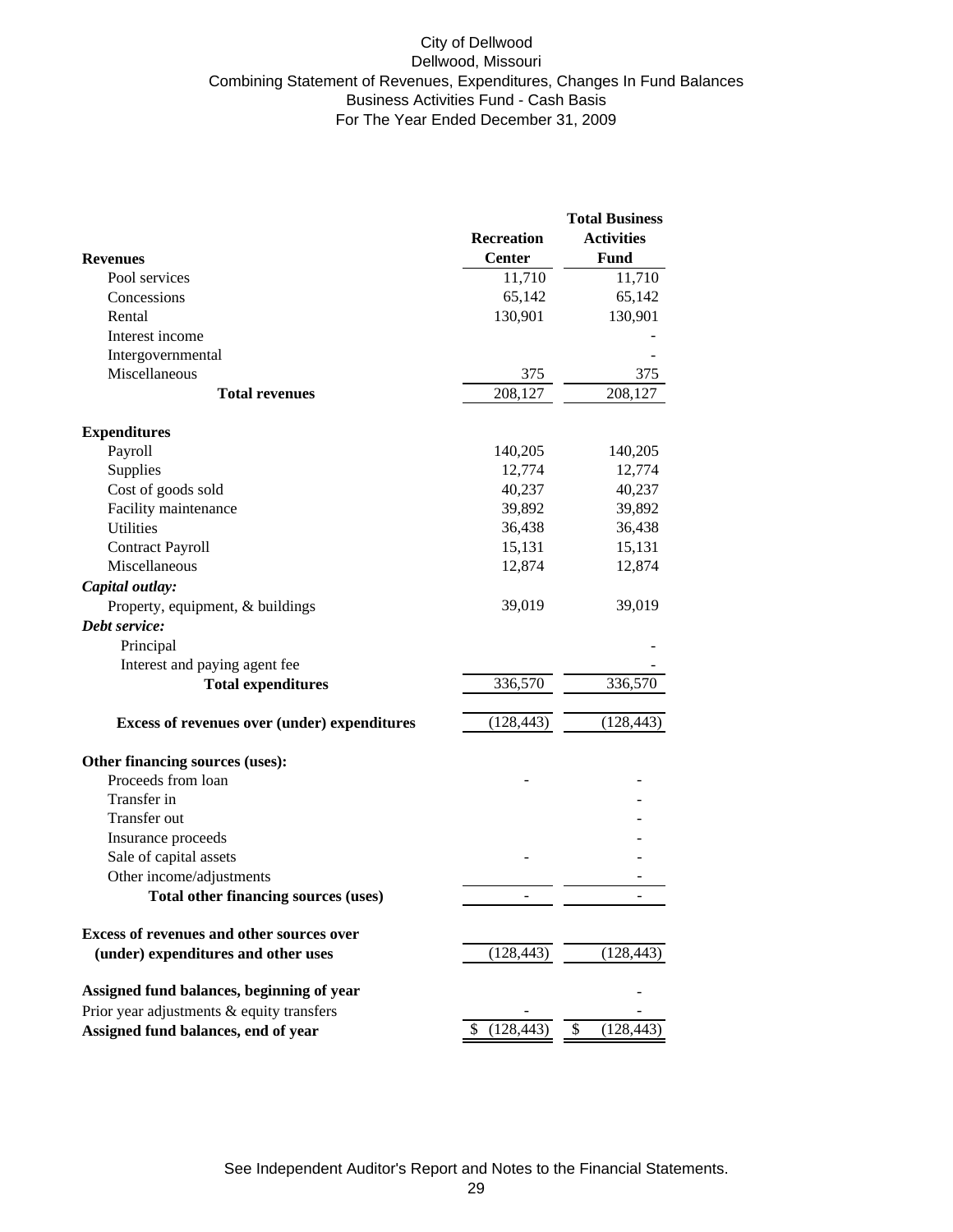## City of Dellwood Dellwood, Missouri Balance Sheet-Cash Basis Tax Incremental Financing For The Year Ended December 31, 2009

| <b>Assets</b>                                        | <b>Tax Incremental</b><br><b>Financing Fund</b> |
|------------------------------------------------------|-------------------------------------------------|
| Cash                                                 |                                                 |
| <b>Investments</b>                                   |                                                 |
| Restricteds cash - EATS                              | \$<br>38,835                                    |
| Restricted cash - PILOT                              | 16,582                                          |
| <b>Total Current Assets</b>                          | 55,417                                          |
| <b>TIF Restricted assets-investments</b>             | 4,045,845                                       |
| <b>Total assets</b>                                  | \$<br>4,101,262                                 |
| Liabilities, Fund Equity and<br><b>Other Credits</b> |                                                 |
| Liabilities:                                         |                                                 |
| Bank overdraft                                       |                                                 |
| Accounts payable and accrued                         |                                                 |
| expenses                                             |                                                 |
| Compensated absences                                 |                                                 |
| <b>Total current liabilities</b>                     |                                                 |
| Long Term Debt                                       | 4,045,845                                       |
| <b>Fund balances</b>                                 |                                                 |
| Assigned fund balances - Due to agenci \$            | 55,417                                          |
| <b>Total fund balances</b>                           | 55,417                                          |
| <b>Total Liabilities and Fund Balances</b>           | 4, 101, 262. 43                                 |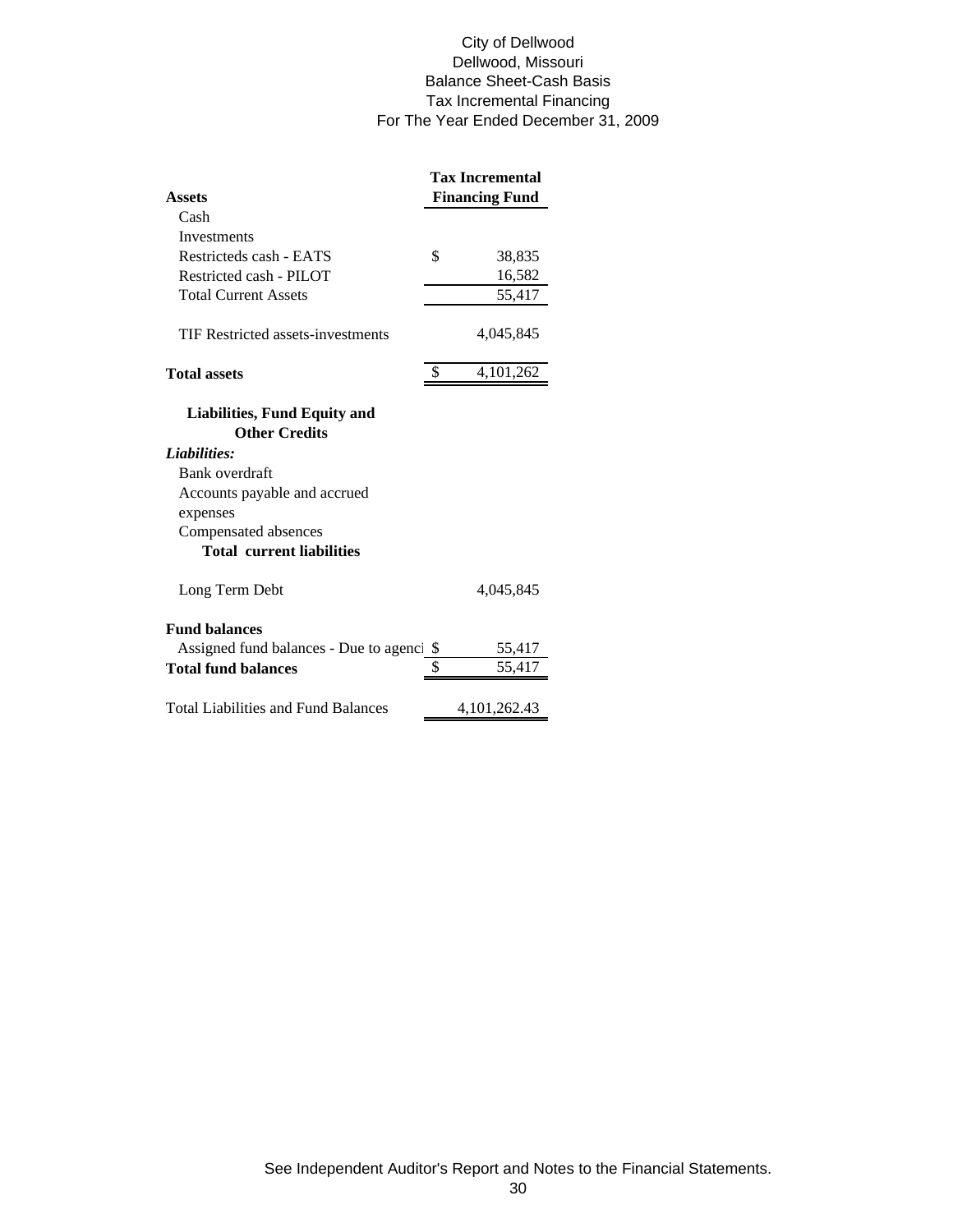# City of Dellwood Dellwood, Missouri Combining Statement of Revenues, Expenditures, Changes In Fund Balances Tax Incremental Financing Fund - Cash Basis For The Year Ended December 31, 2009

|                                              | <b>Tax</b><br><b>Incremental</b><br><b>Financing</b> | <b>Total Tax</b><br><b>Incremental</b><br><b>Financing</b><br><b>Fund</b> |  |  |
|----------------------------------------------|------------------------------------------------------|---------------------------------------------------------------------------|--|--|
| <b>Revenues</b>                              | <b>Fund</b>                                          |                                                                           |  |  |
| Property & other taxes -                     | \$<br>54,885                                         | \$<br>54,885                                                              |  |  |
| Sales taxes -                                | 45,385                                               | 45,385                                                                    |  |  |
| Fines, fees, licenses, and permits           |                                                      |                                                                           |  |  |
| Charges for services                         |                                                      |                                                                           |  |  |
| Interest income                              |                                                      |                                                                           |  |  |
| Intergovernmental                            |                                                      |                                                                           |  |  |
| Miscellaneous                                |                                                      |                                                                           |  |  |
| <b>Total revenues</b>                        | 100,271                                              | 100,271                                                                   |  |  |
| <b>Expenditures</b>                          |                                                      |                                                                           |  |  |
| General county government                    |                                                      |                                                                           |  |  |
| Road & bridge                                |                                                      |                                                                           |  |  |
| Health and welfare                           |                                                      |                                                                           |  |  |
| Property valuation, assesment & recording    |                                                      |                                                                           |  |  |
| Administration of justice & law              |                                                      |                                                                           |  |  |
| Capital outlay:                              |                                                      |                                                                           |  |  |
| Property, equipment, & buildings             |                                                      |                                                                           |  |  |
| Debt service:                                |                                                      |                                                                           |  |  |
| Principal                                    |                                                      |                                                                           |  |  |
| Interest and paying agent fee                | 117,539                                              | 117,539                                                                   |  |  |
| <b>Total expenditures</b>                    | 117,539                                              | 117,539                                                                   |  |  |
| Excess of revenues over (under) expenditures | (17,269)                                             | (17,269)                                                                  |  |  |
| Other financing sources (uses):              |                                                      |                                                                           |  |  |
| Proceeds from loan                           |                                                      |                                                                           |  |  |
| Transfer in                                  |                                                      |                                                                           |  |  |
| Transfer out                                 |                                                      |                                                                           |  |  |
| Insurance proceeds                           |                                                      |                                                                           |  |  |
| Sale of capital assets                       |                                                      |                                                                           |  |  |
| Other income/adjustments                     |                                                      |                                                                           |  |  |
| Total other financing sources (uses)         |                                                      |                                                                           |  |  |
| Excess of revenues and other sources over    |                                                      |                                                                           |  |  |
| (under) expenditures and other uses          | (17,269)                                             | (17,269)                                                                  |  |  |
| Assigned fund balances, beginning of year    | 72,686                                               | 72,686                                                                    |  |  |
| Prior year adjustments & equity transfers    |                                                      |                                                                           |  |  |
| Assigned fund balances, end of year          | \$<br>55,417                                         | \$<br>55,417                                                              |  |  |

See Independent Auditor's Report and Notes to the Financial Statements.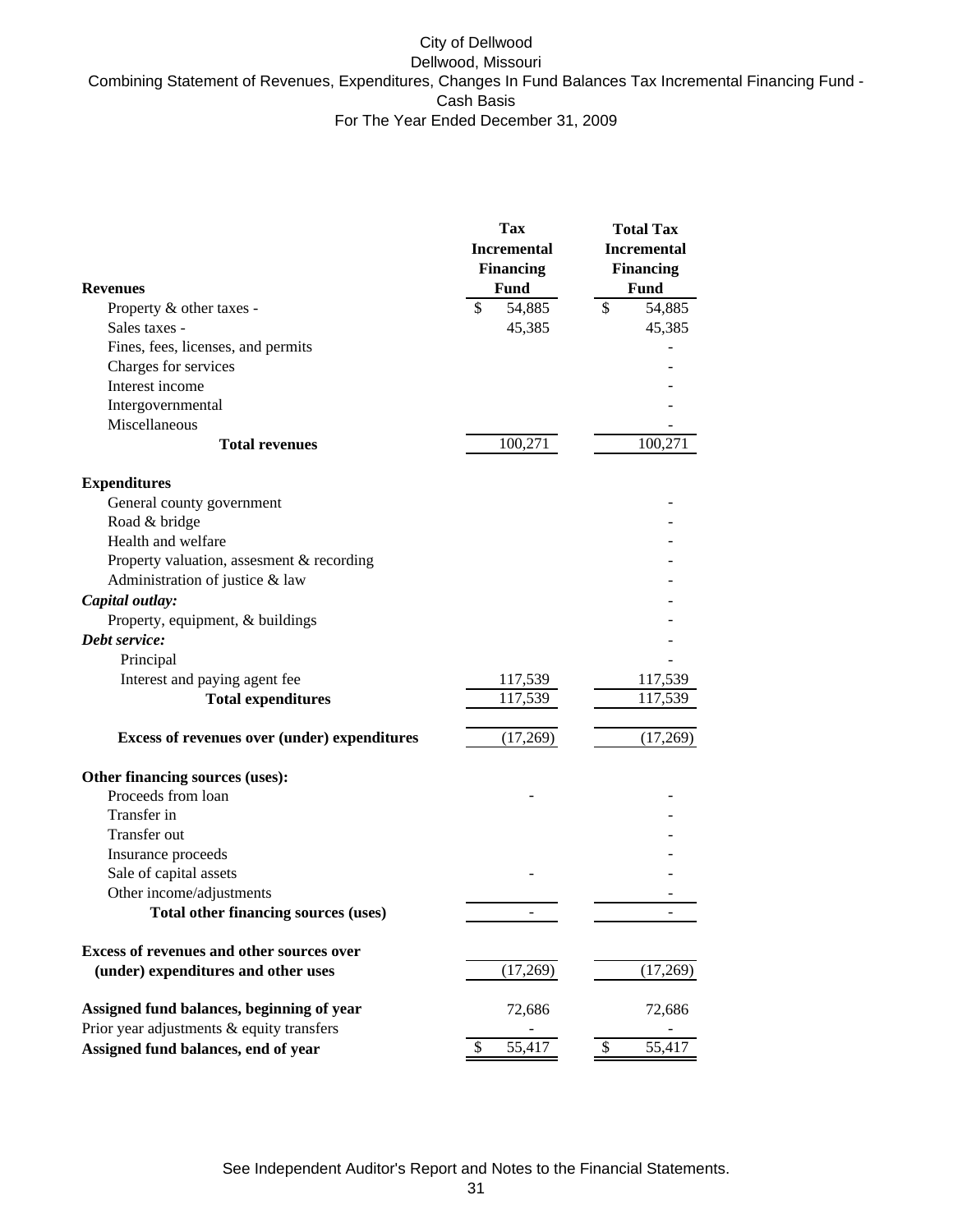# City of Dellwood Dellwood, Missouri Combining Statement of Changes in Fiduciary Net Assets-Modified Cash Basis Agency Funds For The Year Ended Decenber 31, 2009

|                                             |    | <b>Municipal</b><br><b>Court Bond</b><br><b>Account</b> | <b>Chambers/West</b><br><b>Florissant</b><br>Redevelopment<br><b>Project</b> | Statement of<br><b>Fiduciary Net</b><br><b>Assets</b> |           |  |
|---------------------------------------------|----|---------------------------------------------------------|------------------------------------------------------------------------------|-------------------------------------------------------|-----------|--|
| <b>Assets</b>                               |    |                                                         |                                                                              |                                                       |           |  |
| Cash                                        |    |                                                         |                                                                              |                                                       |           |  |
| Investments                                 |    |                                                         |                                                                              |                                                       |           |  |
| Restricted assets-cash                      | \$ | 34,416                                                  | 55,417                                                                       | \$                                                    | 89,833    |  |
| Restricted assets-investments               |    |                                                         | 4,045,845                                                                    |                                                       | 4,045,845 |  |
| <b>Total assets</b>                         |    | 34,416                                                  | 4,101,262                                                                    | \$                                                    | 4,135,678 |  |
| <b>Liabilities</b>                          |    |                                                         |                                                                              |                                                       |           |  |
| Due to agencies and politicial subdivisions |    |                                                         | 55,417                                                                       |                                                       | 55,417    |  |
| Due to other funds                          |    |                                                         |                                                                              |                                                       |           |  |
| Due to others                               | S  | 34,416                                                  | 4,045,845                                                                    | \$                                                    | 4,080,261 |  |
| <b>Total liabilities</b>                    | \$ | 34,416                                                  | 4, 101, 262                                                                  | \$                                                    | 4,135,678 |  |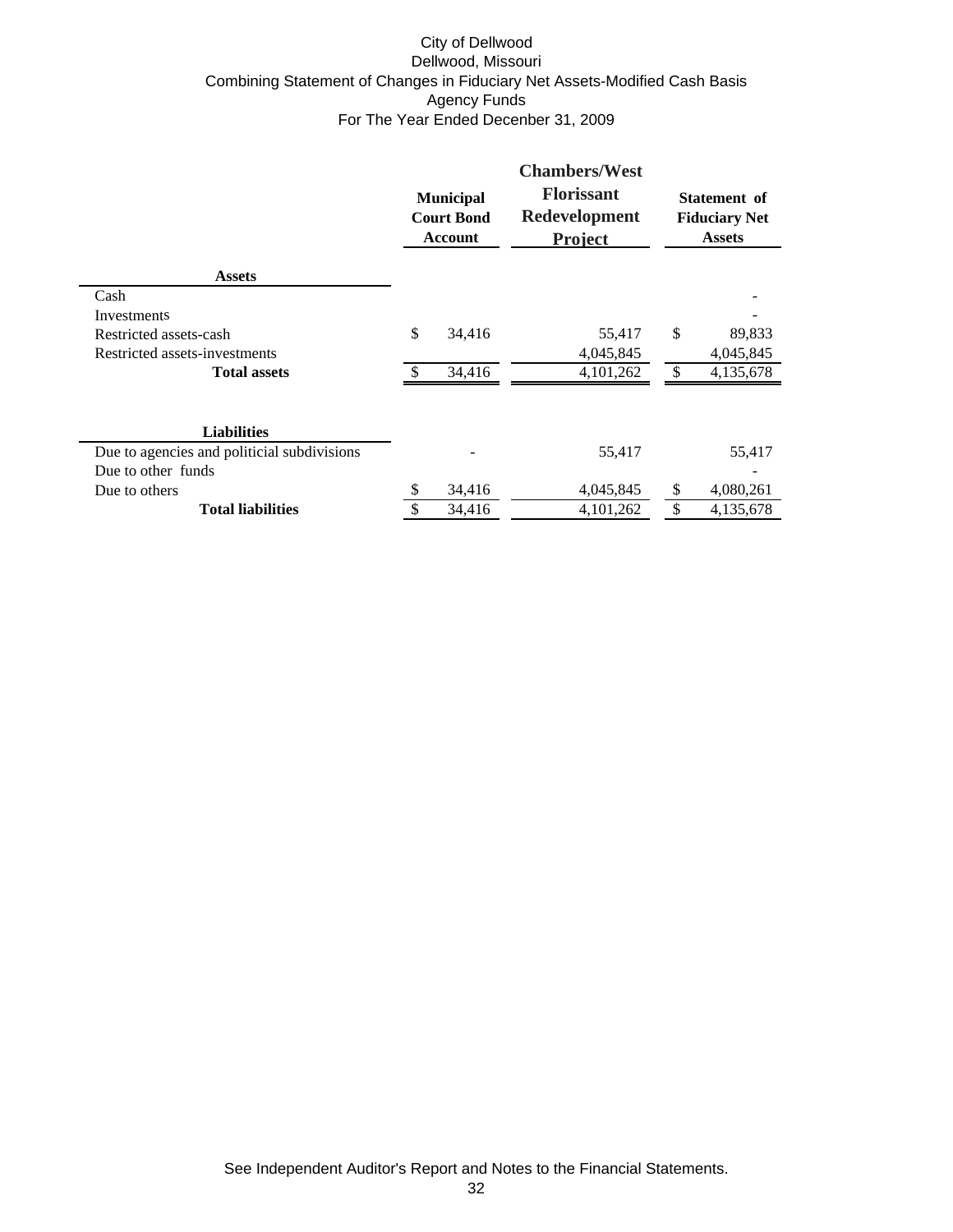|                                                     |                             | <b>Budgeted Amounts</b>  |    |                |               |                          |                     | Over (Under) |  |
|-----------------------------------------------------|-----------------------------|--------------------------|----|----------------|---------------|--------------------------|---------------------|--------------|--|
|                                                     |                             | Original                 |    | Final          | <b>Actual</b> |                          | <b>Final Budget</b> |              |  |
|                                                     | Sanitary Sewer Lateral Fund |                          |    |                |               |                          |                     |              |  |
| <b>Revenues</b>                                     |                             |                          |    |                |               |                          |                     |              |  |
| Property & other taxes                              |                             | $\boldsymbol{0}$         |    |                | \$            | 55,434                   |                     | 55,434       |  |
| Sales taxes                                         |                             |                          |    |                |               |                          |                     |              |  |
| Fines, fees, licenses, and permits                  |                             |                          |    |                |               |                          |                     |              |  |
| Charges for services                                |                             |                          |    |                |               |                          |                     |              |  |
| Interest income                                     |                             |                          |    |                |               |                          |                     |              |  |
| Intergovernmental<br>Miscellaneous                  |                             |                          |    |                |               |                          |                     |              |  |
| <b>Total revenues</b>                               |                             |                          |    |                |               | 55,434                   |                     | 55,434       |  |
|                                                     |                             |                          |    |                |               |                          |                     |              |  |
| <b>Expenditures</b>                                 |                             |                          |    |                |               |                          |                     |              |  |
| General county government                           |                             |                          |    |                |               |                          |                     |              |  |
| Road & bridge                                       |                             |                          |    |                |               |                          |                     |              |  |
| Health and welfare                                  |                             |                          |    |                |               |                          |                     |              |  |
| Property valuation, assesment & recording           |                             |                          |    |                |               |                          |                     |              |  |
| Administration of justice & law                     |                             |                          |    |                |               |                          |                     |              |  |
| Capital outlay:                                     |                             |                          |    |                |               |                          |                     |              |  |
| Property, equipment, & buildings                    |                             |                          |    |                |               |                          |                     |              |  |
| Debt service:                                       |                             |                          |    |                |               |                          |                     |              |  |
| Principal                                           |                             |                          |    |                |               |                          |                     |              |  |
| Interest and paying agent fee                       |                             |                          |    |                |               |                          |                     |              |  |
| <b>Total expenditures</b>                           |                             | $\overline{\phantom{a}}$ |    | $\blacksquare$ |               | $\overline{\phantom{a}}$ |                     |              |  |
|                                                     |                             |                          |    |                |               |                          |                     |              |  |
| <b>Excess of revenues over (under) expenditures</b> |                             |                          |    | Ĭ.             |               | 55,434                   |                     | 55,434       |  |
| Other financing sources (uses):                     |                             |                          |    |                |               |                          |                     |              |  |
| Proceeds from loan                                  |                             |                          |    |                |               |                          |                     |              |  |
| Transfer in                                         |                             |                          |    |                |               |                          |                     |              |  |
| Transfer out                                        |                             |                          |    |                |               | (44, 285)                |                     | (44,285)     |  |
| Insurance proceeds                                  |                             |                          |    |                |               |                          |                     |              |  |
| Sale of capital assets                              |                             |                          |    |                |               |                          |                     |              |  |
| Other income/adjustments                            |                             |                          |    |                |               |                          |                     |              |  |
|                                                     |                             |                          |    |                |               |                          |                     |              |  |
| Total other financing sources (uses)                |                             |                          |    |                |               | (44, 285)                |                     | (44, 285)    |  |
| Excess of revenues and other sources over           |                             |                          |    |                |               |                          |                     |              |  |
| (under) expenditures and other uses                 |                             |                          |    |                |               | 11,150                   |                     | 11,150       |  |
| Assigned fund balances, beginning of year           |                             |                          |    |                |               |                          |                     |              |  |
| Prior year adjustments & equity transfers           |                             |                          |    |                |               |                          |                     |              |  |
| Assigned fund balances, end of year                 | \$                          |                          | \$ |                | \$            | 11,150                   | \$                  | 11,150       |  |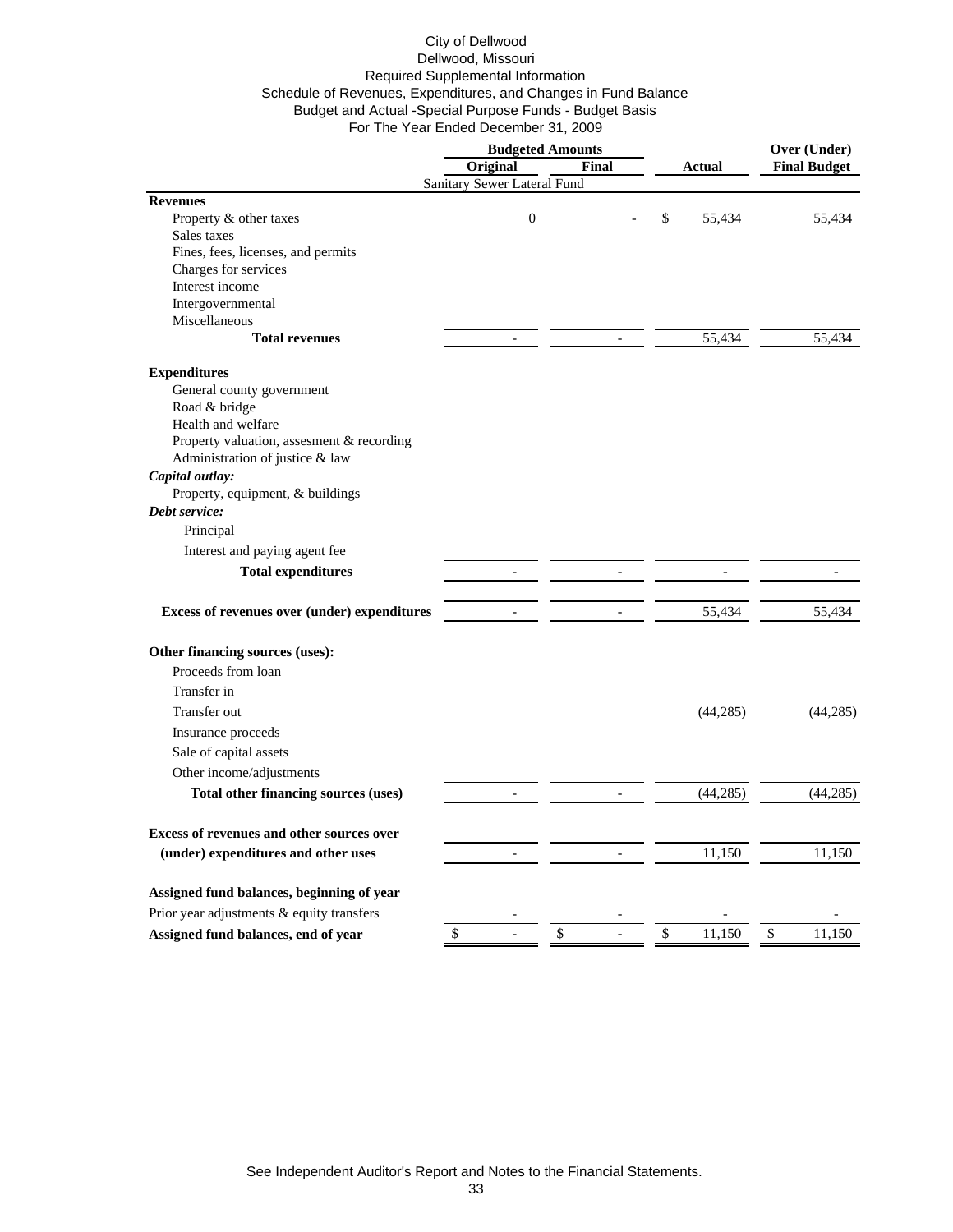|                                                  | <b>Budgeted Amounts</b> |                          |               | Over (Under)<br><b>Final Budget</b> |  |
|--------------------------------------------------|-------------------------|--------------------------|---------------|-------------------------------------|--|
|                                                  | Original                | Final                    | <b>Actual</b> |                                     |  |
|                                                  | Parks & Storm Water     |                          |               |                                     |  |
| <b>Revenues</b>                                  |                         |                          |               |                                     |  |
| Property & other taxes                           |                         |                          |               |                                     |  |
| Sales taxes                                      |                         |                          | 125,872       | 125,872                             |  |
| Fines, fees, licenses, and permits               |                         |                          |               |                                     |  |
| Charges for services                             |                         |                          |               |                                     |  |
| Interest income                                  |                         |                          |               |                                     |  |
| Intergovernmental                                |                         |                          |               |                                     |  |
| Miscellaneous                                    |                         |                          |               |                                     |  |
| <b>Total revenues</b>                            | $\equiv$                | $\overline{\phantom{a}}$ | 125,872       | 125,872                             |  |
| <b>Expenditures</b>                              |                         |                          |               |                                     |  |
| General county government                        |                         |                          |               |                                     |  |
| Road & bridge                                    |                         |                          |               |                                     |  |
| Health and welfare                               |                         |                          |               |                                     |  |
| Property valuation, assesment & recording        |                         |                          |               |                                     |  |
| Administration of justice & law                  |                         |                          |               |                                     |  |
| Capital outlay:                                  |                         |                          |               |                                     |  |
| Property, equipment, & buildings                 |                         |                          |               |                                     |  |
| Debt service:                                    |                         |                          |               |                                     |  |
| Principal                                        |                         |                          |               |                                     |  |
| Interest and paying agent fee                    |                         |                          |               |                                     |  |
| <b>Total expenditures</b>                        |                         |                          |               |                                     |  |
|                                                  |                         |                          |               |                                     |  |
| Excess of revenues over (under) expenditures     |                         |                          | 125,872       | 125,872                             |  |
|                                                  |                         |                          |               |                                     |  |
| Other financing sources (uses):                  |                         |                          |               |                                     |  |
| Proceeds from loan                               |                         |                          |               |                                     |  |
| Transfer in                                      |                         |                          |               |                                     |  |
| Transfer out                                     |                         |                          | (164, 019)    | (164, 019)                          |  |
| Insurance proceeds                               |                         |                          |               |                                     |  |
| Sale of capital assets                           |                         |                          |               |                                     |  |
| Other income/adjustments                         |                         |                          |               |                                     |  |
| Total other financing sources (uses)             |                         |                          | (164, 019)    | (164, 019)                          |  |
| <b>Excess of revenues and other sources over</b> |                         |                          |               |                                     |  |
| (under) expenditures and other uses              | $\equiv$                | $\overline{a}$           | (38, 146)     | (38, 146)                           |  |
|                                                  |                         |                          |               |                                     |  |
| Assigned fund balances, beginning of year        |                         |                          |               |                                     |  |
| Prior year adjustments & equity transfers        |                         |                          |               |                                     |  |
| Assigned fund balances, end of year              | $\overline{a}$          | $\overline{a}$           | (38, 146)     | (38, 146)                           |  |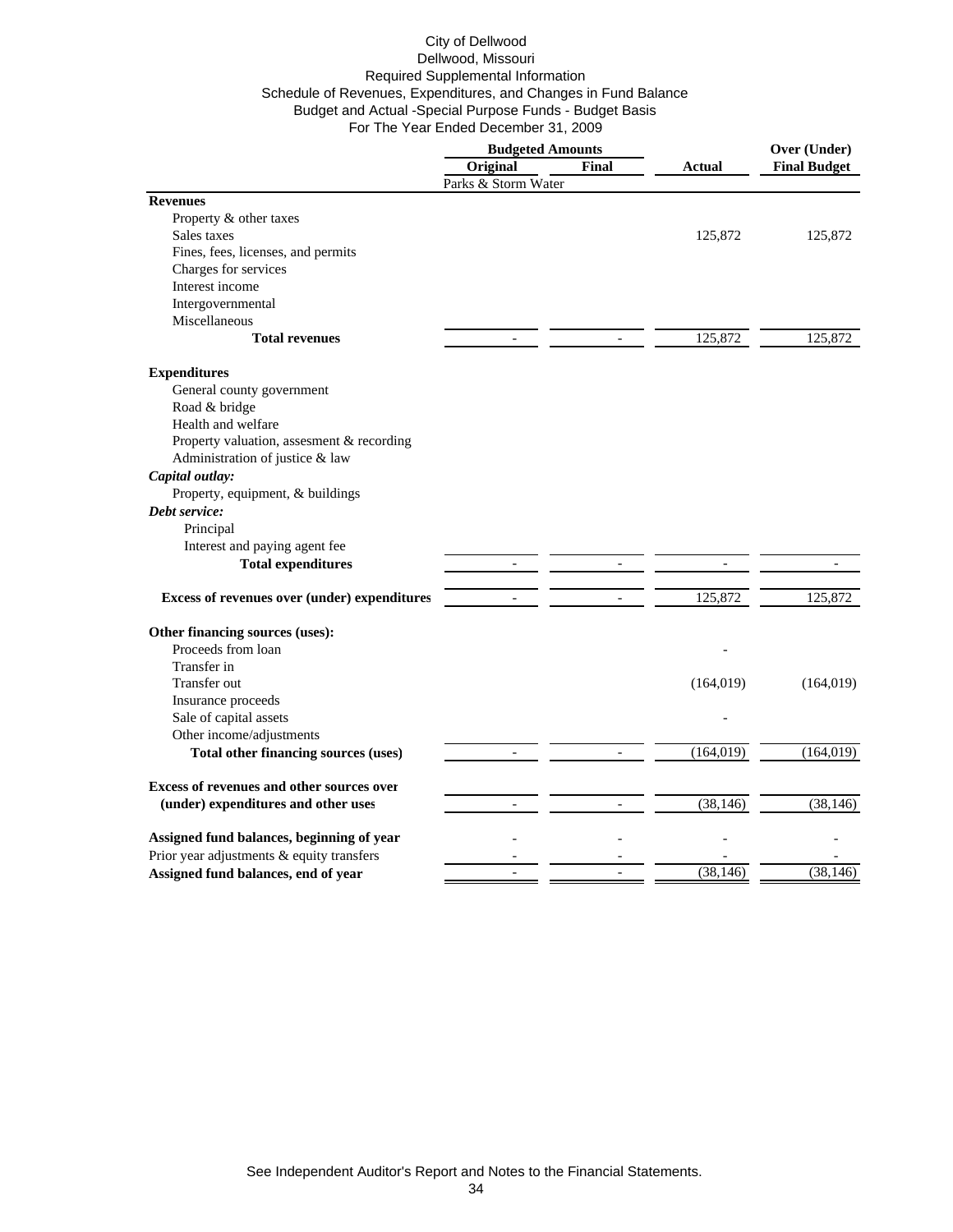|                                                  | <b>Budgeted Amounts</b>            |                |               | Over (Under)        |  |
|--------------------------------------------------|------------------------------------|----------------|---------------|---------------------|--|
|                                                  | Original                           | <b>Final</b>   | <b>Actual</b> | <b>Final Budget</b> |  |
|                                                  | Capital Improvement Sales Tax Fund |                |               |                     |  |
| <b>Revenues</b>                                  |                                    |                |               |                     |  |
| Property & other taxes                           |                                    |                |               |                     |  |
| Sales taxes                                      |                                    |                | 291,059       | 291,059             |  |
| Fines, fees, licenses, and permits               |                                    |                |               |                     |  |
| Charges for services                             |                                    |                |               |                     |  |
| Interest income                                  |                                    |                |               |                     |  |
| Intergovernmental                                |                                    |                |               |                     |  |
| Miscellaneous                                    |                                    |                |               |                     |  |
| <b>Total revenues</b>                            | $\overline{a}$                     | $\overline{a}$ | 291,059       | 291,059             |  |
| <b>Expenditures</b>                              |                                    |                |               |                     |  |
| General county government                        |                                    |                |               |                     |  |
| Road & bridge                                    |                                    |                |               |                     |  |
| Health and welfare                               |                                    |                |               |                     |  |
| Property valuation, assesment & recording        |                                    |                |               |                     |  |
| Administration of justice & law                  |                                    |                |               |                     |  |
| Capital outlay:                                  |                                    |                |               |                     |  |
| Property, equipment, & buildings                 |                                    |                |               |                     |  |
| Debt service:                                    |                                    |                |               |                     |  |
| Principal                                        |                                    |                |               |                     |  |
| Interest and paying agent fee                    |                                    |                |               |                     |  |
| <b>Total expenditures</b>                        |                                    |                |               |                     |  |
|                                                  |                                    |                |               |                     |  |
| Excess of revenues over (under) expenditures     |                                    |                | 291,059       | 291,059             |  |
|                                                  |                                    |                |               |                     |  |
| Other financing sources (uses):                  |                                    |                |               |                     |  |
| Proceeds from loan                               |                                    |                |               |                     |  |
| Transfer in                                      |                                    |                |               |                     |  |
| Transfer out                                     |                                    |                | (311,013)     | (311,013)           |  |
| Insurance proceeds                               |                                    |                |               |                     |  |
| Sale of capital assets                           |                                    |                |               |                     |  |
| Other income/adjustments                         |                                    |                |               |                     |  |
| Total other financing sources (uses)             |                                    |                | (311, 013)    | (311, 013)          |  |
| <b>Excess of revenues and other sources over</b> |                                    |                |               |                     |  |
| (under) expenditures and other uses              |                                    |                | (19, 954)     | (19, 954)           |  |
| Assigned fund balances, beginning of year        |                                    | 38,344         | 418,183       | 379,839             |  |
| Prior year adjustments & equity transfers        |                                    |                |               |                     |  |
| Assigned fund balances, end of year              |                                    | 38,344         | 398,230       | 359,885             |  |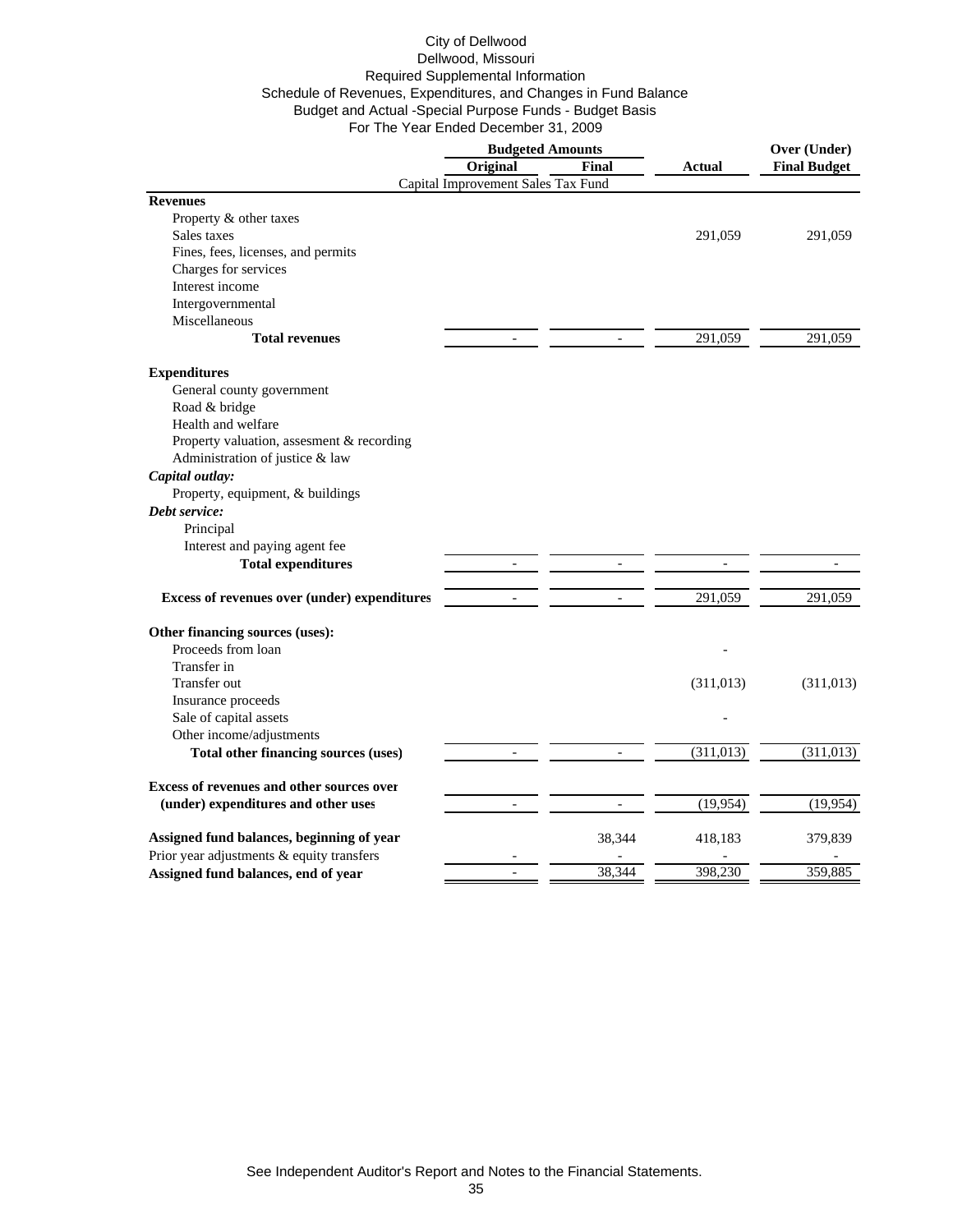|                                                     | <b>Budgeted Amounts</b> |                          |    |                          |               | Over (Under) |                     |
|-----------------------------------------------------|-------------------------|--------------------------|----|--------------------------|---------------|--------------|---------------------|
|                                                     |                         | Original                 |    | Final                    | <b>Actual</b> |              | <b>Final Budget</b> |
|                                                     |                         | TIF                      |    |                          |               |              |                     |
| <b>Revenues</b>                                     |                         |                          |    |                          |               |              |                     |
| Property & other taxes                              |                         | $\boldsymbol{0}$         |    |                          | 54,885        |              | 54,885              |
| Sales taxes                                         |                         |                          |    |                          | 45,385        |              | 45,385              |
| Fines, fees, licenses, and permits                  |                         |                          |    |                          |               |              |                     |
| Charges for services                                |                         |                          |    |                          |               |              |                     |
| Interest income                                     |                         |                          |    |                          |               |              |                     |
| Intergovernmental<br>Miscellaneous                  |                         |                          |    |                          |               |              |                     |
| <b>Total revenues</b>                               |                         |                          |    |                          | 100,271       |              | 100,271             |
|                                                     |                         |                          |    |                          |               |              |                     |
| <b>Expenditures</b>                                 |                         |                          |    |                          |               |              |                     |
| General county government                           |                         |                          |    |                          |               |              |                     |
| Road & bridge                                       |                         |                          |    |                          |               |              |                     |
| Health and welfare                                  |                         |                          |    |                          |               |              |                     |
| Property valuation, assesment & recording           |                         |                          |    |                          |               |              |                     |
| Administration of justice & law                     |                         |                          |    |                          |               |              |                     |
| Capital outlay:                                     |                         |                          |    |                          |               |              |                     |
| Property, equipment, & buildings                    |                         |                          |    |                          |               |              |                     |
| Debt service:                                       |                         |                          |    |                          |               |              |                     |
| Principal                                           |                         |                          |    |                          |               |              |                     |
| Interest and paying agent fee                       |                         |                          |    |                          | 117,539       |              | 117,539             |
| <b>Total expenditures</b>                           |                         | $\overline{\phantom{a}}$ |    | $\overline{\phantom{a}}$ | 117,539       |              | 117,539             |
|                                                     |                         |                          |    |                          |               |              |                     |
| <b>Excess of revenues over (under) expenditures</b> |                         |                          |    | $\overline{a}$           | (17,269)      |              | (17,269)            |
| Other financing sources (uses):                     |                         |                          |    |                          |               |              |                     |
| Proceeds from loan                                  |                         |                          |    |                          |               |              |                     |
| Transfer in                                         |                         |                          |    |                          |               |              |                     |
| Transfer out                                        |                         |                          |    |                          |               |              |                     |
| Insurance proceeds                                  |                         |                          |    |                          |               |              |                     |
| Sale of capital assets                              |                         |                          |    |                          |               |              |                     |
| Other income/adjustments                            |                         |                          |    |                          |               |              |                     |
|                                                     |                         |                          |    |                          |               |              |                     |
| Total other financing sources (uses)                |                         |                          |    |                          |               |              |                     |
| Excess of revenues and other sources over           |                         |                          |    |                          |               |              |                     |
| (under) expenditures and other uses                 |                         |                          |    |                          | (17,269)      |              | (17,269)            |
| Assigned fund balances, beginning of year           |                         |                          |    |                          | 72,686        |              | 72,686              |
| Prior year adjustments & equity transfers           |                         |                          |    |                          |               |              |                     |
| Assigned fund balances, end of year                 | \$                      |                          | \$ |                          | \$<br>55,417  | \$           | 55,417              |
|                                                     |                         |                          |    |                          |               |              |                     |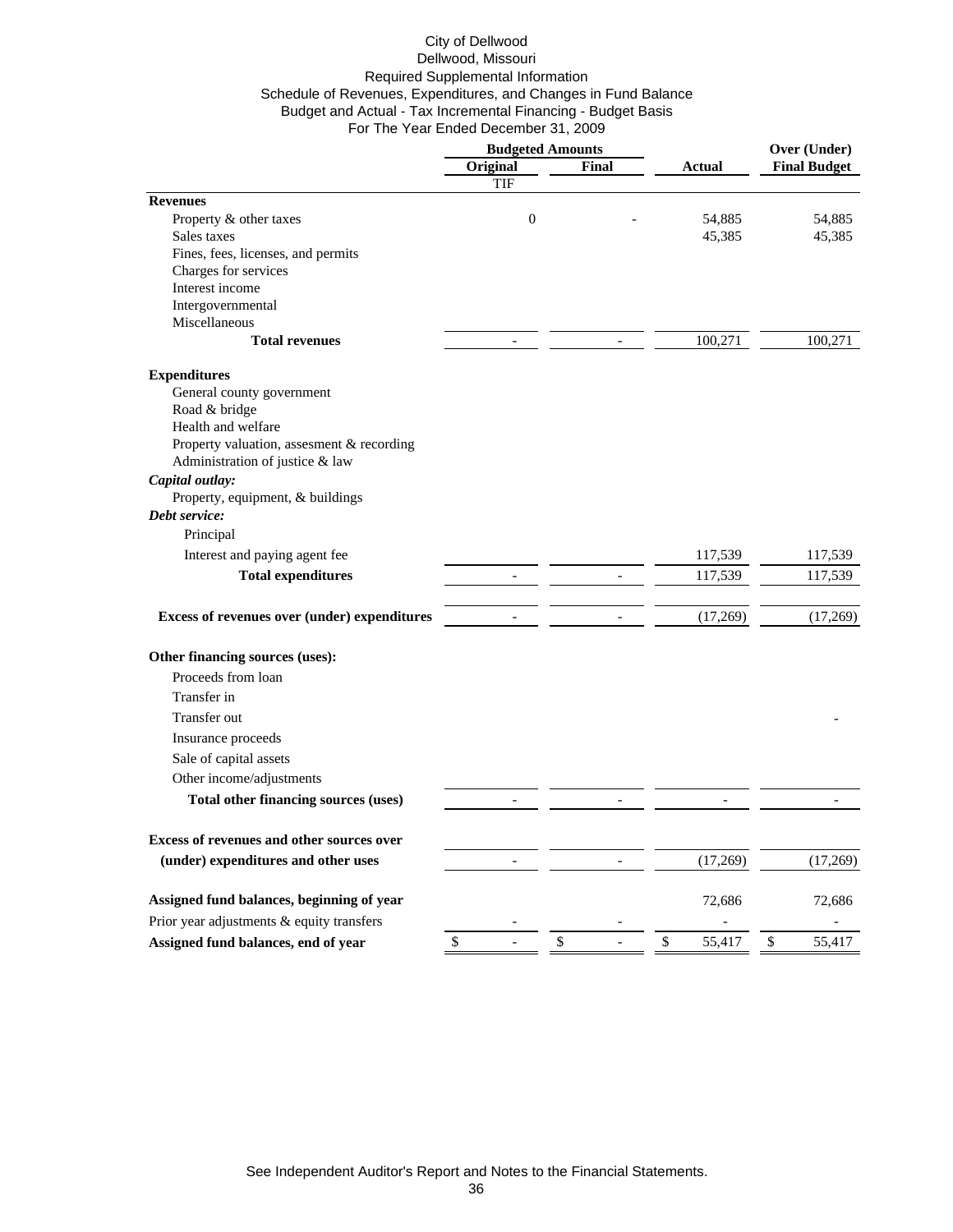February 23, 2011

To the Board of Alderpersons of The City of Dellwood Dellwood, Missouri

# **SCHEDULE OF INTERNAL ACCOUNTING/ADMINISTRATIVE CONTROL FINDINGS, AND RECOMMENDATIONS**

Communication of Significant Deficiencies and Material Weaknesses

In planning and performing our audit of the financial statements of the City of Dellwood as of and for the year ended December 31, 2009, in accordance with auditing standards generally accepted in the United States of America, we considered the City of Dellwood's internal control over financial reporting (internal control) as a basis for designing our auditing procedures for the purpose of expressing our opinion on the financial statements, but not for the purpose of expressing an opinion on the effectiveness of the governmental unit's internal control. Accordingly, we do not express an opinion on the effectiveness of the governmental unit's internal control.

Our consideration of internal control was for the limited purpose described in the preceding paragraph and would not necessarily identify all deficiencies in internal control that might be significant deficiencies or material weaknesses. However, as discussed below, we identified certain deficiencies in internal control that we consider to be significant deficiencies and other deficiencies that we consider to be material weaknesses.

A control deficiency exists when the design or operation of a control does not allow management or employees, in the normal course of performing their assigned functions, to prevent or detect misstatements on a timely basis. A significant deficiency is a control deficiency, or a combination of control deficiencies, that adversely affects the entity's ability to initiate, authorize, record, process, or report financial data reliably in accordance with generally accepted accounting principles such that there is more than a remote likelihood that a misstatement of the entity's financial statements that is more than inconsequential will not be prevented or detected by the entity's internal control. We consider the following deficiencies to be deficiencies in internal controls.

## **Control Deficiencies**

**2009-1 Finding**: **Monthly Financial Statements not Prepared and Operational Site Reporting not Available**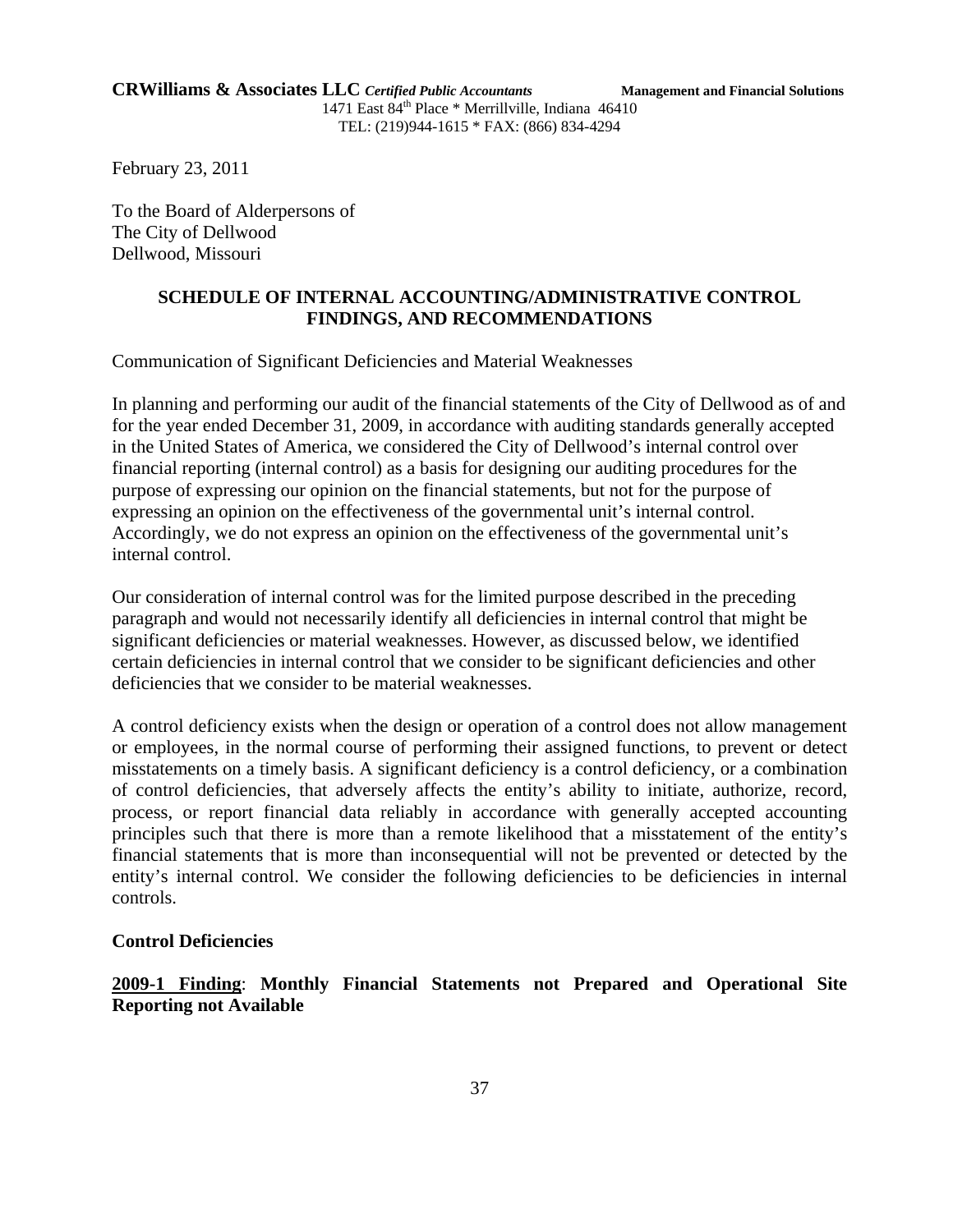Condition: Financial statements were not prepared and presented to the Board of Alderpersons on a monthly basis.

Criteria: OMB A-110 Sec. 215.51 Monitoring and reporting program performance. (a) Recipients are responsible for managing and monitoring each project, program, subaward, function or activity supported by the award. (1) A comparison of actual accomplishments with the goals and objectives established for the period, the findings of the investigator, or both. Whenever appropriate and the output of programs or projects can be readily quantified, such quantitative data should be related to cost data for computation of unit costs. (2) Reasons why established goals were not met, if appropriate.

Cause: City receives multiple sources of tax receipts, fee for service receipts, and varying fees for licenses, permits, and court related income. The City has not - periodically reviewed the financial statements for expenses, conducted an expense analysis to view any significant differences between the budgeted amounts and actual amounts, has not periodically reviewed the financial statements regarding the payroll items or conducted an analysis periodically of the payroll accounts to view any significant differences between the budgeted amounts and actually amounts, nor has the City developed and reviewed a current year fixed asset schedule, for significant variances from the documented amounts.

Effect: Communication of financial and compliance results is unclear, the potential for revenue and expense understatement exists, the potential for misstating financial statements increases based on the lack of the performance monitoring at the site and entity levels.

Recommendation: The City of Dellwood should consider utilizing software for financial reporting, utilize external support to produce the financial statements, train the staff to utilized fund accounting or the City of Dellwood should consider hiring a contract controller and enable a monthly management review as a part of the process. We recommend the City of Dellwood should evidence the monitoring function.

### **2009-2 Finding: Computerized Accounts Payable System should be Utilized**

Condition: The City of Dellwood disburses a number of transactions by electronic remittance, use of credit account, and checks without recording these transactions through the accounts payable system.

Criteria: OMB A-110 Sec. 215.21 Standards for financial management systems

Cause: The City financial record system is insufficiently adequate to provide financial and related operational information for all interested parties; the administration; the public; auditors; local, state, and federal authorities; and city employees regarding accounts payables. The adequacy of the accounting systems depends on whether both current and historical information is available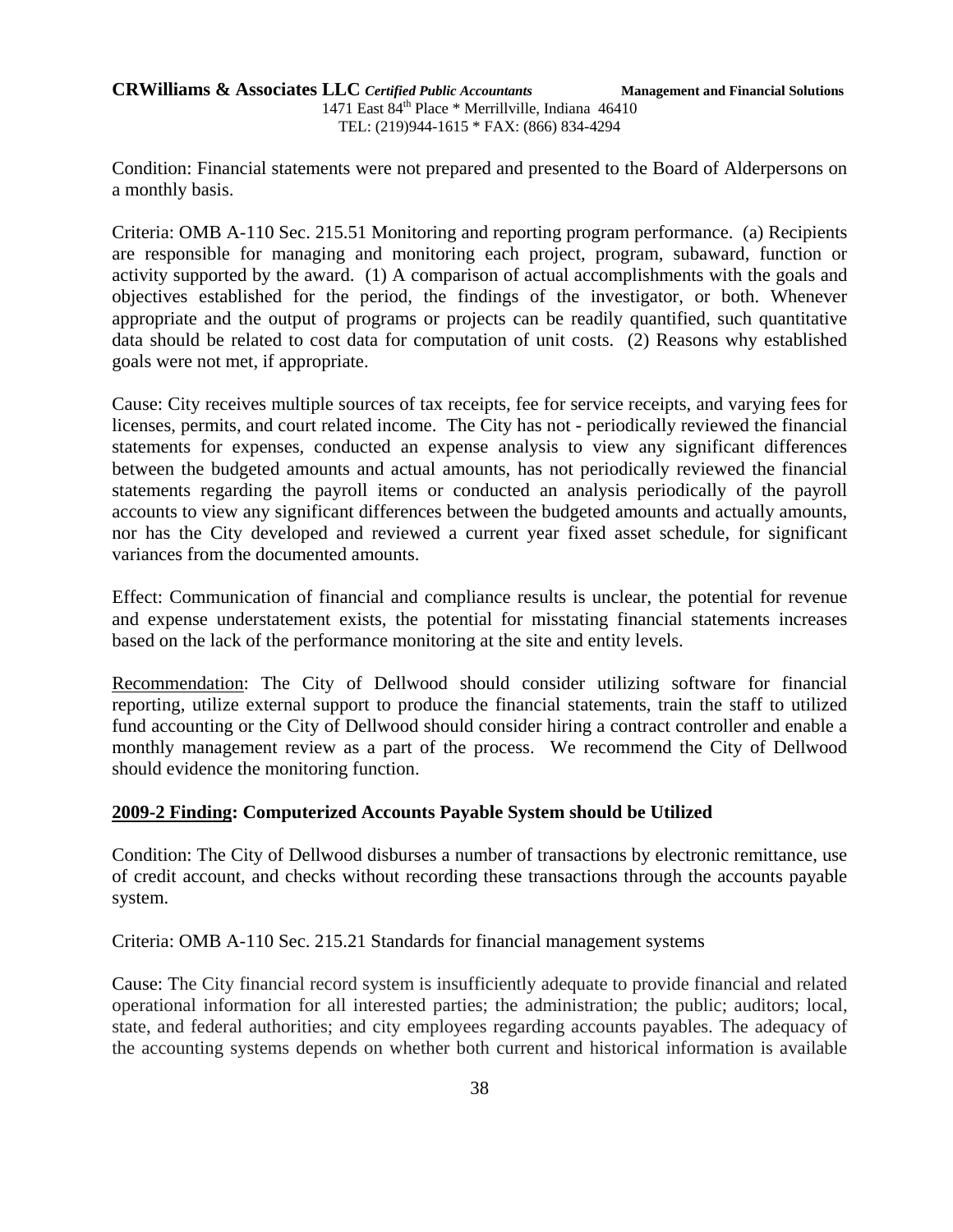for decision-making purposes.

Effect: The City processes transactions on a cash basis. The causes a misstatement of financials results stemming from understated (overstated) assets, understated (overstated) liabilities, and understated (overstated) revenues and expenses.

Recommendation: The City of Dellwood should consider hiring a contract controller. The City of Dellwood should implement the accounts payable module in the accounting software. The accounting system should be designed to demand accuracy and a reasonable degree of internal control. If so designed, it will automatically assist those who are performing the daily work on the records as well as those who supervise them.

# **2009-3 Finding: Organization Planning**

Condition: The changes in the uncertainty of revenue streams, the city's strength, other intangibles, and expense unpredictability decrease the sustainability of the city, given economic industry variables changes.

Recommendation: Consider formalizing the planning process. The process includes structuring the planning parameters, developing detailed operating budget assumptions, and developing a long range plan. The planning process incorporates board direction and participation to create the environment within which The City of Dellwood intends to exist.

We would recommend beginning a joint planning process through an initial board training session. Develop a capital budget through exploring the equipment status of each division and fund. Incorporate cross utilization of the technology. Change to cross marketing for community partnership development. Integrate a specific development plan and budget.

# **Significant Control Deficiencies**

### **2009-4 Finding: Indirect Cost Allocation Plan**

Condition: We found The City of Dellwood does not allocate overhead to the multiple funds.

The City of Dellwood currently receives a significant portion of its revenue for specific sources in the form of unrestricted tax receipts, court fees, & fee for service receipts through the recreations center, an enterprise fund. These funds do not have established restrictions for their use for certain projects and/or programs, but they do have departmental profit, or net fund balance changes in excess of expenses responsibilities. Accordingly, these amounts have been recorded as a separate departments on the City of Dellwood's financial statements. During our audit, we found that the City of Dellwood does not allocate overhead to the multiple departments. Rather, overhead costs are all absorbed by City Hall as a class and are not allocated to the specific departments based on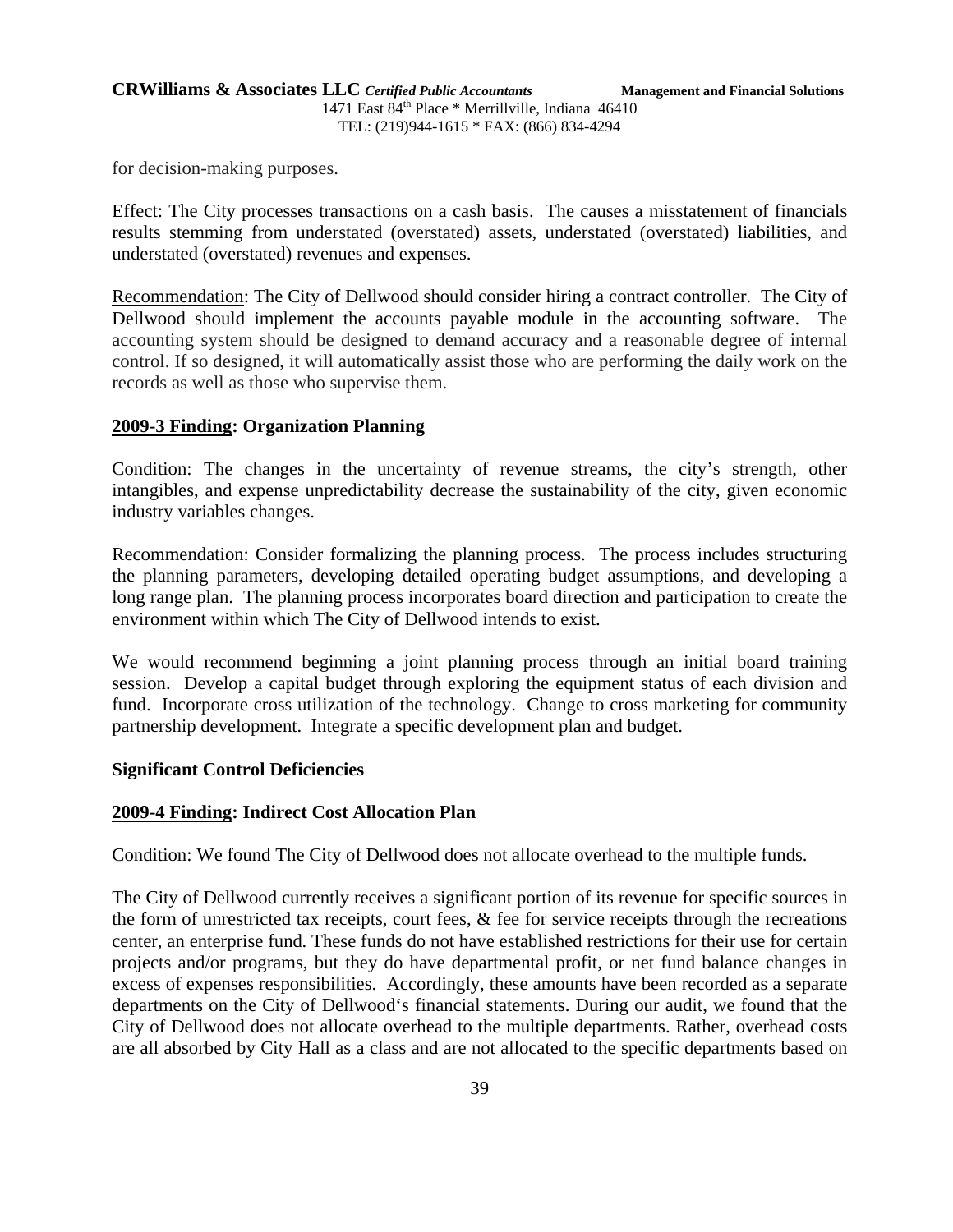their use of net resources centrally provided. We believe there is a substantial cost in administering the specific funds and the general fund should be appropriately compensated.

The City of Dellwood has not developed a basis for allocation of overhead cost to programs and other support activities in accordance with OMB A-110. The City does not utilize substantiated allocation percentages to transfer all administrative and general and fund raising to specific programs.

The City of Dellwood has not identified its overhead cost pool, the components for the pool, for subsequent allocation. The company has activities requiring overhead cost allocation. The impact is to misstate the amounts transferred from administration to the programs.

Criteria: (34 CFR section 299.2(b)). Indirect Costs

Cause: A "restricted" indirect cost rate (RICR) must be used for programs administered by State and local governments and their governmental subrecipients that have a statutory requirement prohibiting the use of Federal funds to supplant non-federal funds. Non-governmental grantees or subgrantees administering such programs have the option of using the RICR, or an indirect cost rate of 8 percent, unless ED determines that the RICR would be lower.

Effect: The impact is to misstate fully allocated cost to programs, and to not provide an accurate basis for cost reimbursement.

Recommendation: The organization should perform two week quarterly time studies for payroll allocation and square footage proration, or other applicable basis, for occupancy costs. The company can develop other methods of allocation for overhead areas not able to utilize the above methods. An allocation methodology should be developed and evidenced by allocated time or other documentation. The City of Dellwood should review the behavior of their overhead pool components to determine the most feasible means for gathering the documentation for overhead allocation.

We recommend the City of Dellwood establish a policy that these types of specific funds will bear a certain allocated overhead for future years.

### **2009-5 Finding: Lack of Written Accounting and Internal Control Procedures**

Condition: The City of Dellwood has not developed written accounting and internal control procedures to ensure the accurate recording of all financial transactions.

Criteria: OMB A-110 Sec. 215.21 Standards for financial management systems

Cause: The City's financial record system should be adequate to provide financial and related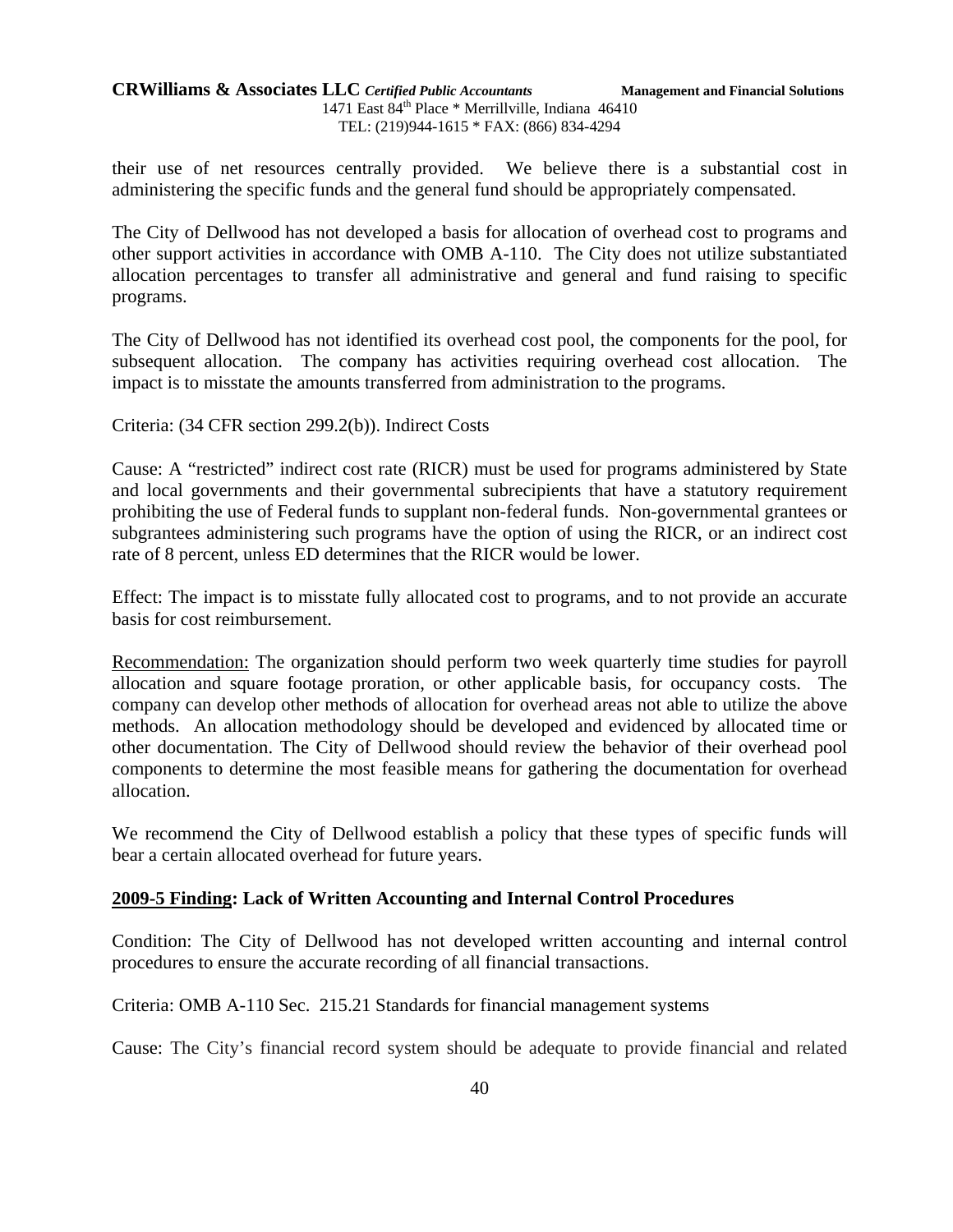operational information for all interested parties; the board of directors; the administration; the public; auditors; local, state, and federal authorities; and city employees. The adequacy of the accounting systems depends on whether both current and historical information is available for decision-making purposes.

Effect: The accounting system is insufficiently designed to demand accuracy and a reasonable degree of internal control. The insufficient designed does not automatically assist those who are performing the daily work on the records, as well as those who supervise them, resulting in out of balance trial balances, inaccurately stated cash reconciliations, and understated interfund transactions.

Recommendation: We recommend The City of Dellwood develop written accounting and internal control procedures to ensure compliance with the AICPA Audit and Accounting Guide (Audit Guide), local and state government organizations, which provides accounting and reporting guidance. The written accounting procedures would detail such matters as how to record particular transactions, reference to and adherence to the implementing regulations, adequate separation of duties, review and control procedures, filing and record maintenance procedures, etc. The City of Dellwood should seek Board approval of the accounting procedures before implementation.

A material weakness is a significant deficiency, or combination of significant deficiencies, that results in more than a remote likelihood that a material misstatement of the financial statements will not be prevented or detected by the entity's internal control. We believe that the following deficiencies constitute material weaknesses. We consider the following deficiencies to be material weaknesses in internal control.

# **2009-6 Finding: Obsolete Inventory, Inventory Verification Undocumented and Inventory not reconciled to Financial Statements**

Condition: City of Dellwood could not document the amount of inventory or obsolete inventory recorded on the financial statements**,** had not performed an inventory of redistributable supplies for the organization since inception, could not document the amount of active or obsolete inventory for financial statement purposes, has not adopted a procedure to document received inkind inventory contributions, has not adopted a procedure documenting the distribution of inventory to its recipients, has not adopted a structural organization to its inventory.

Criteria: CDA Operating and Fiscal Policies manual, section 2 -Books and accounts must be complete and accurate. The books of original entry must be kept current at all times, and postings must be made at least monthly to ledger accounts. Standard journal entries may be established for recurring items and posted monthly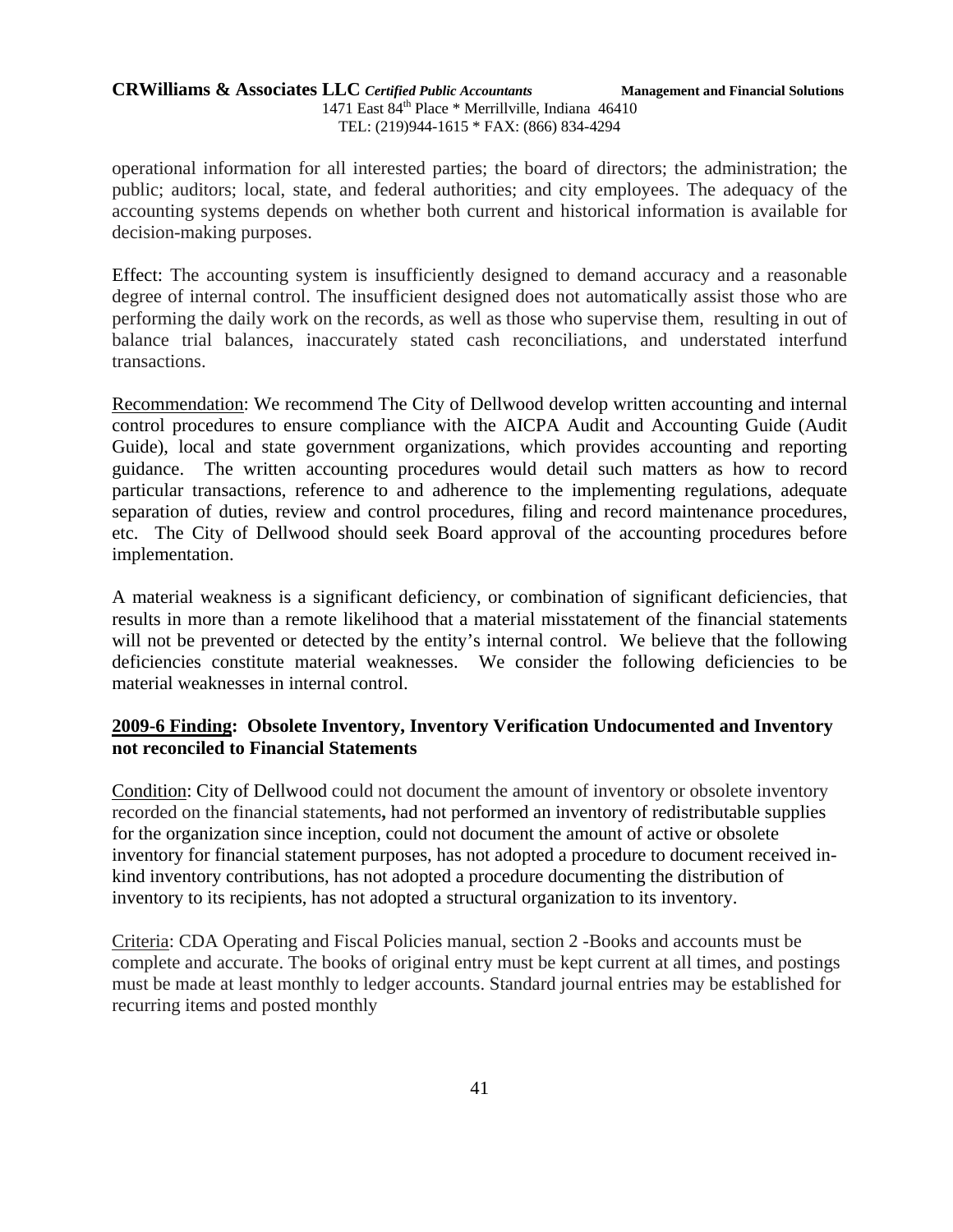Cause: City of Dellwood did not perform detail inventory counts either periodically or at year end, has not developed an effective procedure for obsoleting inventory, could not show sufficient documentation for valuing the purchased supplies. The Client has not developed a procedure for redistributing inventory to its department users. Items are not counted and deducted from inventory as they are distributed.

Effect: Inventory amounts maybe misstated, which will result in a misstatement of expenses. The lack of inventory observation by the prior and/or current auditors does not preclude a scope limitation.

Recommendation: City of Dellwood inventory design should include a system for tracking the flow and storage of goods transactions. The expiration dates on the products require inclusion in the inventory database for review prior to distribution to recipients. Implement sufficient controls to monitor the inventory status. Develop the criteria for inventory acquisition and disposition/distribution.

# **2009-7 Finding: Secure Supplies and Equipment Inventories**

Condition: City of Dellwood has not developed a procedure to control exit and entrance to the inventory warehouse and other site inventory storage locations. City of Dellwood does not have adequate security in place to protect the warehouse inventory of office supplies and equipment, and the inventory of food supplies, beverages, and liquor. Products and goods are randomly stored in the warehouse area. City of Dellwood has not implemented a procedure to dispose of inventory of unused and obsolete technical equipment. City of Dellwood has not implemented a master key log or central key box. City of Dellwood has not implemented a procedure nor has the Dellwood police department provided documentation supporting the assignment of police cars, keys, guns, vest, and other police equipment to its officers.

Criteria: Books and accounts must be complete and accurate. The books of original entry must be kept current at all times, and postings must be made at least monthly to ledger accounts. Standard journal entries may be established for recurring items and posted monthly

Cause: Increased complexity and reduced accuracy stems from the requirement to perform a manual count of inventory without the tracking and bin location data. Varying parties have access without direct supervision from the organization's management or authorized staff. The organization does not have a practice or policy for disposal of the unused equipment. The City does not have a practice or policy for maintenance of reusable equipment location and usage.

Effect: Inventory amounts maybe misstated, which will result in a misstatement of revenues and expenses. The lack of inventory observation by the prior and/or current auditors does not preclude a scope limitation. Increased risk of loss of asset.

Recommendation: non-staff personal and staff personal should not have unsupervised or unmonitored entrance access to the secured areas. Part time staff should not have unsupervised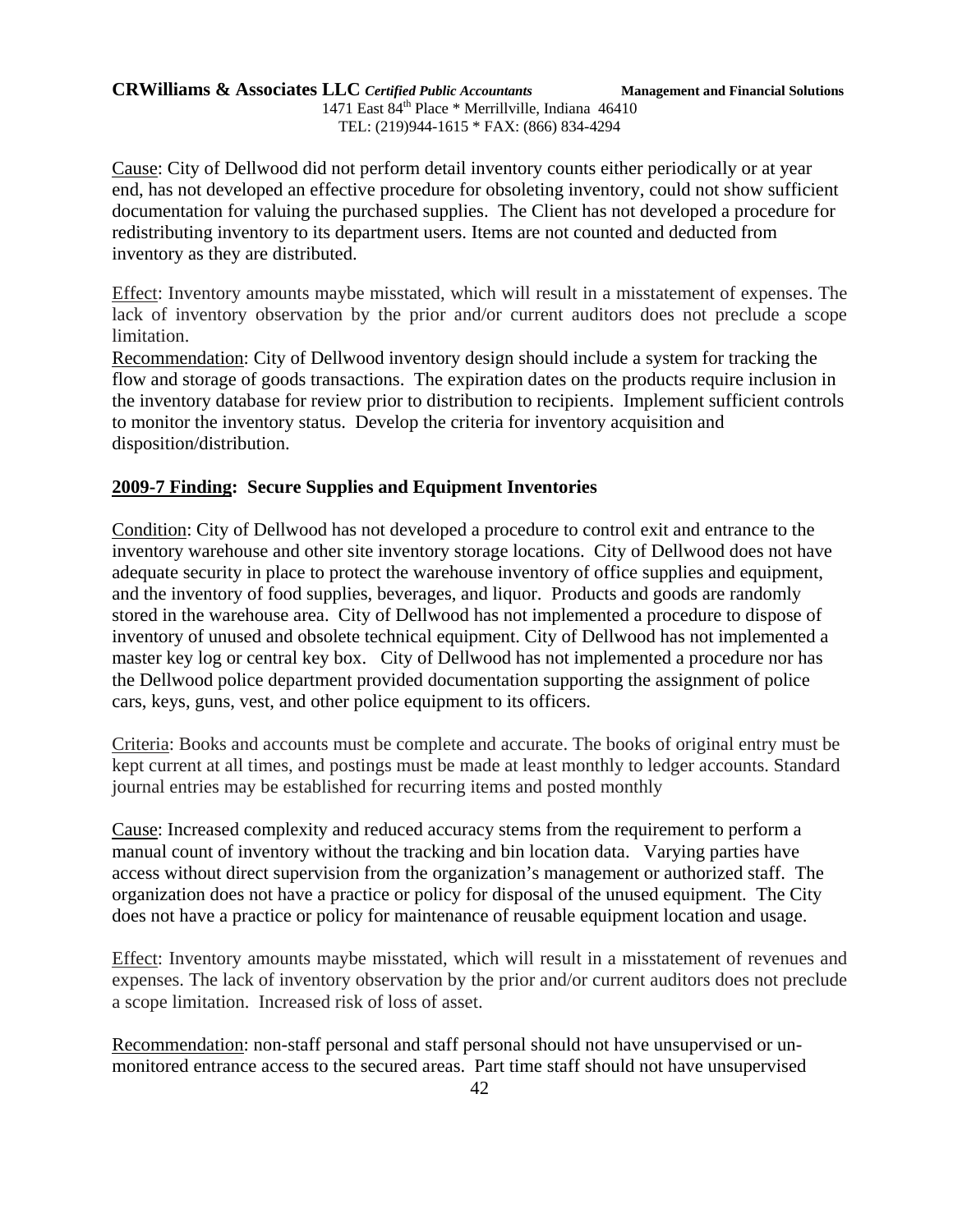entrance access to the secured areas without authorized staff or management supervision. The process of disposing of the obsolete products should base on an established policy of disposing of unused inventory. Storage space is improved when unused items are expended, or disposed, in a timely fashion. We recommend implementing automated methods to record and track the movement of inventory. We recommend implementing a key log for the office (city hall, recreation center, garage etc.), and have keys assigned to employees who sign to have a key issued. We recommend implementing a policy to document the police department assignment of its equipment to users or responsible parties.

### **2009-8 Findings: Incomplete Human Resource Personal Files on Employees**

Condition: City of Dellwood does not have all required documentation required to hire an employee in the Human Resource Personal File. The hiring process has excluded completed withholding forms, signed insurance enrollment forms; the initial pay rate was missing in employee files. It was problematic to determine whether a new hire, or current employee, participated in the employer offered pension plan as these forms were missing from the employee files. City of Dellwood does not perform annual performance review in employee files as required by their Personnel policies and procedures. Pay increases have been initiated by aldermanic personnel without sufficient evaluative support.

Criteria: Personnel policy and procedures manual documented in the section on payroll administration page 2 items 4.1.

Cause: It is standard practice to document the hiring of an employee. Incomplete employee applications, lack of background checks, no identification raises serious concerns as to adequacy of the hiring process. Problems can arise when calculating payroll, payroll deduction for withholdings, insurance premium deduction, pay rate application, and pension deduction can lead to costly errors for the employee and the Organization.

Effect: Insufficient support evidencing transactions potentially resulting in questioned costs.

Recommendation: Complete all employee applications for employment to complete the hiring process. Errors can be eliminated when background checks are completed. The human resource files require updating through completing all pertinent missing data required for an employee file. Implementation of the benefit policies and procedures will create the file index for determining and monitoring completion. Perform regular performance reviews to all employees on a timely basis. This may require semiannual and annual reviews to support pay rate change and/or promotion.

### **2009-9 Finding: Procurement and Contract Violations**

Condition: Procurement transactions have not met the requirements of the CDA procurement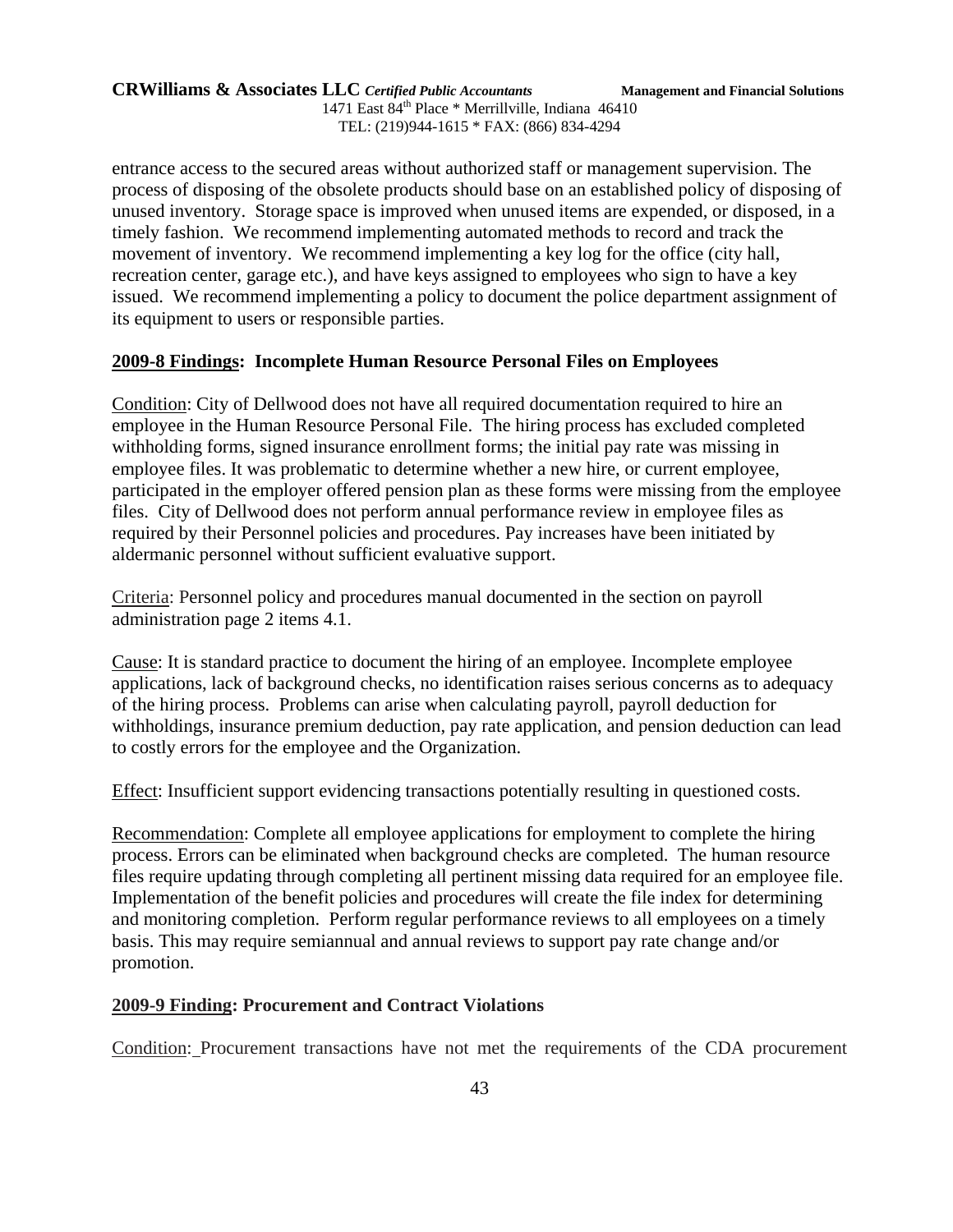procedures, eligible transactions evaluations have not been documented as prescribed in the procurement procedures. Procurement transactions have not the competitive bid threshold requirements.

Criteria: A-110, subpart C post-award requirements, procurement standards, 44(d) procurement procedures -Contracts shall be made only with responsible contractors that possess the potential ability to perform successfully under the terms and conditions of the proposed procurement.

Cause: Transactions are procured without applicability of the required processes

Effect: Transactions are processed which require conformance to procurement procedures thereby obviating the controls to address spending appropriateness, authorization, or best use of resources. The impact is procurement is out of compliance.

Recommendation: The organization should enforce the internal control practices designed as a policy established for structural guidance.

## **Material Weaknesses**

### **2009-10 Finding: Schedule of Fixed Assets Completion**

Condition: We noted documentation for the inventory of program items designated for cross year usage was omitted from the complete listing of fixed assets. The equipment designated for cross year usage were neither valued nor included in the complete listing of fixed assets.

Criteria: (34 CFR section 299.2(b)). Allowable Costs/Cost Principles

Cause: The written fiscal and administrative requirements must: (a) be sufficiently specific to ensure that funds are used in compliance with all applicable statutory and regulatory provisions, including ensuring that costs are allocable to a particular cost objective; (b) ensure that funds received are spent only for reasonable and necessary costs of the program;

Effect: Property schedules have not been developed. A complete listing of all fixed assets and their related cost are necessary in order to facilitate the computation of depreciation expense, which is required for all organizations to recognize in their financial statements under generally, accepted accounting principles.

Recommendation: We recommend management compile an inventory of fixed assets by location and by fund. A complete listing of all fixed assets and their related cost are necessary in order to facilitate the computation of depreciation expense, which is required for all organizations to recognize in their financial statements under generally, accepted accounting principles. Dellwood should develop and maintain such a list and agree it to the general ledger on a regular basis.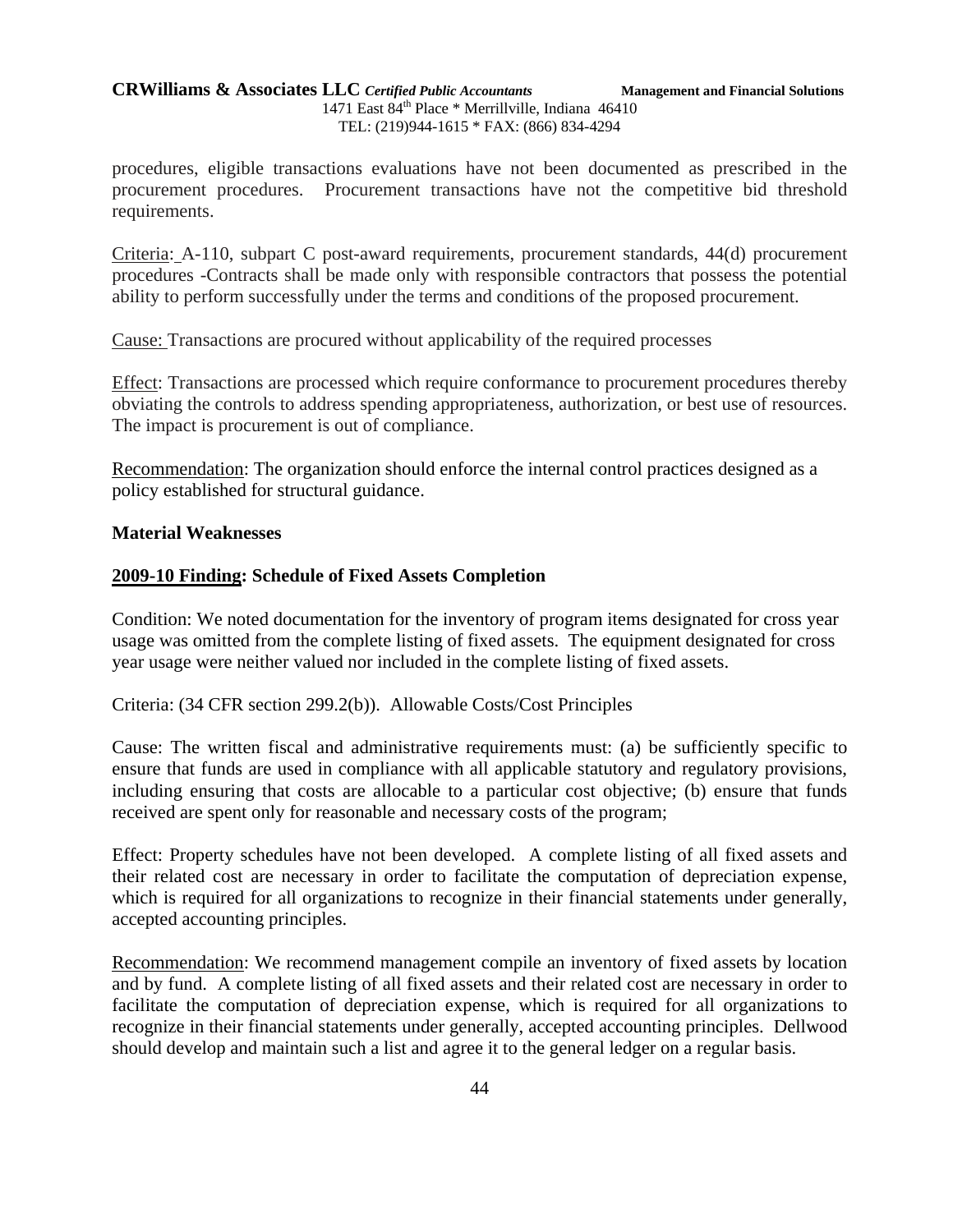# **2009-11 Finding: Organization Structure**

Condition: The changes in environment portend changes in the governance structure. the changes in staffing and the requirements of the environment increase the uncertainty of decision making.

Criteria: Circular A-110, Revised, A. 2(3). Each governmental unit, in recognition of its own unique combination of staff, facilities, and experience, will have the primary responsibility for employing whatever form of organization and management techniques may be necessary to assure proper and efficient administration of federal awards.

Cause: Changes in executive and financial management and changes in the municipal operating environment prevented implementation of controls and inconsistent application of controls, changes in fiscal and programmatic processing which resulted in an inability to sufficiently resolve program compliance, financial management, or reporting issues.

Effect: Solutions to resolve compliance and financial management problems were not developed or implemented by City of Dellwood's management staff.

Recommendation: Consider formalizing the management and decision processing. The process includes structuring the management environment to eliminate the inconsistencies and hesitancies associated with joint decision makers, develop and adopt a detailed operating organization chart at the board level, and develop a written long range plan addressing the management of the organization. The structure incorporates board direction associated with governance and reduction of the operating decisions made at the Board level which obviate the internal controls.

### **2009-12 Finding: Secure Cash at Recreation Center**

Condition: City of Dellwood has not developed the cash controls and procedures to control cash assets at the recreation center location. Cash was not located in a secured environment at all times. The office where cash was counted was not locked and secured from public view. The recreation center does not have proper opening and closing procedures. Cash was not verified in a dual mode.

Criteria: Books and accounts must be complete and accurate. The books of original entry must be kept current at all times, and postings must be made at least monthly to ledger accounts. Standard journal entries may be established for recurring items and posted monthly

Cause: Increased complexity and reduced accuracy stems from the requirement to monitor controls at a remote location with changing participation.

Effect: Cash amounts maybe misstated, which will result in a misstatement of revenues and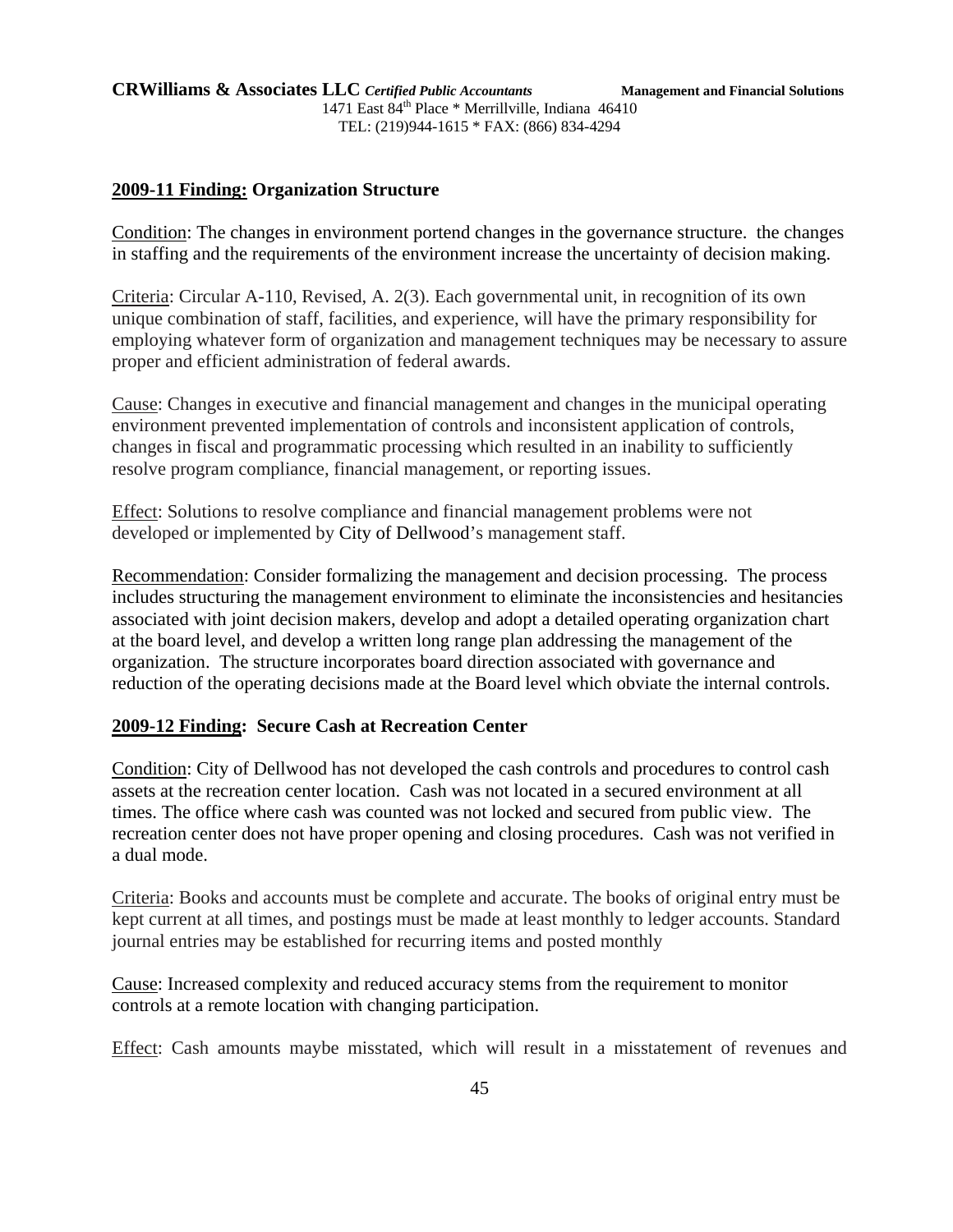expenses. The lack of inventory and revenue processing except through observation by the prior and/or current auditors does not preclude a scope limitation.

Recommendation: Non-staff personal, and staff personal, should not have unsupervised or unmonitored entrance access to the secured areas. Part time staff should not have unsupervised entrance access to the secured areas without authorized staff or management supervision. The process of preforming the accounting activities and inventory management activities should base on an established policy of these transaction areas. We recommend implementing automated methods to record and track the movement of inventory, and to install POS software to manage the accounting processes.

# **2009-13 Finding: Lack of Bank Reconciliations and Approval**

Condition: We noted the bank statements for all the restricted accounts were not reconciled to the general ledger. The lack of reconciliation provides an ineffective system of cash controls, because it permits the possibility of fraudulent activities due to the lack of adequate and consistent accurate reconciliations.

Criteria: (34 CFR sections 299.2(b)). Allowable Costs/Cost Principles

Cause: The written fiscal and administrative requirements must: (a) be sufficiently specific to ensure that funds are used in compliance with all applicable statutory and regulatory provisions, including ensuring that costs are allocable to a particular cost objective; (b) ensure that funds received are spent only for reasonable and necessary costs of the program;

Effect: The lack of reconciliation confirming the bank balances permits the possibility of fraudulent activities due to the lack of an adequate documentation of consistent and accurate reconciliation.

Recommendation: An employee independent of cash receipt and disbursement activities should review the bank reconciliations, account for the confirmation. A specific employee, independent of the cash processing activities, becomes the repository for banking relations for any unusual items and documents their approval by initialing the form. We recommend all of the bank accounts require reconciliation between the yearend confirmation, the yearend reconciliation, and to the general ledger, and all reconciling items be promptly investigated and adjusted with documented explanations.

### **2009-14 Finding: Multiple Transactions and Accounting Errors**

Condition: Numerous posting errors stem from receipt numbering for each check received, but not posting the receipt numbering in the cash journal. When revenue is batched for deposit, funds are not consistently recorded in the revenue journal. The revenue inconsistently recorded is in the restricted funds. The lack of a general ledger results in increased risk associated with an inability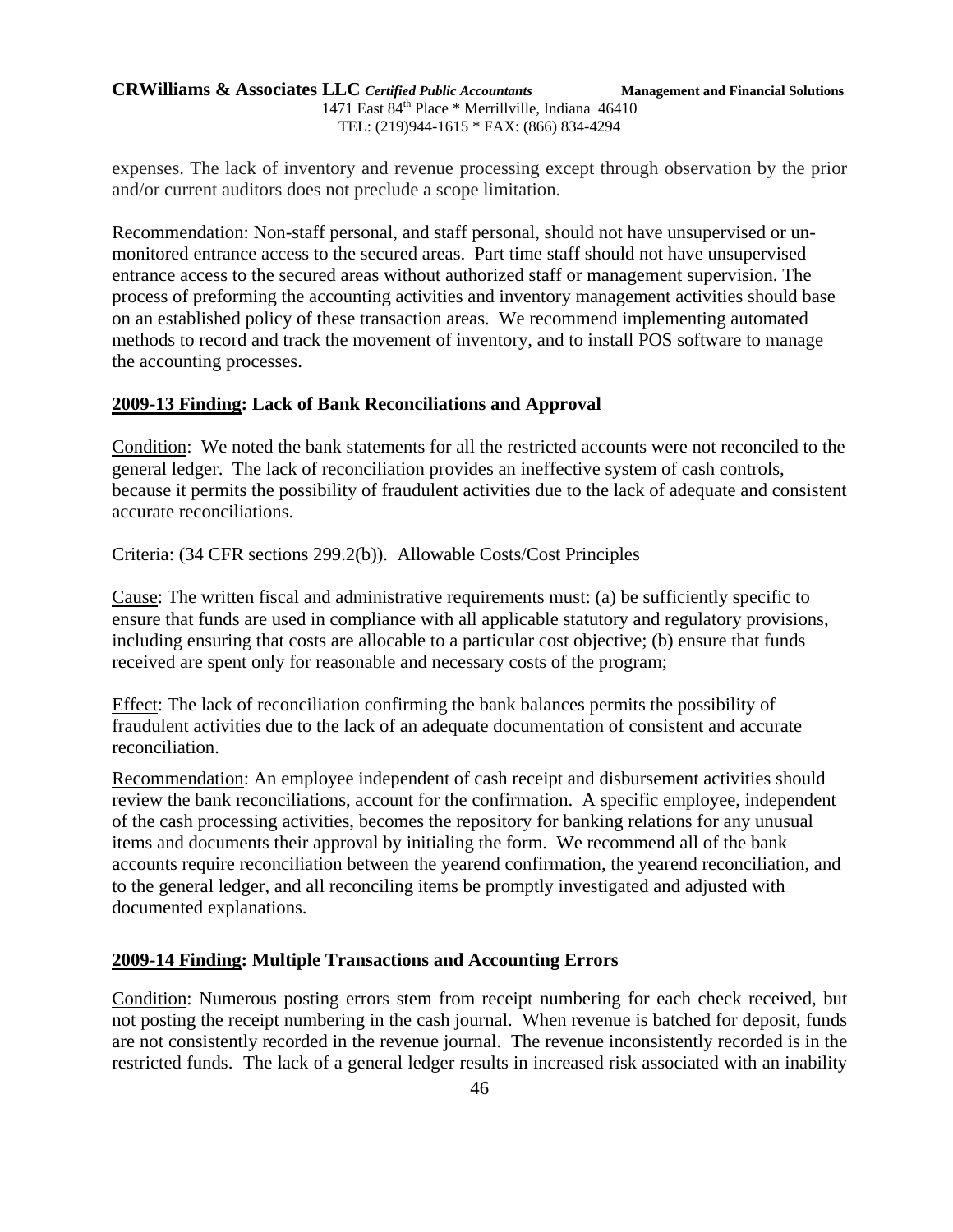to consistently describe and group related transactions. Dellwood's finance personnel that the revenue processing should have been reported in its financial statement to comply with accounting principles generally accepted in the United States of America and the State of Missouri's

Criteria: (34 CFR sections 299.2(b)). Allowable Costs/Cost Principles; 15 CSR 40-1.010

Cause: The written fiscal and administrative requirements must: (a) be sufficiently specific to ensure that funds are used in compliance with all applicable statutory and regulatory provisions, including ensuring that costs are allocable to a particular cost objective; (b) ensure that funds received are spent only for reasonable and necessary costs of the program;

Effect: There is a break down when posting revenue from the source documents to the individual accounts. Errors are consistently found in data entry, where the recreation center deposits are different the amount recorded in the cash receipt journal. The impact is cash transactions did not consistently source to the cash journal. Recording of tax distribution allocation is not consistently posted to the associated restricted accounts

Recommendation: We recommend the City consider hiring contract accounting personnel to manage the financial and accounting management activities and implement a control structure. We would recommend installing an automated accounting system to complement Dellwood's installed network.

### **2009-15 Finding: Support for Accounting Transfers**

A transaction for \$19,509.32 was processed as a down payment for the sign. There are no recorded minutes approving purchased. A second transaction for \$19,509.32 was processed to finalize the purchase. A memo from the City Admin created a transfer of funds from the Capital Expenditure account for \$39,018.64 to the city operating account. The same lack of documented support, \$259,435, is present in four other transactions involving transfers from restricted funds to the general operating account. When the city clerk creates the warrants and processes the checks, inconsistent controls potentially can result in duplicate invoices and payments.

Criteria: (34 CFR sections 299.2(b)). Allowable Costs/Cost Principles; 15 CSR 40-1.010

Cause: The written fiscal and administrative requirements must: (a) be sufficiently specific to ensure that funds are used in compliance with all applicable statutory and regulatory provisions, including ensuring that costs are allocable to a particular cost objective; (b) ensure that funds received are spent only for reasonable and necessary costs of the program;

Effect: A memo was issued without an explanation regarding the purchase and transfer of funds to pay for the sign without aldermanic authorization. There are numerous errors between the manual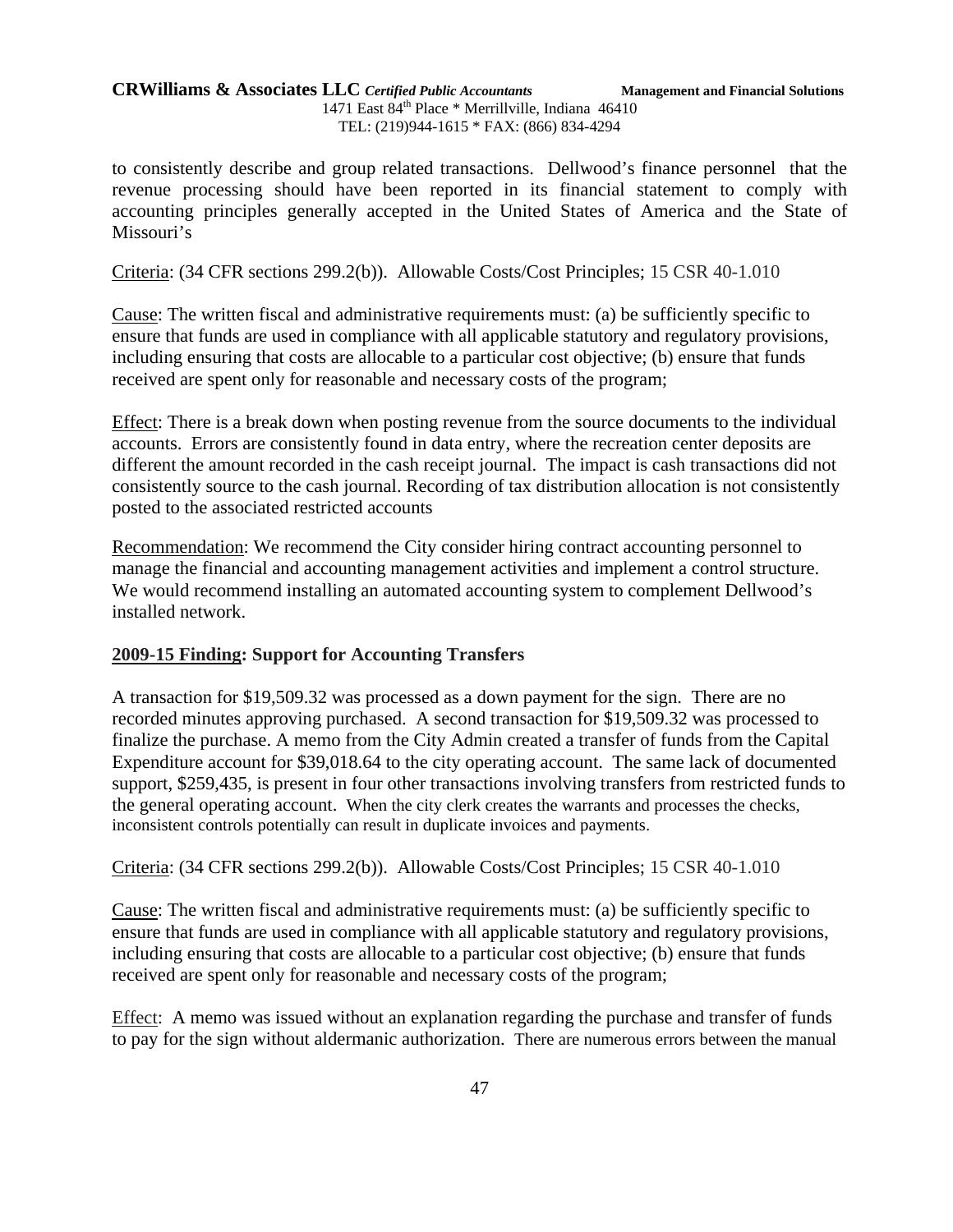warrant and the electronic warrant document. The accounting for recording transfers in the recipient fund has not been processed.

Recommendation: We recommend the City consider hiring contract accounting personnel to manage the financial and accounting management activities and implement a control structure. We would recommend installing an automated accounting system to complement Dellwood's installed network.

### **2009-16 Finding: Noncompliance with cash collateral**

Condition: City of Dellwood failed to obtain collateral to cover deposits over FDIC coverage from its financial institutions.

Criteria: HUD requires City of Dellwood to obtain collateral from financial institutions to collateralize deposits in excess of FDIC insurance (\$250,000). GASB No. 3, as amended by GASB No. 40, Deposit and Investment Risk Disclosures, requires certain disclosures related to cash deposits with financial institutions, including the types of deposits authorized by legal and contractual provisions; any violations of those provisions during the period; and the portion of bank balances for which there is collateral credit risk at the year end.

Cause: City of Dellwood did not obtain depository agreements with its financial institutions.

Effect: City of Dellwood is in violation of cash management regulations and subjected its cash to unnecessary risk.

Recommendation: We recommend City of Dellwood obtain depository agreements with its financial institutions.

# **2009-17 Finding: Multiple Transactions and Accounting Errors associated with Processing TIF transactions**

Condition: Numerous posting errors stem from receipt numbering for each check received, but not posting the receipt numbering in the cash journal. When revenue is batched for deposit, funds are not consistently recorded in the revenue journal. The revenue inconsistently recorded is in the restricted funds. The lack of a general ledger results in increased risk associated with an inability to consistently describe and group related transactions. Dellwood's finance personnel that the revenue processing should have been reported in its financial statement to comply with accounting principles generally accepted in the United States of America and the State of Missouri's

Criteria: (34 CFR sections 299.2(b)). Allowable Costs/Cost Principles; 15 CSR 40-1.010

Cause: The written fiscal and administrative requirements must: (a) be sufficiently specific to ensure that funds are used in compliance with all applicable statutory and regulatory provisions,